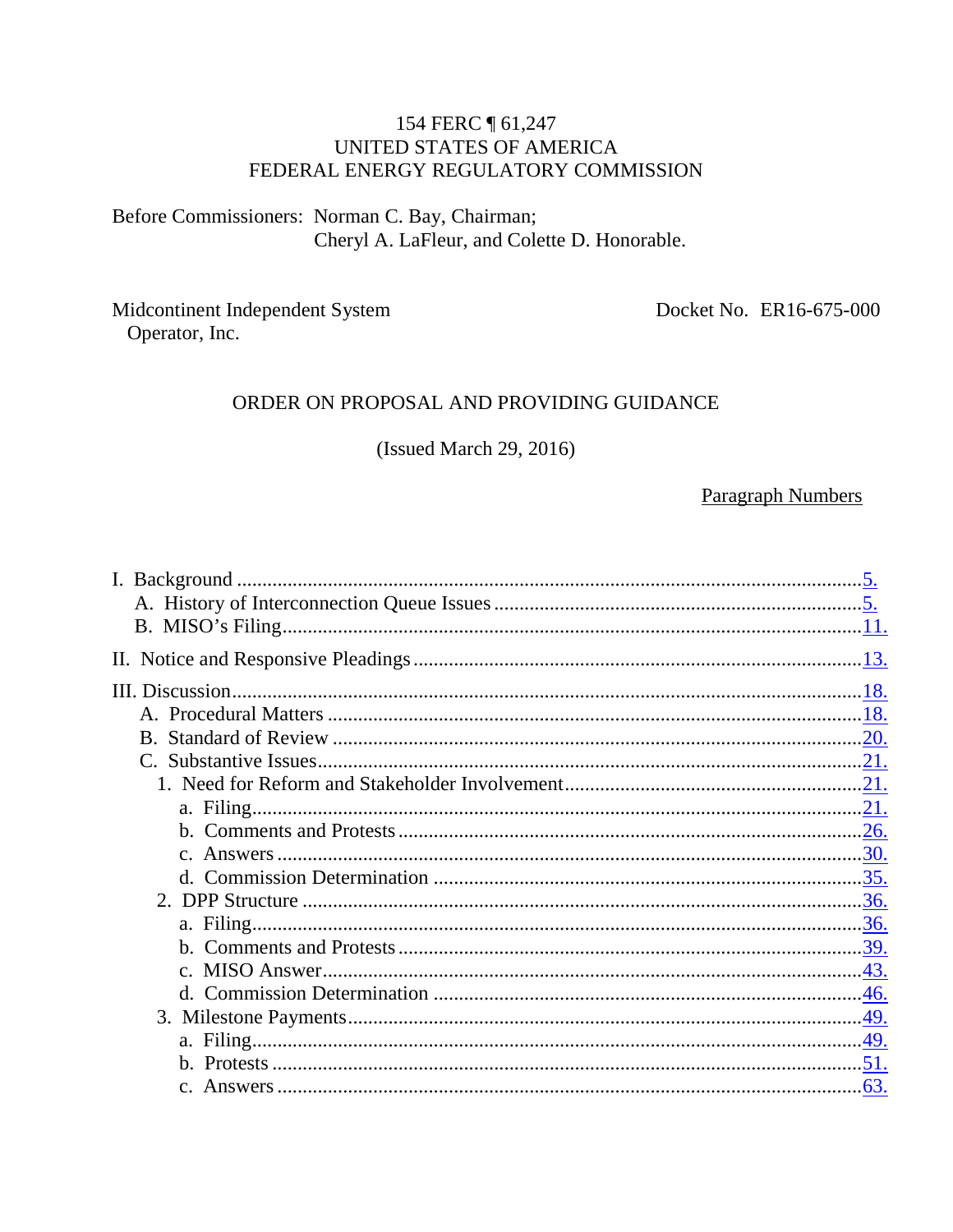| 6. Removal of the 25 Percent Threshold for Milestone Payment Refunds 103. |  |
|---------------------------------------------------------------------------|--|
|                                                                           |  |
|                                                                           |  |
|                                                                           |  |
|                                                                           |  |
|                                                                           |  |
|                                                                           |  |
|                                                                           |  |
|                                                                           |  |
|                                                                           |  |
|                                                                           |  |
|                                                                           |  |
|                                                                           |  |
|                                                                           |  |
|                                                                           |  |
|                                                                           |  |

1. On December 31, 2015, Midcontinent Independent System Operator, Inc. (MISO) submitted, under section 205 of the Federal Power Act (FPA),**[1](#page-1-0)** proposed revisions to its Generator Interconnection Procedures (GIP) and its *pro forma* Generator Interconnection Agreement (GIA) contained in Attachment X of its Open Access Transmission, Energy and Operating Reserve Markets Tariff (Tariff). **[2](#page-1-1)** MISO states that the proposed changes are intended to address backlogs in MISO's generator interconnection queue, principally by minimizing unscheduled restudies and adding two new cash-at-risk milestone payments at two designated off-ramps that allow an interconnection customer to withdraw its project from the queue on a more structured basis.

**<sup>1</sup>** 16 U.S.C. § 824d (2012).

<span id="page-1-1"></span><span id="page-1-0"></span>**<sup>2</sup>** MISO Queue Reform Filing, Docket No. ER16-675-000, Transmittal Letter at 2-4 (filed Dec. 31, 2015) (Filing). Unless indicated otherwise, all capitalized terms shall have the same meaning given them in the MISO Tariff.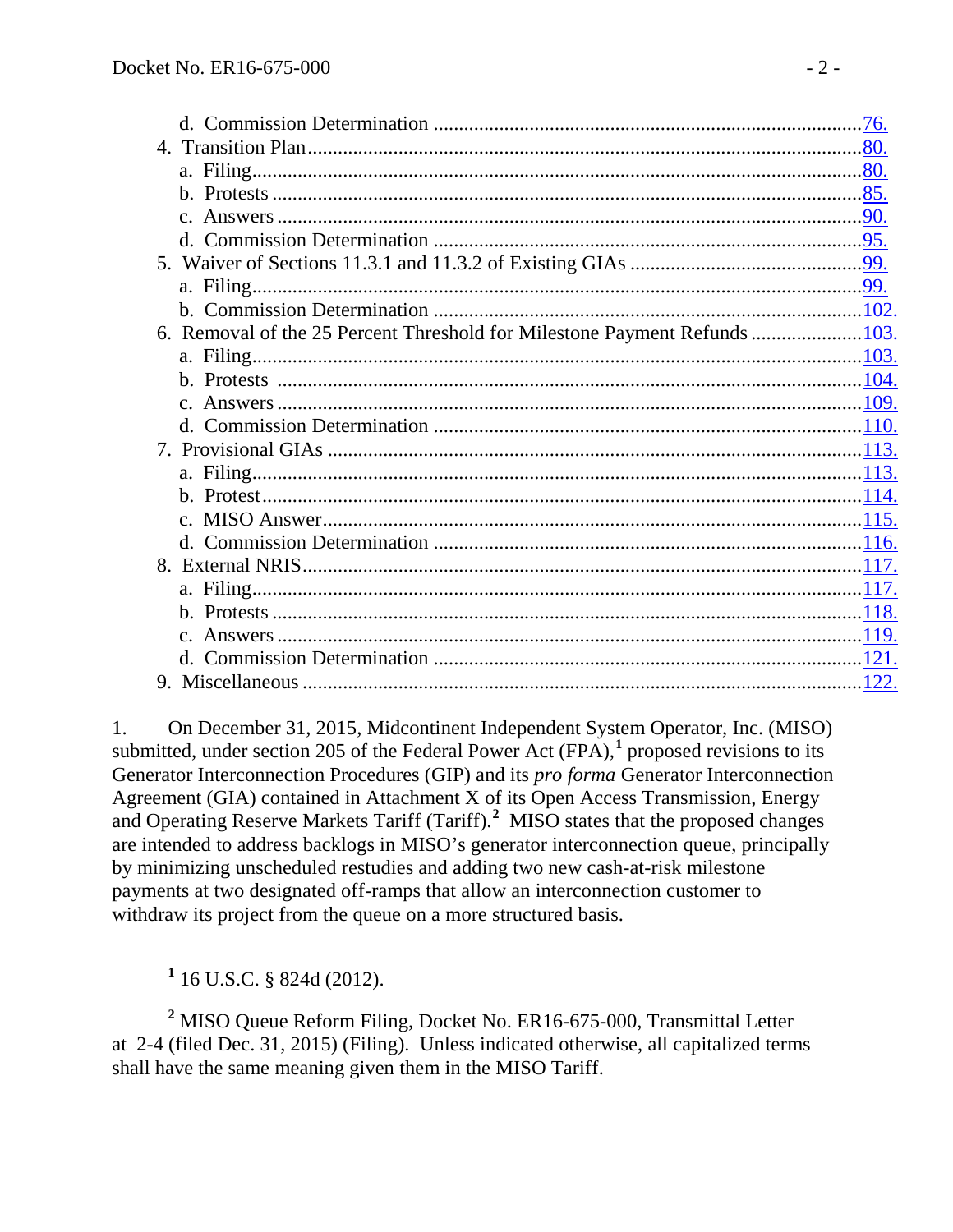2. In this order, we reject without prejudice MISO's proposed Tariff revisions. We recognize that the Filing represents a significant undertaking by MISO to accomplish the important objective of queue reform to support resource adequacy. We understand that addressing resource adequacy shortfalls is an important initiative, and we generally support MISO's efforts to do so. However, we have concerns about the completeness of the Filing. There are unreconciled inconsistencies between the proposed Tariff revisions and the transmittal letter, and there is a general lack of justification for the proposed revisions – several of which are significantly opposed by MISO stakeholders. It is for these reasons that we reject MISO's proposed Tariff revisions, and provide guidance to assist MISO in developing a new proposal, when appropriate. As further discussed below, while we find that the Filing proposes some positive changes to MISO's queue process, we find that MISO has not adequately supported its proposed reforms as just and reasonable and not unduly discriminatory as required by section 205 of the FPA.

3. MISO's proposal largely centers on one aspect of the queue process – the use of milestone payments – to ensure that non-ready projects do not linger in the queue. Indeed, the addition of the M3 and M4 milestone payments reflects MISO's policy view that a willingness to provide higher "cash-at-risk" payments by interconnection customers indicates a higher degree of project viability. We are concerned that the proposal's narrow focus on additional financial milestones ignores other potential causes of MISO's queue backlog, such as study procedures and associated timelines, and thus may be only part of the solution. As such, we find MISO's proposal to be an incomplete solution to the identified queue backlog problem that we believe arises as a result of more than just insufficient "cash-at-risk" requirements. In addition, MISO has not shown that the level of the M2, M3, and M4 milestone payments is not unduly discriminatory. As such, MISO has failed to demonstrate that its proposed deviations from the *pro forma* GIA and GIP meet the "independent entity variation standard," and that they would accomplish the purposes of Order No. 2003.

4. We also find that MISO has not shown that its transition plan is a just and reasonable method of resolving current backlogs and that MISO's proposed removal of section 8.2 of the GIP is unsupported. We further discuss issues related to the structure of the revised GIP, MISO's request for waiver of sections 11.3.1 and 11.3.2 in all existing GIAs, and other miscellaneous aspects of the Filing.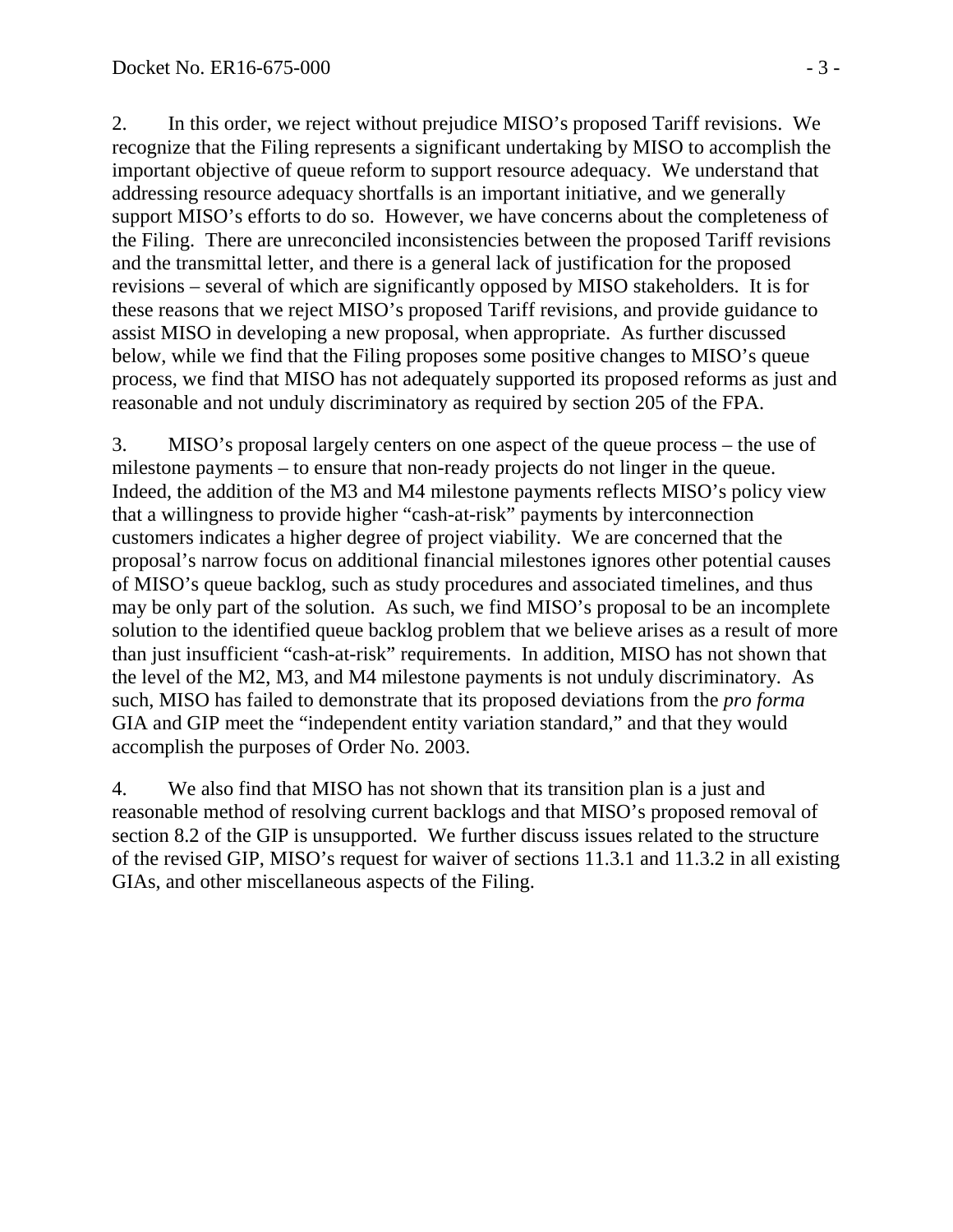# **I. Background**

# <span id="page-3-1"></span><span id="page-3-0"></span>**A. History of Interconnection Queue Issues**

5. In Order No. 2003,**[3](#page-3-2)** the Commission issued standardized large generator interconnection procedures (LGIP) and a standardized large generator interconnection agreement (LGIA). The Commission's goal was to minimize opportunities for undue discrimination and expedite the development of new generation, while protecting reliability and ensuring that rates are just and reasonable.**[4](#page-3-3)**

6. In its compliance filing to Order Nos. 2003 and 2003-A, MISO stated that the geographic expanse of its footprint made it inefficient to process interconnection requests according to time of receipt, without regard for geography; thus, MISO proposed revisions to the *pro forma* LGIP in order to use a "group study" approach to queue processing. MISO also sought changes to the *pro forma* LGIP and LGIA that would permit MISO to study individual interconnection requests out-of-queue order based upon: (1) the electrical remoteness of the generating facility; or (2) the request of the interconnection customer, when MISO concurs with the request and has the resources to perform the study, and if the interconnection customer accepts the financial risk of restudy and reassignment of upgrades when the interconnection request become the next in the queue.**[5](#page-3-4)** The Commission accepted MISO's proposal to process interconnection requests in groups and out-of-queue order, as proposed, conditioned on MISO meeting timing requirements in Order Nos. 2003 and 2003-A.

7. In 2008, the Commission held a technical conference regarding interconnection queuing practices and queue related issues that emerged after the issuance of Order No. 2003 and issued an order directing Regional Transmission Organizations (RTOs) and

**<sup>4</sup>** Order No. 2003, FERC Stats. & Regs. ¶ 31,146 at P 7.

<span id="page-3-4"></span><span id="page-3-3"></span>**<sup>5</sup>** *Midwest Indep. Transmission Sys. Operator, Inc.*, 108 FERC ¶ 61,027, at PP 122-123, *order on reh'g,* 109 FERC ¶ 61,085, at PP 25-28 (2004).

<span id="page-3-2"></span>**<sup>3</sup>** *Standardization of Generator Interconnection Agreements and Procedures,* Order No. 2003, FERC Stats. & Regs. ¶ 31,146 (2003) (Order No. 2003), *order on reh'g*, Order No. 2003-A, FERC Stats. & Regs. ¶ 31,160 (Order No. 2003-A), *order on reh'g*, Order No. 2003-B, FERC Stats. & Regs. ¶ 31,171 (2004), *order on reh'g*, Order No. 2003-C, FERC Stats. & Regs. ¶ 31,190 (2005), *aff'd sub nom. Nat'l Ass'n of Regulatory Util. Comm'rs v. FERC*, 475 F.3d 1277 (D.C. Cir. 2007), *cert. denied*, 552 U.S. 1230 (2008).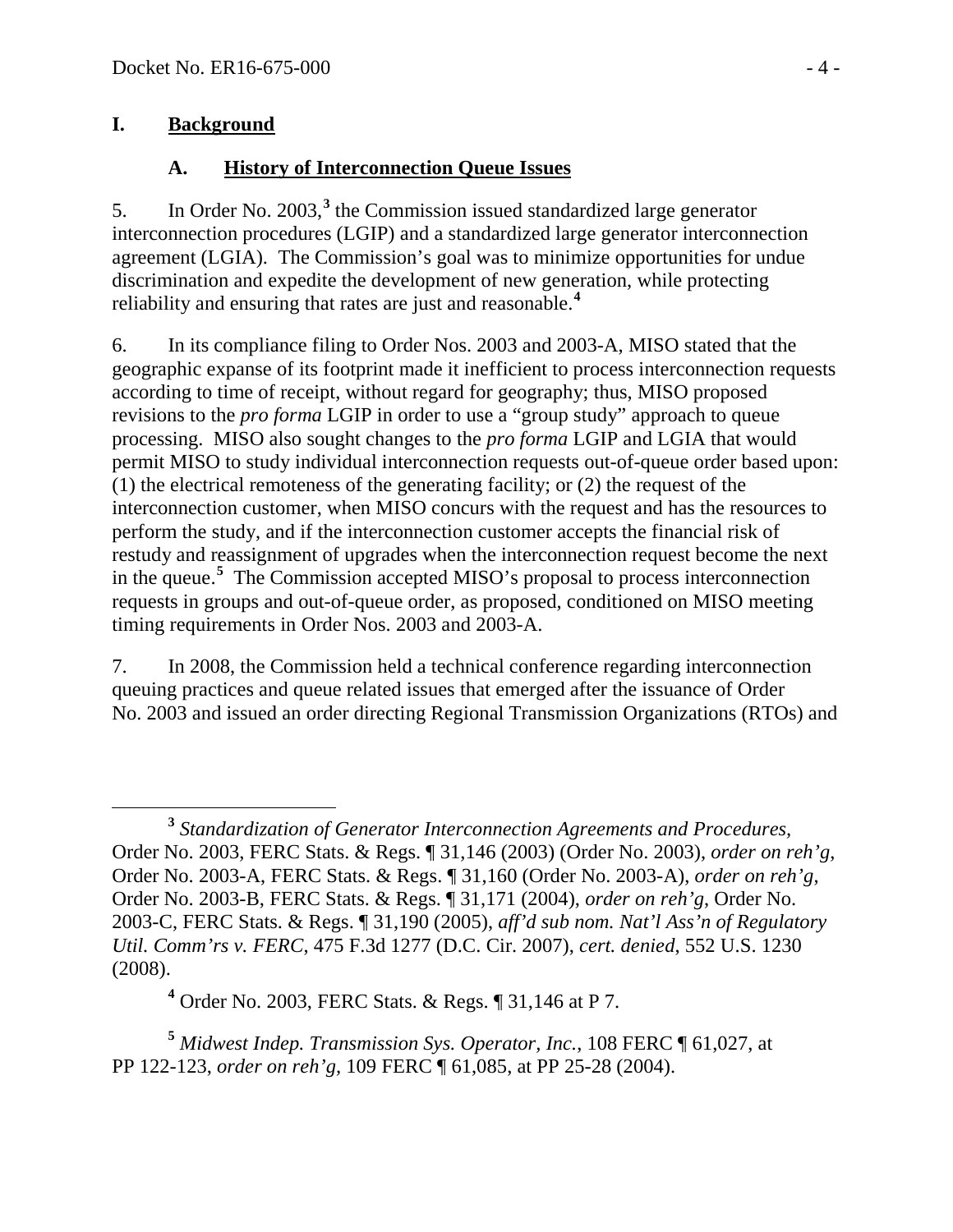Independent System Operators (ISOs) to develop and propose their own solutions to issues related to delays and backlogs in processing queues. **[6](#page-4-0)**

8. To remedy this situation, MISO, along with its stakeholders, created the Interconnection Practices Task Force to identify and correct the parts of its queue management procedures that were not functioning well. As a result of this stakeholder process, MISO proposed, and the Commission largely accepted, revisions to Attachment X of the Tariff in order to reform MISO's interconnection queue.**[7](#page-4-1)** Those revisions modified MISO's GIP to limit delays caused by inactive projects in the queue. Among other things, MISO revised its procedure for processing interconnection applications from a "first-come, first-served" approach to an approach based on the progress that the generation project makes towards commercial operation, essentially a "first-ready, first-served" approach. Under these procedures, an interconnection customer entered the Pre-Queue Phase, during which MISO performs a Feasibility Study to determine whether the transmission system can accommodate the interconnection request and whether the project could move directly to the second phase of the queue – the Definitive Planning Phase (DPP) – or whether it should proceed to the first phase of the queue – the System Planning and Analysis phase – for additional study. If a project was not eligible to proceed to the DPP, the customer then entered the System Planning and Analysis phase and underwent a System Impact Study. After receiving its study results, the customer would then have to decide whether to fulfill the M2 milestone**[8](#page-4-2)** to enter the DPP. In the DPP, the customer would receive a System Impact Study Review that would give it an approximation of the type and cost of upgrades that would have to be funded to facilitate its interconnection request. After receiving this information, the customer would then have to decide whether to fulfill the M3 milestone**[9](#page-4-3)** to undergo a Facilities Study. Upon completion of the Facilities Study Review, the interconnection customer would then have the opportunity to negotiate an interconnection agreement. Projects that had not yet started a Facilities Study as of the effective date of the new GIP

<span id="page-4-0"></span> **<sup>6</sup>** *Interconnection Queuing Practices,* 122 FERC ¶ 61,252, at PP 8-9 (2008) (Conference Order).

<span id="page-4-1"></span>**<sup>7</sup>** *Midwest Indep. Transmission Sys. Operator, Inc.*, 124 FERC ¶ 61,183 (2008) (MISO First Queue Reform Order), *order on reh'g*, 127 FERC ¶ 61,294 (2009).

<span id="page-4-2"></span>**<sup>8</sup>** The M2 milestone refers to a set of requirements that an interconnection customer must meet before entering the DPP. These requirements include a study deposit based upon the historical study cost data and a series of specific accomplishments the customer must fulfill.

<span id="page-4-3"></span>**<sup>9</sup>** The M3 milestone refers to the requirements that an interconnection customer must meet in order to obtain a Facilities Study.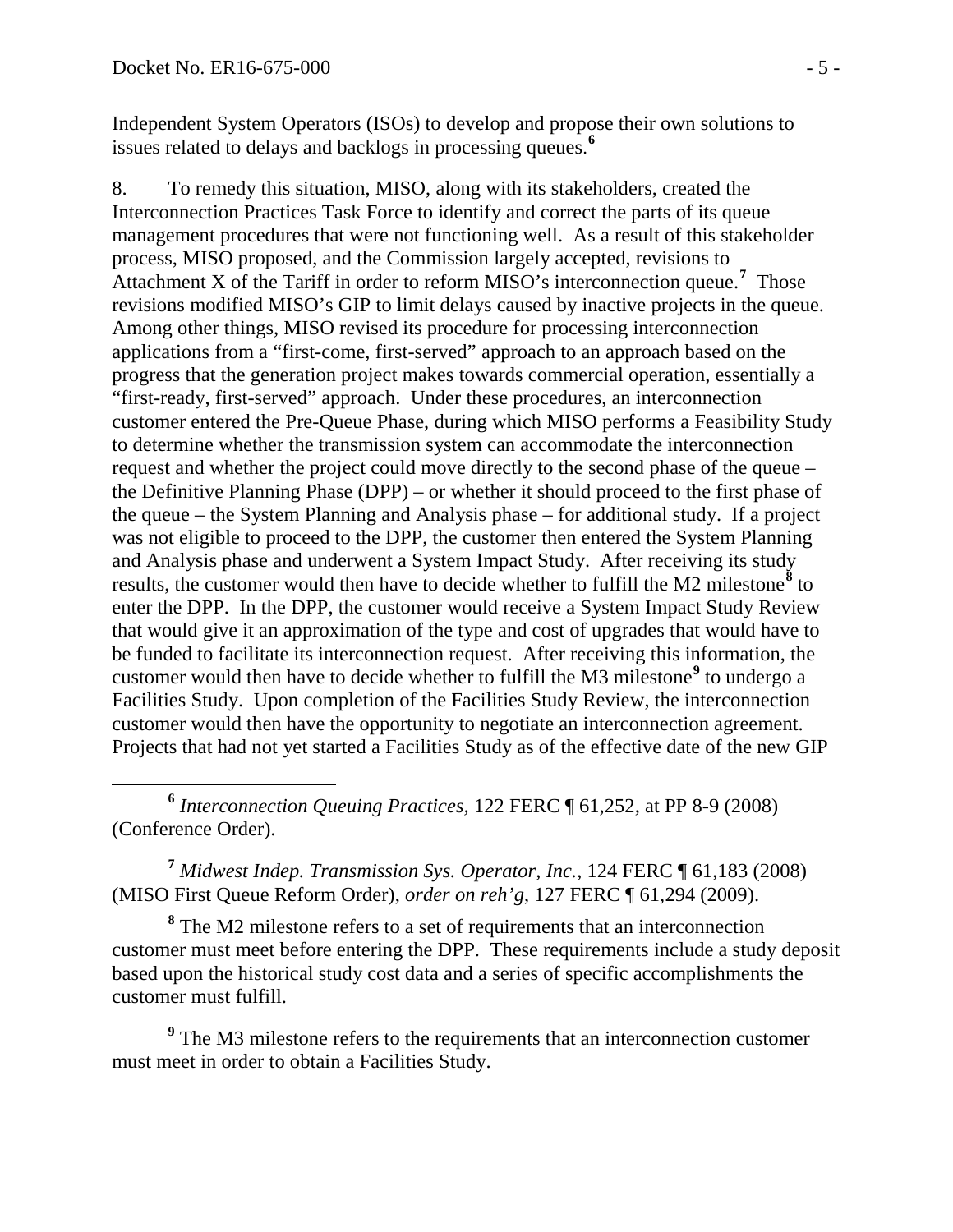were subject to all provisions of the new GIP; projects that had started a Facilities Study were only subject to revisions relating to suspension.

9. In 2009, MISO proposed, and the Commission accepted, additional revisions to its GIP that it characterized as the second phase of its interconnection queue reform.**[10](#page-5-0)** MISO stated that its revisions were intended to address physical constraints that were delaying the interconnection of new generation in many areas of MISO's footprint and streamline the processing of interconnection requests. To address these concerns, MISO put in place two new *pro forma* agreements in the GIP: a facilities construction agreement for a single interconnection customer and a facilities construction agreement for multiple interconnection customers.

10. In 2012, the Commission conditionally accepted, subject to further compliance, additional revisions to MISO's GIP that it characterized as the third phase of its interconnection queue reform. **[11](#page-5-1)** The reforms were intended to extend the idea of "firstready, first-served" in the queuing process by removing timelines for interconnection customers in order to allow them to proceed at their own pace. The Commission found that MISO's proposed transition provisions were reasonable in light of the issues that MISO was experiencing in the queue.<sup>[12](#page-5-2)</sup> Specifically, the Commission accepted MISO's proposal to eliminate the timelines for exiting the System Planning and Analysis phase, such that the interconnection customer may remain in this phase indefinitely so long as it refreshes its study once every 18 months. The Commission also accepted MISO's proposal to limit the modifications that can be made after an interconnection customer enters the DPP. The Commission further accepted MISO's proposal to implement two new payments, subject to MISO revising its Tariff to address certain issues identified by the Commission. Thus, under the revised procedures, the interconnection customer may move to the DPP at a time of its choosing by providing a study deposit, providing necessary information, and making the M2 "cash-at-risk" payment (M2 milestone payment). As in the System Planning and Analysis phase, an interconnection customer is required to complete and execute an interconnection study review form. Once in the DPP, most modifications by the interconnection customer would be deemed to be

**<sup>10</sup>** *Midwest Indep. Transmission Sys. Operator, Inc.*, 129 FERC ¶ 61,301 (2009).

<span id="page-5-1"></span><span id="page-5-0"></span>**<sup>11</sup>** *Midwest Indep. Transmission Sys. Operator, Inc.*, 138 FERC ¶ 61,233 (MISO Third Queue Reform Order), *order on reh'g and compliance*, 139 FERC ¶ 61,253 (2012) (MISO Third Queue Reform Rehearing Order).

<span id="page-5-2"></span>**<sup>12</sup>** MISO Third Queue Reform Order, 138 FERC ¶ 61,233 at P 100. The Commission found, however, that the transition provisions did not give MISO authority to unilaterally amend existing GIAs in order to apply its queue reform to certain existing interconnection requests without prior Commission approval. *Id.* P 105.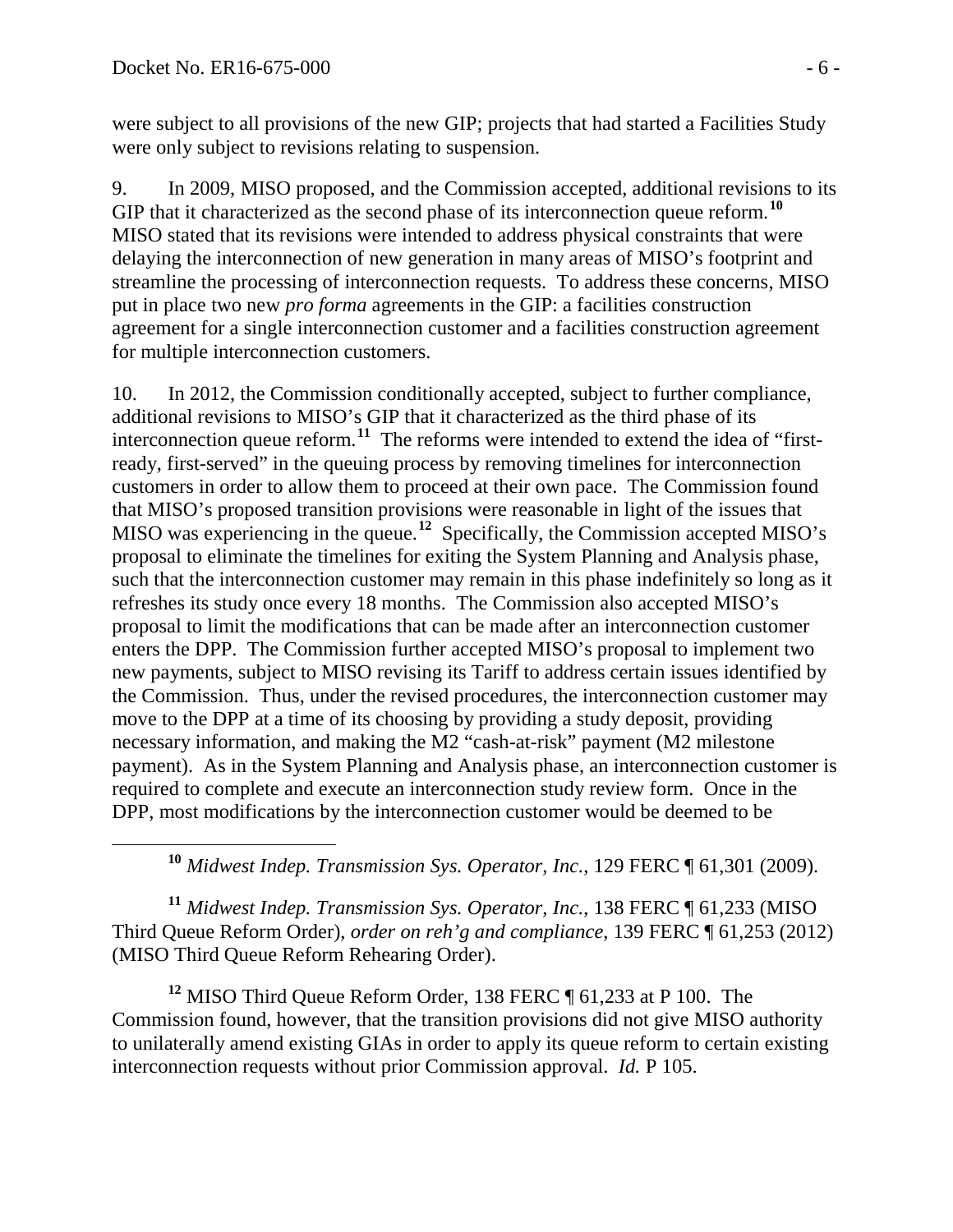Material Modifications. Additionally, an interconnection customer is required to make an Initial Payment toward its network upgrade costs within 30 days following the execution of its GIA or the filing of an unexecuted GIA with the Commission. In particular, the interconnection customer is required to either pay a certain percentage of the total cost of its network upgrades or to provide security equal to 100 percent of the cost of network upgrades.

# <span id="page-6-0"></span>**B. MISO's Filing**

11. MISO states that interconnection queue reform is needed to ensure that MISO is well equipped to handle new infrastructure challenges, such as significant renewable and gas investment in its footprint, as well as projected reserve margin shortages in 2020.**[13](#page-6-1)** MISO states that it has experienced significant delays in its generator interconnection queue, particularly in the DPP, and that these delays are often the result of numerous unplanned restudies due to higher-queued projects exiting the queue. MISO explains that whenever a higher-queued project withdraws from the queue, the assumptions change for every lower-queued project. This change in assumptions necessitates a restudy under the current *pro forma* GIA, which may then change the assumptions for another lowerqueued project, necessitating another restudy, in a cascading effect. MISO asserts that these cascading restudies delay the execution of GIAs and extend the uncertainty in project costs. Additionally, MISO states that projects that are unready to proceed to the GIA phase have little incentive to voluntarily exit the queue; instead, they may linger in the queue as long as possible, often exiting when the impact of their withdrawal on other projects is at its height.

12. MISO states that the Filing builds on previous queue reform efforts and is consistent with the Commission's standing directive to "address identified inefficiencies in its GIP."**[14](#page-6-2)** MISO proposes several changes to the GIP to optimize the restudy process and to address other concerns identified through the MISO stakeholder process. Principally, MISO proposes to minimize restudies by: (1) subdividing the DPP into three sequential phases to provide for a structured restudy process; (2) creating two designated off-ramps for interconnection customers to withdraw projects that are not ready to proceed; and (3) restricting restudies after the GIA stage.**[15](#page-6-3)** MISO's restructured threephase DPP would include two new milestone payments, the M3 and M4 payments. In

<span id="page-6-3"></span>**<sup>15</sup>** *Id.* at 3.

<span id="page-6-1"></span>**<sup>13</sup>** Filing, Transmittal Letter at 2.

<span id="page-6-2"></span>**<sup>14</sup>** *Id.* (citing MISO Third Queue Reform Order, 138 FERC ¶ 61,233 at P 72).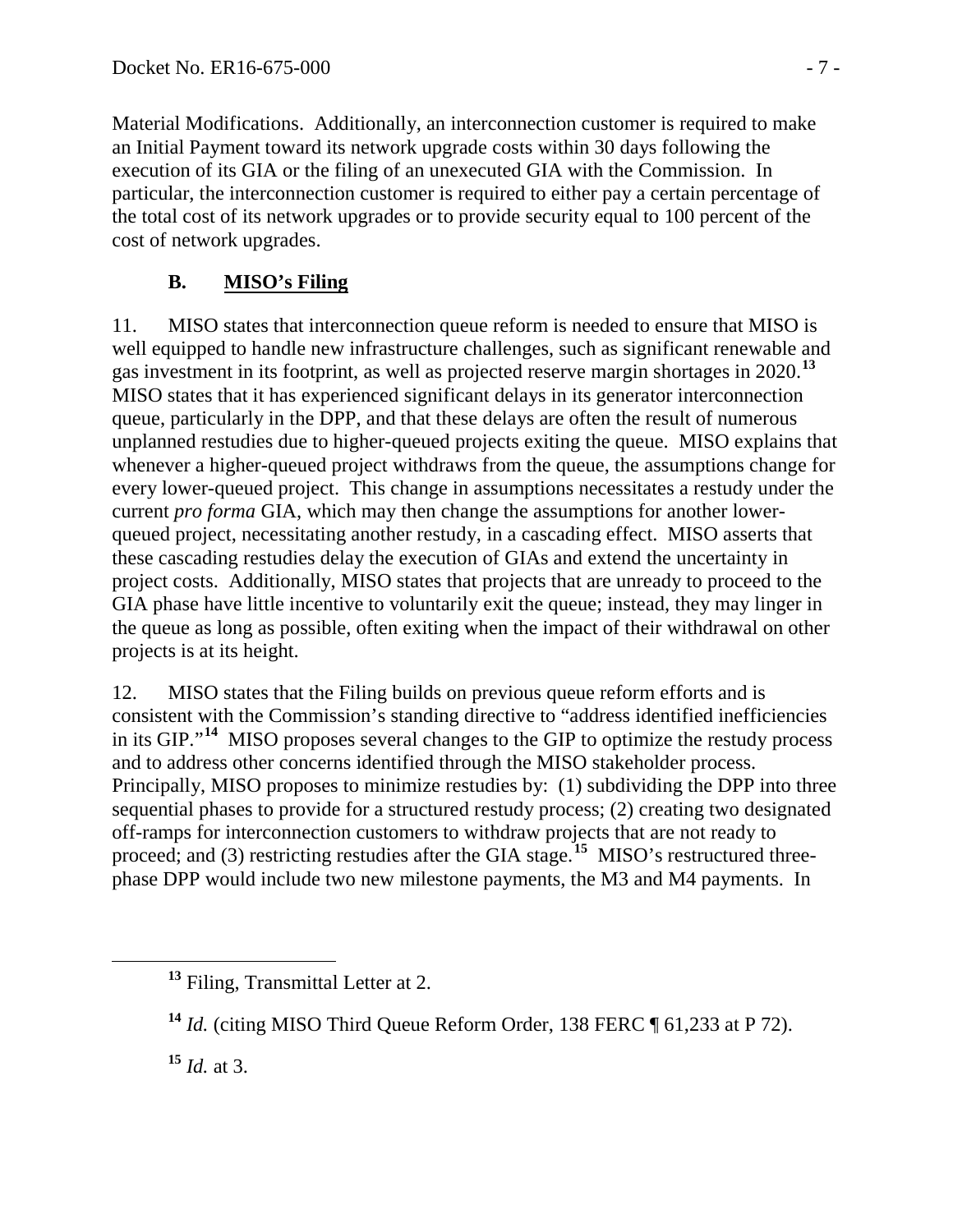addition to the proposed Tariff revisions, MISO developed a plan that outlines transition procedures for currently pending interconnection requests. These proposals, along with several additional revisions to the GIP, are discussed in further detail below.

# <span id="page-7-0"></span>**II. Notice and Responsive Pleadings**

13. Notice of the Filing was published in the *Federal Register*, 81 Fed. Reg. 933 (2016), with interventions and protests due on or before January 29, 2016.**[16](#page-7-1)**

14. Timely motions to intervene were filed by: the NRG Companies;**[17](#page-7-2)** the ITC Companies;**[18](#page-7-3)** Consumers Energy Company; E.ON Climate & Renewables North America, LLC; Renewable Energy Systems Americas Inc.; the Iowa Utilities Board; Project Resources Corporation; EDP Renewables North America LLC (EDP Renewables); the Ameren Companies;**[19](#page-7-4)** Tradewind Energy, Inc.; American Municipal Power, Inc.; the Rochester Public Utility Board; the Midwest TDUs;**[20](#page-7-5)** Wisconsin Public Service Corporation and Wisconsin Electric Power Company; and Hoopeston Wind, LLC. Hoopeston Wind LLC subsequently filed a notice of withdrawal of its motion to intervene. Timely motions to intervene and comments or protests were filed by: NextEra Energy Resources, LLC (NextEra); Invenergy Thermal Development LLC, Invenergy Wind Development LLC, and Invenergy Solar Development LLC (collectively, Invenergy); the Entergy Operating Companies;**[21](#page-7-6)** Apex Clean Energy Management, LLC;

<span id="page-7-2"></span><sup>17</sup> For purposes of this proceeding, the NRG Companies are NRG Power Marketing LLC and GenOn Energy Management, LLC.

<span id="page-7-3"></span>**<sup>18</sup>** For purposes of this proceeding, the ITC Companies are International Transmission Company d/b/a ITCTransmission, Michigan Electric Transmission Company, LLC, and ITC Midwest LLC.

<span id="page-7-4"></span>**<sup>19</sup>** Ameren Services Company files the motion to intervene on behalf of its affiliated public utility operating companies, Ameren Illinois Company and Union Electric Company d/b/a Ameren Missouri (collectively, the Ameren Companies).

<span id="page-7-5"></span>**<sup>20</sup>** For purposes of this proceeding, the Midwest TDUs are Madison Gas & Electric Company, Missouri River Energy Services, and WPPI Energy.

<span id="page-7-6"></span><sup>21</sup> For purposes of this proceeding, the Entergy Operating Companies are Entergy Services, Inc., Entergy Arkansas, Inc., Entergy Louisiana, LLC, Entergy Mississippi, Inc., Entergy New Orleans, Inc., and Entergy Texas, Inc.

<span id="page-7-1"></span>**<sup>16</sup>** The notice originally provided for a comment due date of January 21, 2016, but the Commission subsequently issued a notice that corrected the comment due date and extended it to January 29, 2016.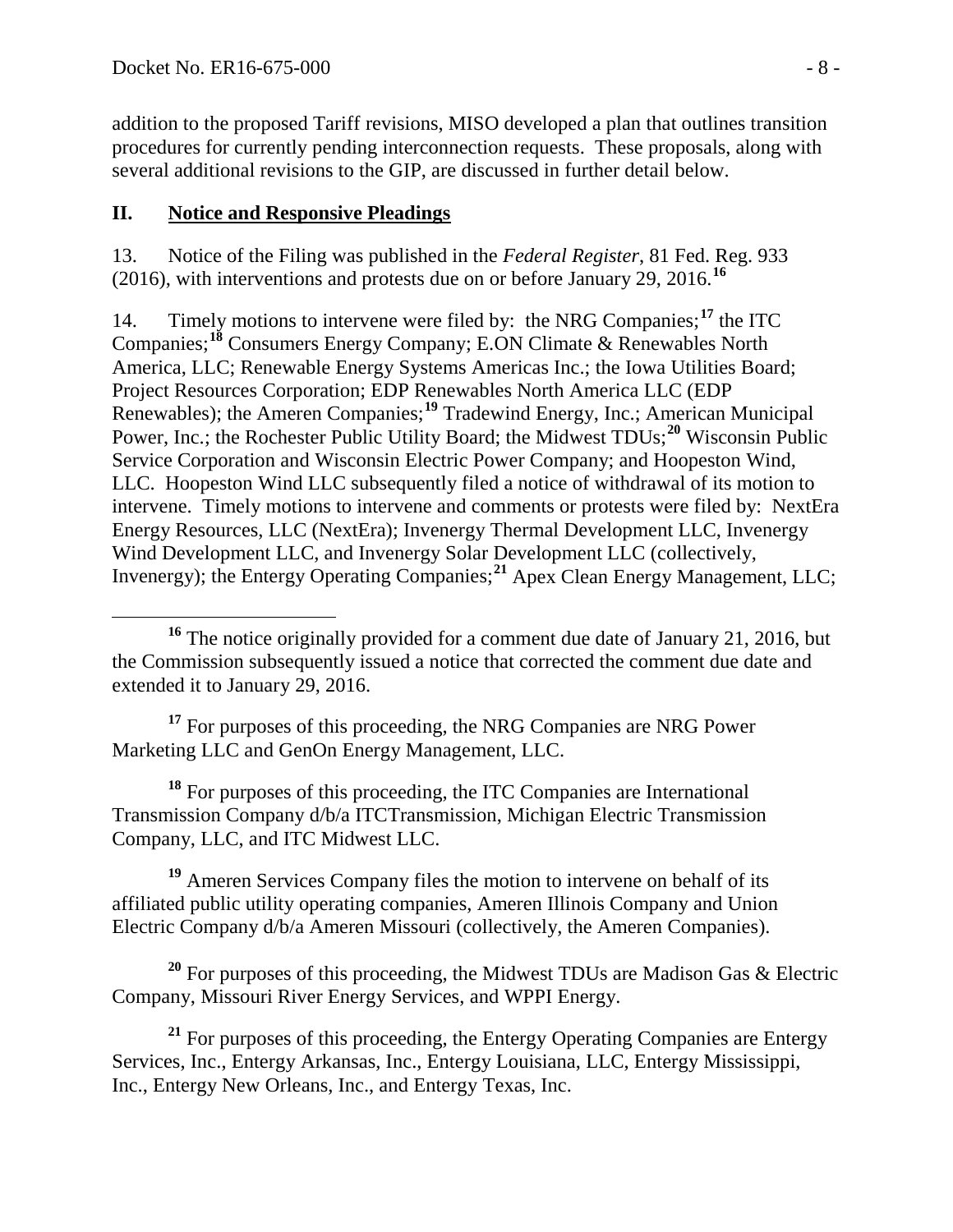Xcel Energy Services Inc. (Xcel);**[22](#page-8-0)** the MISO Transmission Owners;**[23](#page-8-1)** Great River Energy; Alliant Energy Corporate Services, Inc. (Alliant); MidAmerican Energy Company (MidAmerican); SOO Green Renewable Rail LLC (SOO Green); and the American Wind Energy Association and Wind on the Wires (collectively, AWEA/WOW). The Renewable Generation Developers<sup>[24](#page-8-2)</sup> submitted a protest on January 29, 2016.

15. The Minnesota Public Utilities Commission filed a notice of intervention and comments on January 21, 2016. The Arkansas Public Service Commission filed a notice of intervention on January 29, 2016. The Organization of MISO States filed a notice of intervention and comments on January 29, 2016 and an amended notice of intervention and comments on February 2, 2016.

<span id="page-8-1"></span>**<sup>23</sup>** The MISO Transmission Owners for this proceeding consist of: Ameren Services Company, as agent for Union Electric Company d/b/a Ameren Missouri, Ameren Illinois Company d/b/a Ameren Illinois and Ameren Transmission Company of Illinois; American Transmission Company LLC; Big Rivers Electric Corporation; Central Minnesota Municipal Power Agency; City Water, Light & Power (Springfield, IL); Cleco Power LLC; Dairyland Power Cooperative; Duke Energy Business Services, LLC for Duke Energy Indiana, Inc.; East Texas Electric Cooperative; Great River Energy; Hoosier Energy Rural Electric Cooperative, Inc.; Indiana Municipal Power Agency; Indianapolis Power & Light Company; International Transmission Company d/b/a ITC*Transmission*; ITC Midwest LLC; Michigan Electric Transmission Company, LLC; Minnesota Power (and its subsidiary Superior Water, L&P); Montana-Dakota Utilities Co.; Northern Indiana Public Service Company; Northern States Power Company, a Minnesota corporation, and Northern States Power Company, a Wisconsin corporation, subsidiaries of Xcel Energy Inc.; Northwestern Wisconsin Electric Company; Otter Tail Power Company; Prairie Power Inc.; South Mississippi Electric Power Association; Southern Illinois Power Cooperative; Southern Indiana Gas & Electric Company (d/b/a Vectren Energy Delivery of Indiana); Southern Minnesota Municipal Power Agency; Wabash Valley Power Association, Inc.; and Wolverine Power Supply Cooperative, Inc.

<span id="page-8-2"></span><sup>24</sup> For purposes of this proceeding, the Renewable Generation Developers are Apex Clean Energy Management, LLC, E.ON Climate & Renewables North America, LLC, and Tradewind Energy, Inc.

<span id="page-8-0"></span><sup>&</sup>lt;sup>22</sup> Xcel files the motion to intervene and comments on behalf of its utility operating company affiliates Northern States Power Company, a Minnesota corporation and Northern States Power Company, a Wisconsin corporation (collectively, the NSP Companies).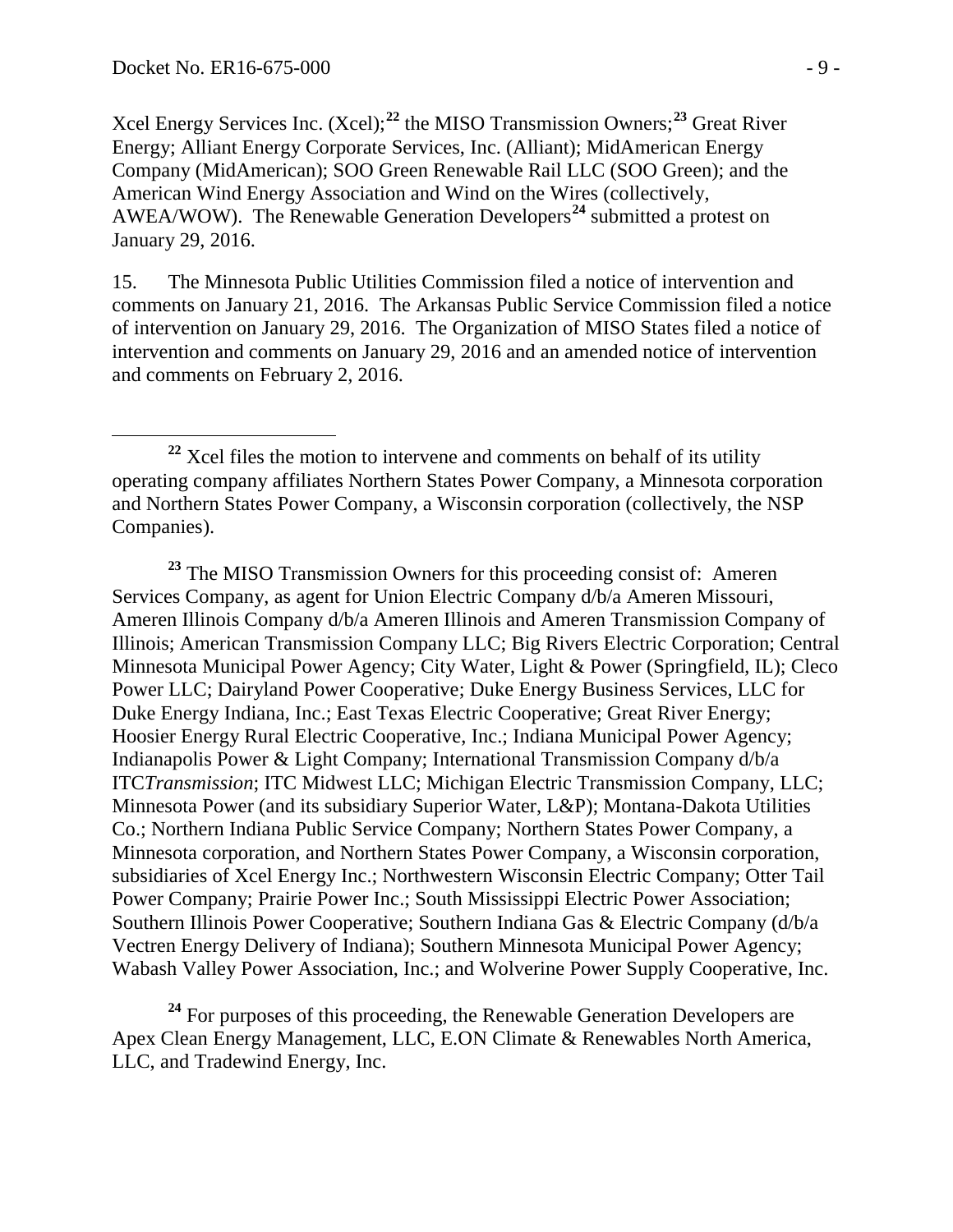16. Geronimo Energy, LLC (Geronimo) filed a motion to intervene out-of-time on February 8, 2016.

17. The MISO Transmission Owners filed an answer to the comments of NextEra, AWEA/WOW, and Invenergy on February 16, 2016. MISO submitted an answer to the comments and protests on February 19, 2016. Apex, EDP Renewables, Renewable Generation Developers, Invenergy, and AWEA/WOW filed answers to MISO's answer.

# **III. Discussion**

# <span id="page-9-1"></span><span id="page-9-0"></span>**A. Procedural Matters**

18. Pursuant to Rule 214 of the Commission's Rules of Practice and Procedure, 18 C.F.R. § 385.214 (2015), the notices of intervention and timely, unopposed motions to intervene serve to make the entities that filed them parties to this proceeding. Pursuant to Rule 214(d) of the Commission's Rules of Practice and Procedure, 18 C.F.R. § 385.214(d) (2015), the Commission will grant the late-filed motion to intervene of Geronimo, given its interest in the proceeding, the early stage of the proceeding, and the absence of undue prejudice or delay.

19. Rule 213(a)(2) of the Commission's Rules of Practice and Procedure, 18 C.F.R. § 385.213(a)(2) (2015), prohibits an answer to a protest or answer unless otherwise ordered by the decisional authority. We will accept the answers filed by the MISO Transmission Owners, MISO, Apex, EDP Renewables, Renewable Generation Developers, Invenergy, and AWEA/WOW because they have provided information that assisted us in our decision-making process.

# <span id="page-9-2"></span>**B. Standard of Review**

20. The Commission applies an independent entity standard to evaluate RTOs and ISOs proposals for revisions to the procedures outlined in Order No. 2003.**[25](#page-9-3)** Under that standard, independent entities, such as RTOs and ISOs, are afforded more flexibility in proposing variations than are non-independent entities, primarily because they do not have affiliated generation and thus are less likely than non-independent entities to favor one generator over another.**[26](#page-9-4)** Under the independent entity standard, MISO must

<span id="page-9-4"></span>**<sup>26</sup>** Order No. 2003, FERC Stats. & Regs. ¶ 31,146 at PP 548, 827; MISO Third Queue Reform Order, 138 FERC ¶ 61,233 at P 28.

<span id="page-9-3"></span>**<sup>25</sup>** Order No. 2003, FERC Stats. & Regs. ¶ 31,146 at PP 822-827; Order No. 2003-A, FERC Stats. & Regs. ¶ 31,160 at P 759. *See also* MISO First Queue Reform Order, 124 FERC ¶ 61,183 at P 31; Conference Order, 122 FERC ¶ 61,252 at P 13.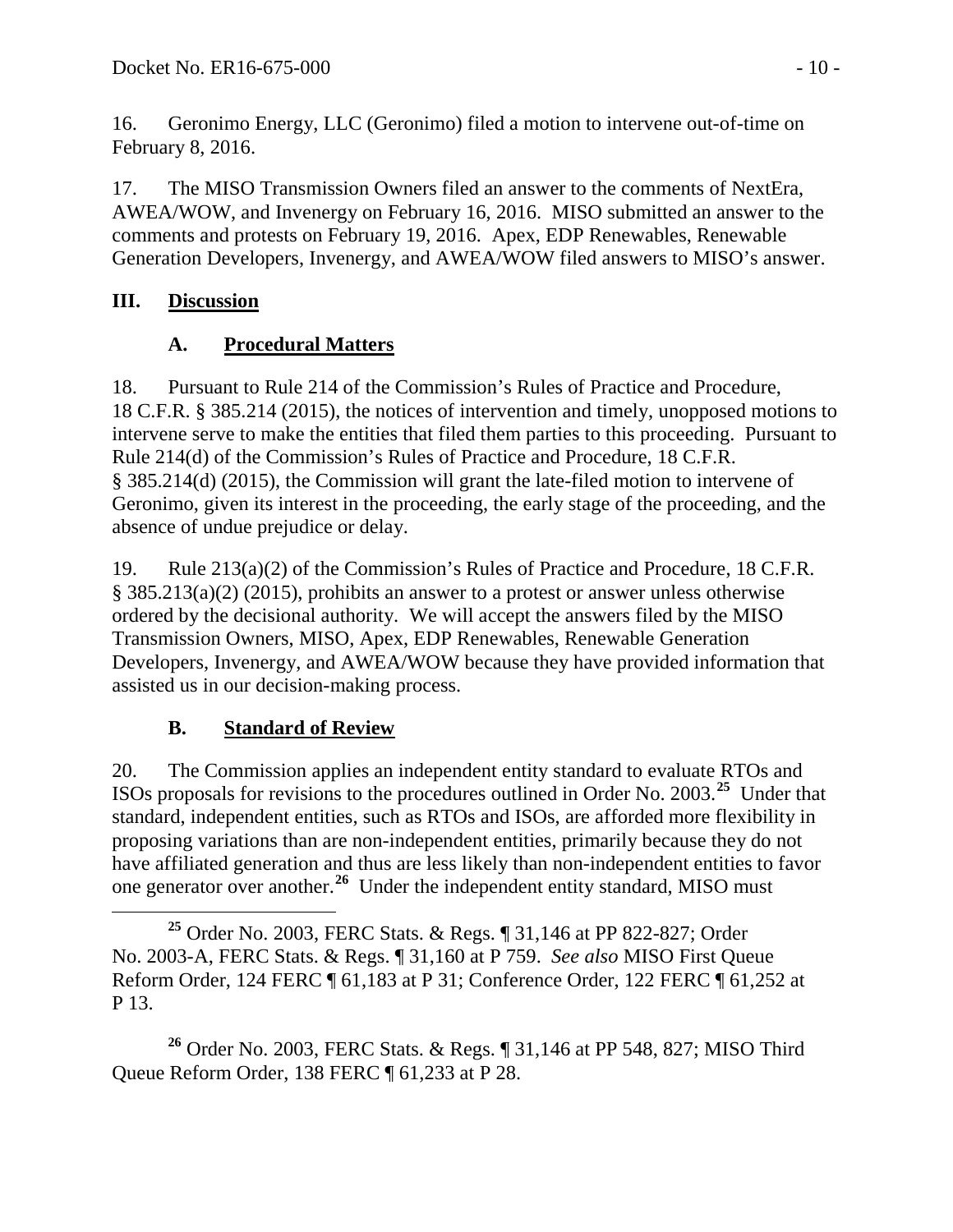demonstrate that its proposed variations are just and reasonable and not unduly discriminatory, and that they would accomplish the purposes of Order No. 2003.**[27](#page-10-3)**

**C. Substantive Issues**

## **1. Need for Reform and Stakeholder Involvement**

### <span id="page-10-2"></span><span id="page-10-1"></span><span id="page-10-0"></span>**a. Filing**

21. MISO states that, consistent with the Commission's requirement that MISO address identified inefficiencies in its GIP, its current proposal is intended to build on its prior interconnection queue efforts and offer important GIA improvements to address concerns identified by MISO and its stakeholders.**[28](#page-10-4)** Specifically, MISO proposes reforms to its restudy process and indicates that it is experiencing new issues in the years following its previous interconnection reform effort in 2012.<sup>[29](#page-10-5)</sup> MISO states that, in its joint effort with stakeholders to study and address challenges to resource adequacy in the MISO footprint, stakeholders consistently identified the misalignment between the resource adequacy construct and the GIP as a top priority for consideration. **[30](#page-10-6)** MISO explains that, because interconnection customers are financially responsible for the cost of interconnection studies, the number of studies and restudies that must be performed directly impact a project's costs.**[31](#page-10-7)** MISO contends that current study delays interfere with an interconnection customer's ability to timely execute a GIA and, potentially, receive timely accreditation under MISO's resource adequacy construct.**[32](#page-10-8)** MISO states that it jointly conducted a survey on resource adequacy along with the Organization of MISO States and that the study, which was intended to identify potential generation shortfalls for the 2020 timeframe, found that the majority of the identified 30 GW of

**<sup>27</sup>** Conference Order, 122 FERC ¶ 61,252 at P 13, n.10.

<span id="page-10-6"></span><span id="page-10-5"></span><span id="page-10-4"></span><span id="page-10-3"></span>**<sup>28</sup>** Filing, Transmittal Letter at 2-3 (citing MISO Third Queue Reform Order, 138 FERC ¶ 61,233 at P 72).

**<sup>29</sup>** *Id.*, Aliff Test. at 4.

**<sup>30</sup>** *Id.* at 13.

<span id="page-10-7"></span>**<sup>31</sup>** *Id.* at 12.

<span id="page-10-8"></span>**<sup>32</sup>** *Id.* at 6-7.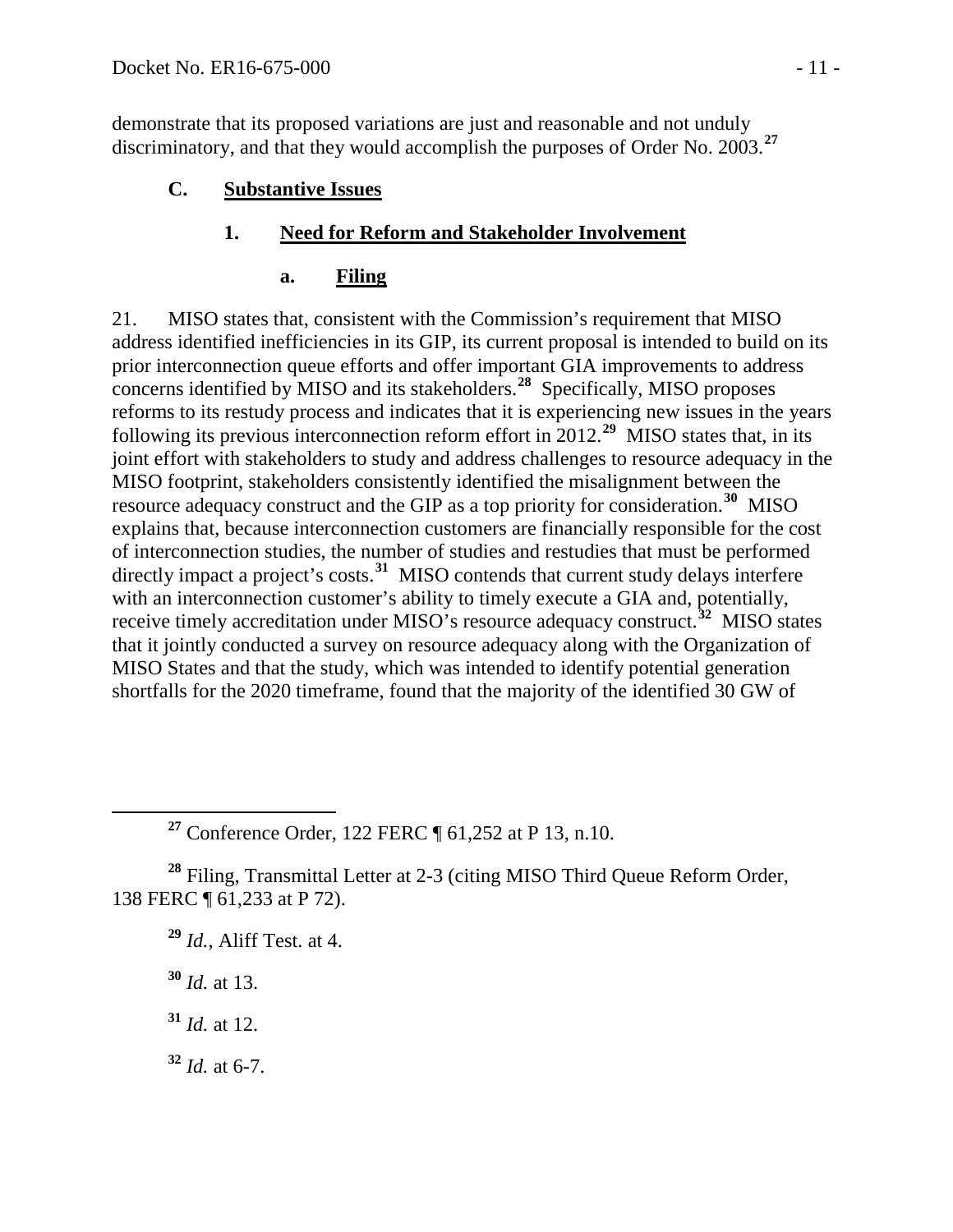planned resource additions for 2020 are on hold or in preliminary studies.**[33](#page-11-0)** Implementing its proposed process now, MISO explains, would allow for longer lead time resources to meet projected need within the identified 2020 timeframe.**[34](#page-11-1)**

22. MISO states that, while its last queue reform effort provided positive results, restudies have plagued MISO and caused unforeseen delays.**[35](#page-11-2)** As required by its Tariff, MISO explains that it must identify network upgrade costs that are required solely for the reliable interconnection of each generation interconnection request and that it must also determine if a restudy is required as projects are withdrawn from the queue. **[36](#page-11-3)** MISO explains that restudies of lower-queued projects are often necessary, and this is exacerbated when higher-queued projects choose to withdraw later in the interconnection queue process. In addition, MISO contends that the "cash-at-risk" M2 milestone payment, a condition for entering the DPP, incentivizes interconnection customers to linger in the queue until the very last moment, often when the impact of their withdrawal on other projects is greatest.**[37](#page-11-4)** MISO asserts that, if a restudy identifies new network upgrade requirements for the interconnection customers remaining in the queue, it may cause additional withdrawals; MISO contends that this process diverts MISO's and MISO transmission owners' resources from processing new interconnection queue requests toward evaluating the impact of withdrawals on lower-queued projects and affected systems. **[38](#page-11-5)**

23. MISO states that it conducts two study cycles each year, starting in February and in August, with between six and 47 projects in the queue. **[39](#page-11-6)** MISO explains that delays caused by restudies create an average DPP length of greater than 180 days, and thus the

**<sup>34</sup>** *Id.* at 14.

<span id="page-11-2"></span>**<sup>35</sup>** *Id.* at 6.

<span id="page-11-3"></span>**<sup>36</sup>** *Id.* at 7-8.

<span id="page-11-4"></span>**<sup>37</sup>** *Id.* at 4.

<span id="page-11-5"></span>**<sup>38</sup>** *Id.* at 8, Transmittal Letter at 8.

<span id="page-11-6"></span>**<sup>39</sup>** *Id.*, Transmittal Letter at 7, Aliff Test. at 9.

<span id="page-11-0"></span>**<sup>33</sup>** *Id.* at 6 (citing 2015 Organization of MISO States MISO Survey Results at 12 (2015),

<span id="page-11-1"></span>https://www.misoenergy.org/Library/Repository/Meeting%20Material/Stakeholder/SAW G/2015/20150709/20150709%20SAWG%20Item%2002%202015%20OMS-MISO%20Survey%20Results.pdf).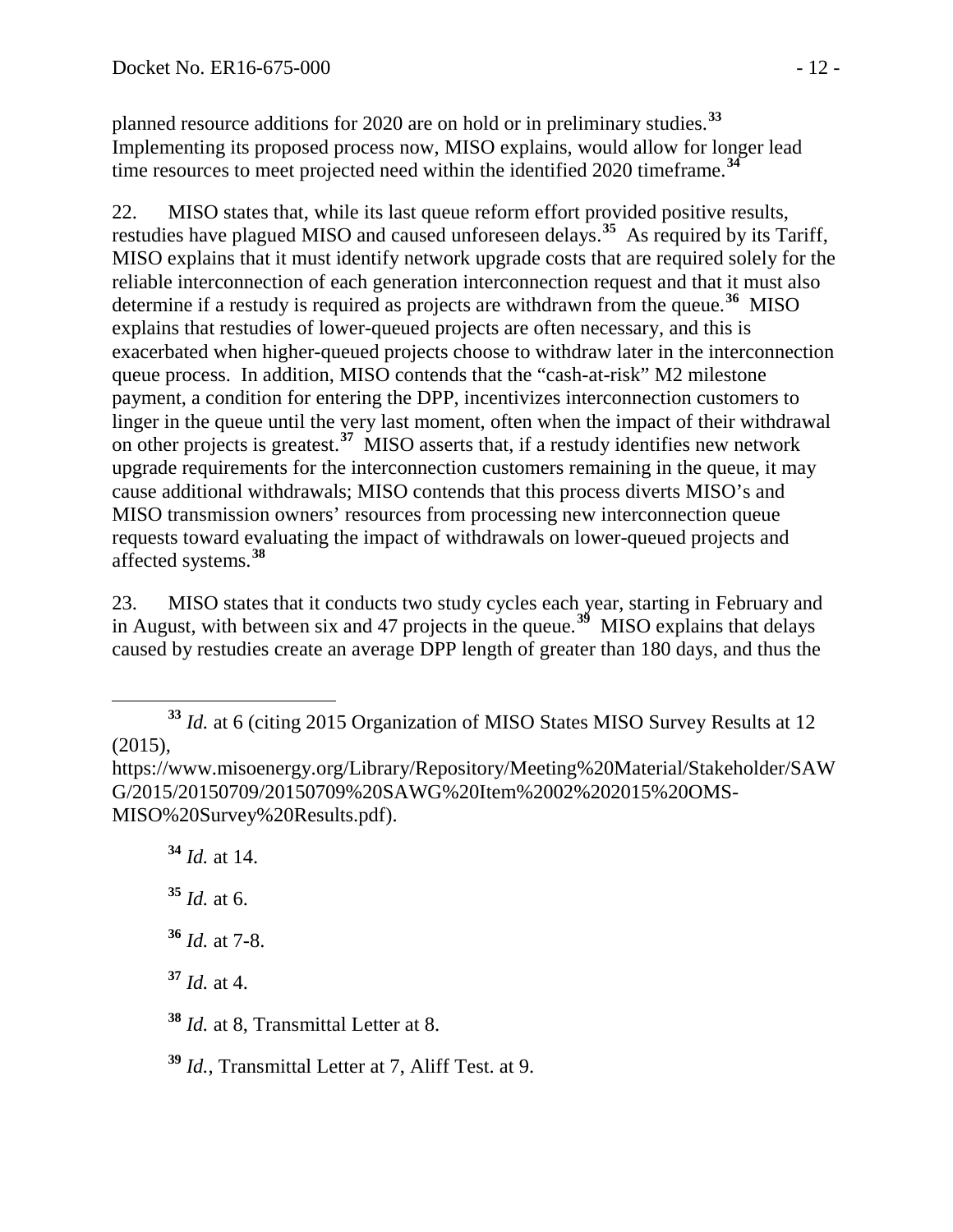two study cycles necessarily overlap. **[40](#page-12-0)** MISO states that it took 207 calendar days to complete the System Impact Study for the August 2012 DPP, 224 calendar days to complete the System Impact Study for the February 2013 DPP, and 128 calendar days to complete the System Impact Study for the August 2013 DPP. **[41](#page-12-1)** In addition, MISO states that there has been a significant increase in the number of projects entering the DPP, from six projects in the February 2014 study cycle to 29 projects in the February 2015 study cycle.**[42](#page-12-2)** MISO explains that the August 2012 West Region DPP required five restudies, which ultimately delayed 50 percent of the projects in the August 2012 West Region DPP from reaching a GIA for over three years.**[43](#page-12-3)** These restudies, MISO contends, also caused cascading delays of subsequent DPP cycles, causing a nine month delay of the February 2014 West Region DPP and a four month delay of the current August 2015 West Region DPP. **[44](#page-12-4)**

24. MISO urges the Commission to accept its queue reform proposal, as the problem with unscheduled restudies impacts MISO's ability to bring new generation online in a timely fashion and creates a misalignment between the GIP and MISO's resource adequacy construct.**[45](#page-12-5)** MISO states that implementing the proposed reforms now would allow new generation resources, irrespective of their fuel type, to meet the projected need within the 2020 resource adequacy timeframe.

25. MISO states that the Filing is the product of a year-long collaboration between MISO and its stakeholders,<sup>[46](#page-12-6)</sup> the bulk of which has taken place within the meetings of MISO's stakeholder committee dedicated to GIP matters (the Interconnection Process Task Force). **[47](#page-12-7)** MISO states that it first discussed queue issues in relation to the interface and alignment of generator interconnection and resource adequacy beginning in January 2015, and that queue reforms were first discussed in June 2015. MISO states that it presented a queue reform strawman proposal to stakeholders in August 2015, with

- <span id="page-12-0"></span>**<sup>40</sup>** *Id.*, Transmittal Letter at 7.
- <span id="page-12-1"></span>**<sup>41</sup>** *Id.*, Aliff Test. at 9.

<span id="page-12-2"></span>**<sup>42</sup>** *Id.* at 10.

<span id="page-12-3"></span>**<sup>43</sup>** *Id.* at 11.

<span id="page-12-4"></span>**<sup>44</sup>** *Id.* at 12.

<span id="page-12-5"></span>**<sup>45</sup>** *Id.*, Transmittal Letter at 5.

<span id="page-12-6"></span>**<sup>46</sup>** *Id.* at 9.

<span id="page-12-7"></span>**<sup>47</sup>** *Id.* at 4.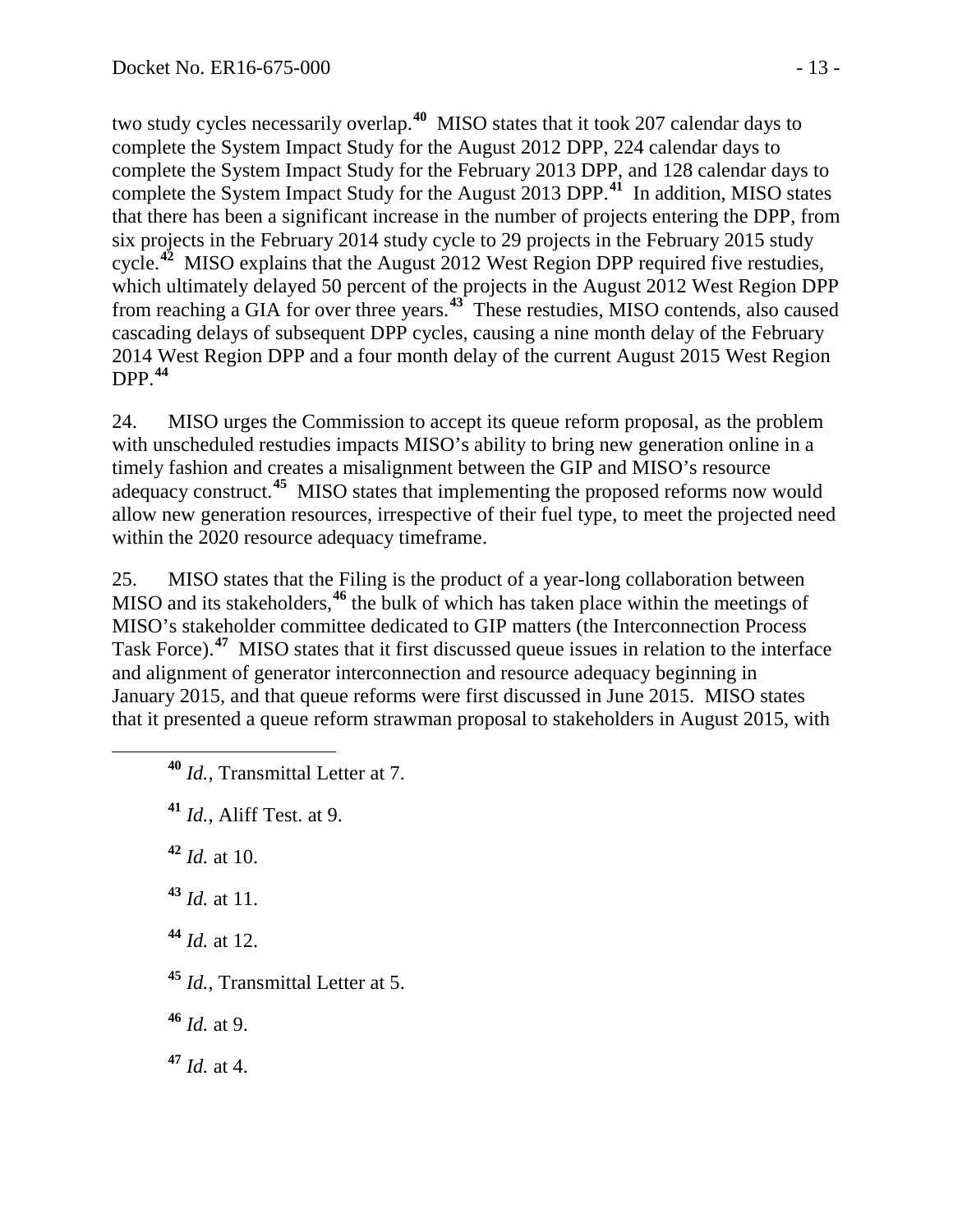a timeline indicating the intent to make a filing with the Commission prior to the end of 2015. MISO asserts that draft redline Tariff sheets of Attachment X were made available to stakeholders in advance of October, November, and December 2015 meetings, with subsequent drafts taking into account stakeholder comments. MISO states that its queue reform proposal as filed was presented at a meeting of its Planning Advisory Committee on December 16, 2015.

## <span id="page-13-0"></span>**b. Comments and Protests**

26. Several parties are generally supportive of MISO's proposal and agree that changes are necessary to improve the processing of generator interconnection requests, although they call for additional clarity of and revisions to MISO's proposed reforms (as discussed below) or additional reforms beyond MISO's proposal to improve the MISO generator interconnection process. **[48](#page-13-1)**

27. Some protesters oppose MISO's proposal as unsupported and unneeded. Specifically, they argue that there is no basis to find that the current GIP is insufficient.<sup>[49](#page-13-2)</sup> AWEA/WOW and Renewable Generation Developers assert that the existing queue backlog is a legacy issue resulting from MISO's previous queue reform effort where multiple DPP groups were combined into one in the August 2012 DPP cycle.<sup>[50](#page-13-3)</sup> AWEA/WOW and Renewable Generation Developers contend that the projects in MISO's queue have already dropped dramatically, suspended projects are no longer an issue, and there is no showing of huge withdrawals.**[51](#page-13-4)** Renewable Generation Developers add that where there has been a withdrawal, there has been no restudy impact.**[52](#page-13-5)** Renewable Generation Developers contend that MISO is catching up on its queue backlog, as MISO is currently processing DPP 2014 or 2015 in all four sub-regions, and the February 2013 DPP through the August 2014 DPP were each completed in about one

<span id="page-13-1"></span>**<sup>48</sup>** *E.g.*, Alliant Comments at 5-6; Entergy Comments at 2; Great River Energy Comments at 2; MidAmerican Protest at 3; MISO Transmission Owners Comments at 5-6; NextEra Comments at 4; Organization of MISO States Comments at 2-3; and Xcel Comments at 2. The Minnesota Public Utilities Commission states that it does not take a position on the Filing at this time. *See* Minnesota Public Utilities Comments at 1-2.

<span id="page-13-2"></span>**<sup>49</sup>** AWEA/WOW Protest at 2; Apex Protest at 8.

<span id="page-13-3"></span>**<sup>50</sup>** AWEA/WOW Protest at 2; Renewable Generation Developers Protest at 2.

<span id="page-13-4"></span>**<sup>51</sup>** AWEA/WOW Protest at 2; Renewable Generation Developers Protest at 12-13.

<span id="page-13-5"></span>**<sup>52</sup>** Renewable Generation Developers Protest at 13.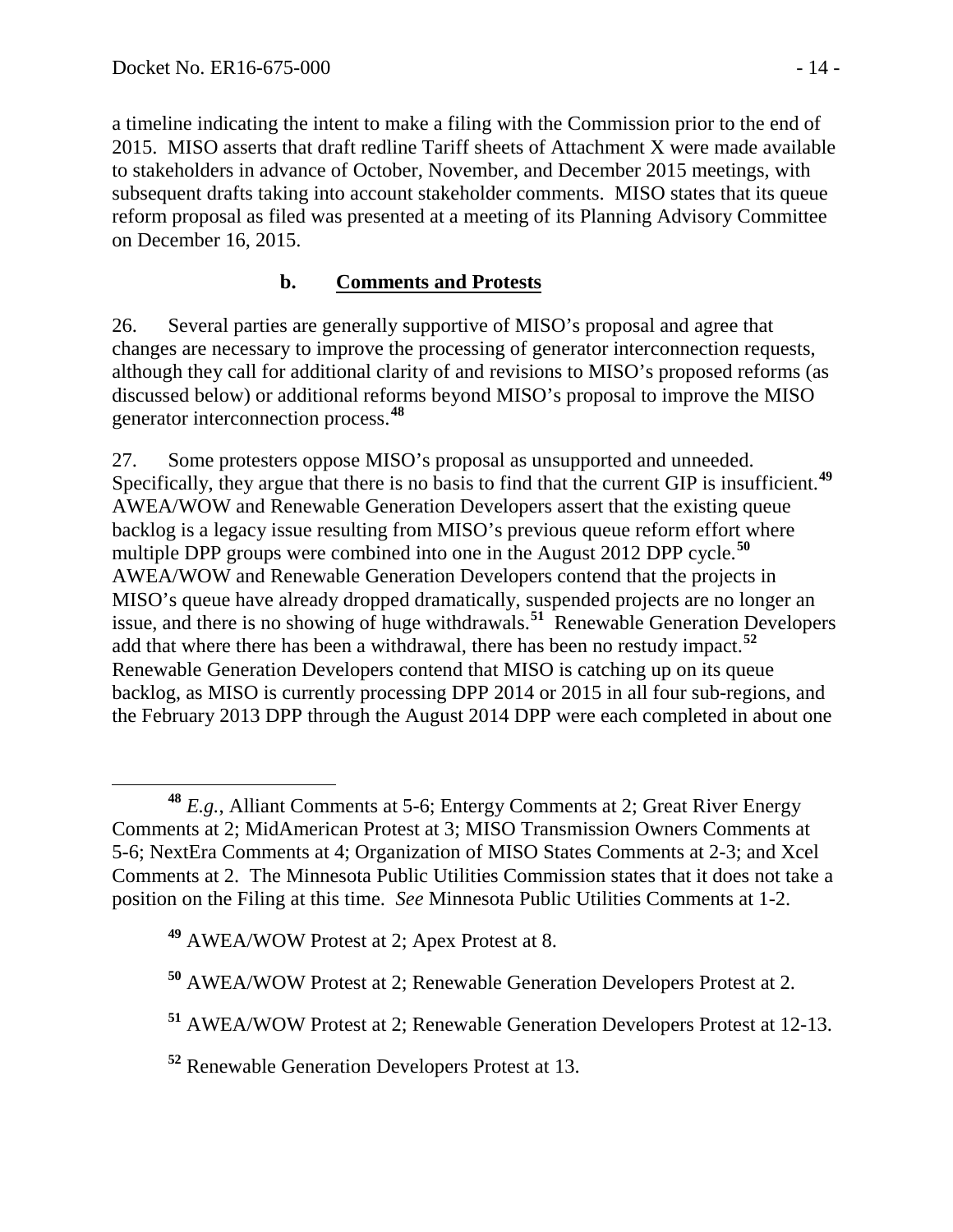year.**[53](#page-14-0)** Renewable Generation Developers add that the presence of a larger number of projects in a particular DPP cycle, as expected in the February 2016 DPP, is not reflective of a systematic queue problem that requires reform. **[54](#page-14-1)** Renewable Generation Developers ask the Commission to convene a technical conference to discuss the proposed reforms. **[55](#page-14-2)**

28. In addition, Apex contends that MISO has provided no evidence, analysis or support to indicate that its proposal, which creates unjust and unreasonable barriers to entry, will prevent late withdrawals of projects.<sup>[56](#page-14-3)</sup> Similarly, Invenergy asserts that MISO has not demonstrated that its proposal is reasonable or necessary to meet its objectives.**[57](#page-14-4)** Apex asserts that MISO did not provide stakeholders sufficient time to comment on its proposal and MISO had very little time to consider stakeholder's concerns.**[58](#page-14-5)**

29. Some protesters indicate that MISO's proposal fails to consider other issues that have led to delays in the generator interconnection queue.<sup>[59](#page-14-6)</sup> For example, Invenergy states that other RTOs tend to engage transmission owners and affected systems earlier and more systematically in the generator interconnection review process. Invenergy contends that early engagement and management of the process can go a long way toward avoiding queue delays. **[60](#page-14-7)** Some protesters assert that timely processing of interconnection requests and improved coordination with neighboring regions are necessary elements of an efficiently managed generator interconnection queue.**[61](#page-14-8)** Specifically, NextEra requests that the Commission require MISO to provide evidence that it has the resources, personnel and technology to meet its proposed 325-day timeline. Moreover, Alliant lists a number of areas for reform it believes will allow the generator interconnection queue process to produce a good outcome, such as: (1) re-evaluating the capacity accreditation process; (2) creating a process for re-fueling or replacing existing

<span id="page-14-0"></span>**<sup>53</sup>** *Id.* at 6, 10.

<span id="page-14-1"></span>**<sup>54</sup>** *Id.* at 11-12.

<span id="page-14-2"></span>**<sup>55</sup>** *Id.* at 6, 16.

<span id="page-14-3"></span>**<sup>56</sup>** Apex Protest at 4-5, 8.

<span id="page-14-4"></span>**<sup>57</sup>** Invenergy Protest at 8.

<span id="page-14-5"></span>**<sup>58</sup>** Apex Protest at 8-9.

<span id="page-14-6"></span>**<sup>59</sup>** *Id.* at 7-8; AWEA/WOW Protest at 2-3; Invenergy Protest at 8, 10-11.

<span id="page-14-7"></span>**<sup>60</sup>** Invenergy Protest at 10-11.

<span id="page-14-8"></span>**<sup>61</sup>** *Id.* at 15; Alliant Comments at 6; NextEra Comments at 5.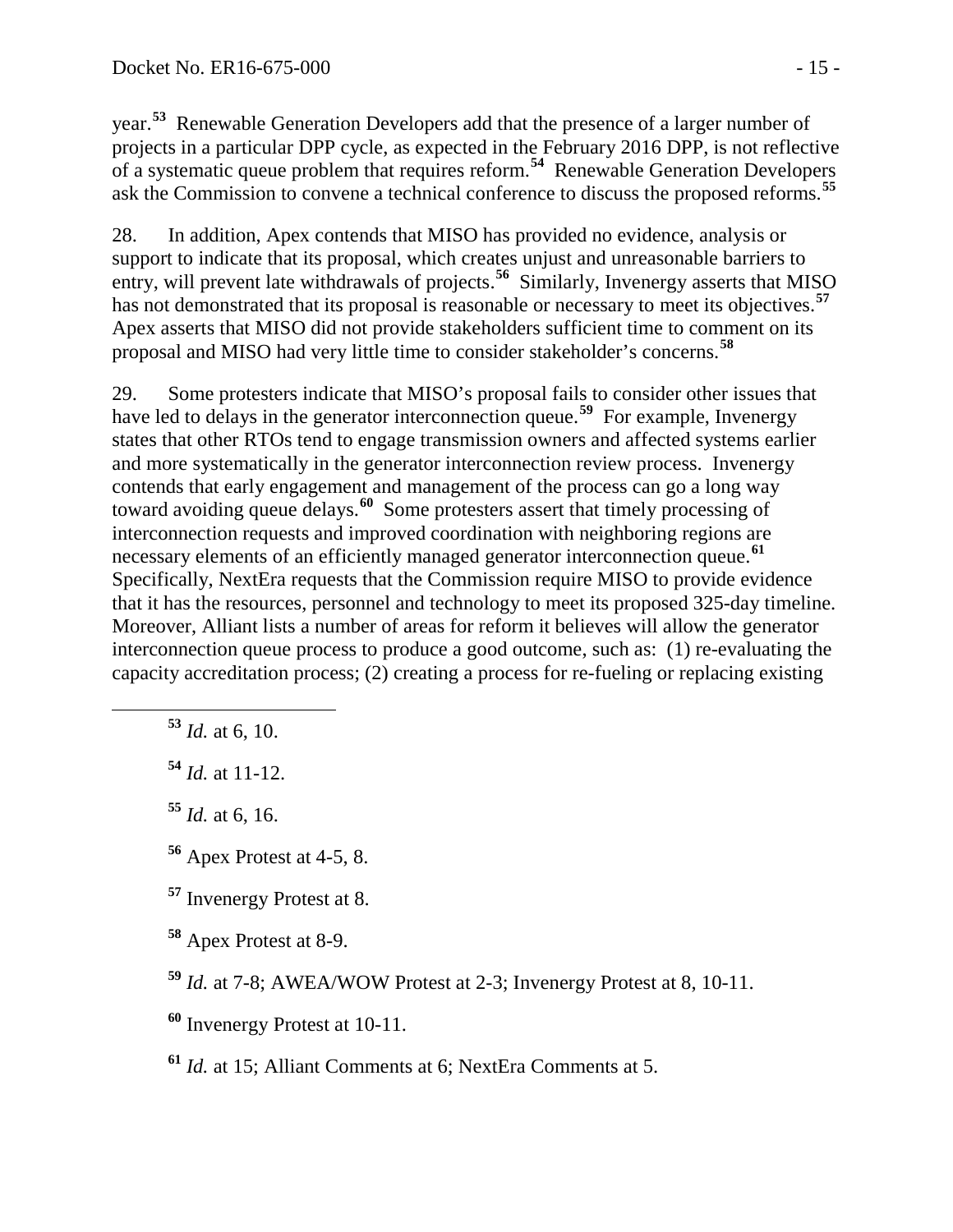units; (3) providing clarity around the retention of interconnection rights from existing units; and (4) addressing methodology-related issues including how specific studies are conducted, how the studies relate to each other, consistency amongst studies, and what data is appropriate for use in the studies.**[62](#page-15-1)** Alliant argues that MISO should continue to work with its stakeholders to address outstanding interconnection issues to ensure that the process is fair, efficient and effective.**[63](#page-15-2)**

#### <span id="page-15-0"></span>**c. Answers**

30. MISO reiterates the urgency of its proposed reform and cites many of the arguments from its Filing. MISO asserts that the evidence provided in its Filing shows that potential generation shortages are looming and it is critical that MISO's existing GIP be streamlined as soon as possible.**[64](#page-15-3)** MISO contends that commenter requests that the Commission require MISO to study the issue further are unreasonable and would leave MISO and its stakeholders dangerously exposed.**[65](#page-15-4)** In addition, MISO asserts that protesters advocating for a technical conference, further delay and more process could benefit from such delays at the expense of other generator types, as longer lead time technologies will be disadvantaged.**[66](#page-15-5)** MISO contends that stakeholders identified generator interconnection queue reform as one of the three top initiatives for MISO to address resource adequacy concerns beyond 2020; moreover, MISO states that AWEA/WOW petitioned the Commission for queue reform throughout the country, specifically citing delays faced in the MISO region.**[67](#page-15-6)**

31. Contrary to commenter assertions that MISO's previous queue reform effort is working, MISO argues that the existing M2 milestone payment has not proven to be an effective deterrent to queue withdrawals and in fact encourages projects to linger in the queue.**[68](#page-15-7)** MISO asserts that the Commission has specifically recognized the need to reduce "queue churn" as a legitimate ground for queue reform, including strengthening

<span id="page-15-2"></span>**<sup>63</sup>** *Id.* at 7-8.

- <span id="page-15-3"></span>**<sup>64</sup>** MISO Answer at 2-3.
- <span id="page-15-4"></span>**<sup>65</sup>** *Id.* at 3.
- <span id="page-15-5"></span>**<sup>66</sup>** *Id.* at 9.
- <span id="page-15-6"></span>**<sup>67</sup>** *Id.* at 7.
- <span id="page-15-7"></span>**<sup>68</sup>** *Id.* at 8.

<span id="page-15-1"></span>**<sup>62</sup>** Alliant Comments at 7.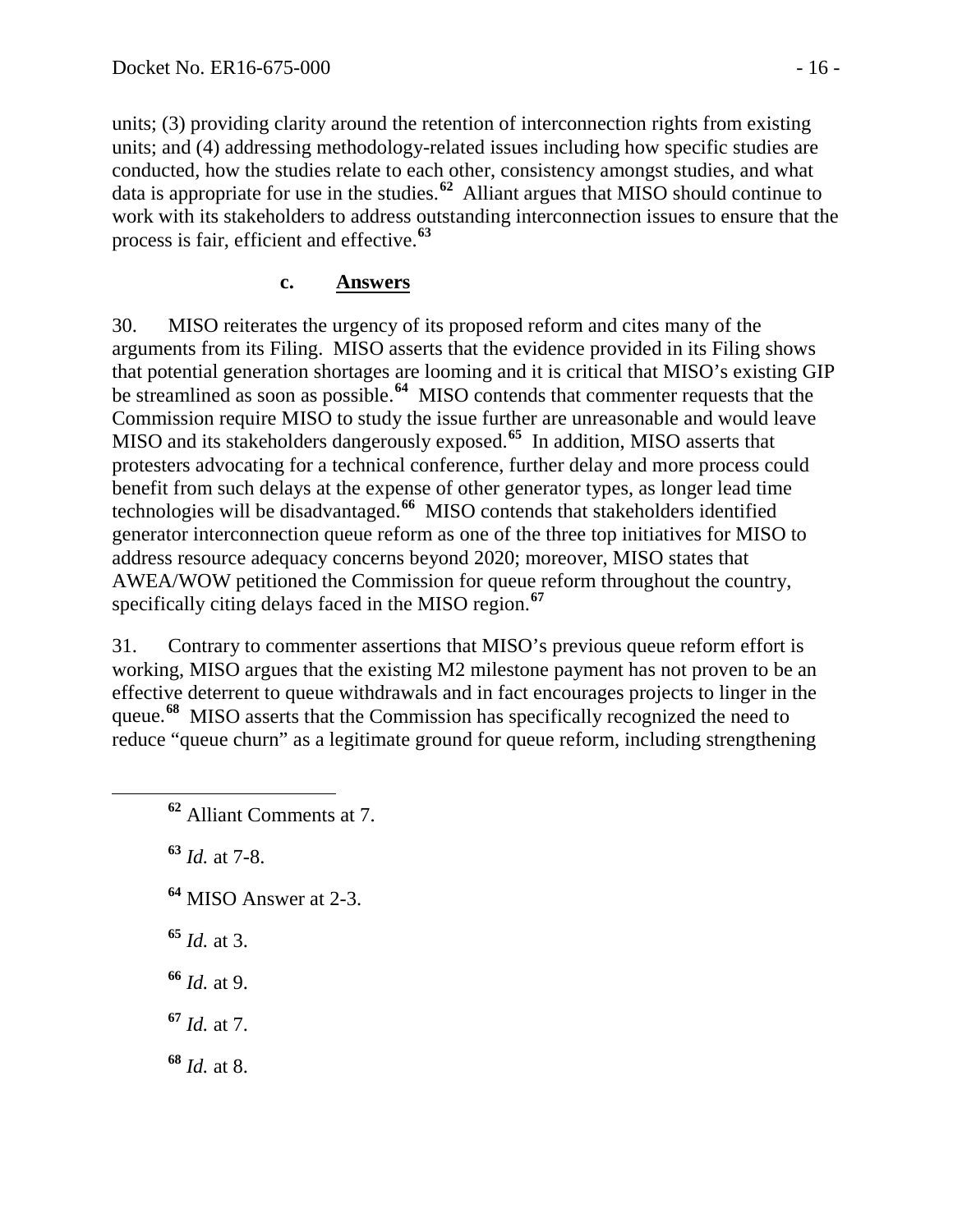the milestone payments to ensure that they remain an effective deterrent.**[69](#page-16-0)** MISO argues that while there was some reduction in the number of projects in the queue between 2012 and 2015, unscheduled restudies continue to be a serious issue.**[70](#page-16-1)** MISO asserts that the structure of its GIP leaves the queue on the precipice of another cascading restudy, as experienced after its third queue reform.

32. MISO argues that comparing MISO's generator interconnection queue against other RTO generator interconnection queues is meaningless, because each RTO uses a different process. MISO explains, for example, that PJM Interconnection LLC (PJM) does not have a two track process like the MISO System Planning and Analysis Phase and the DPP, thus this is not a balanced comparison. The DPP, MISO explains, is intended to be a pathway for ready projects to move expeditiously through the queue and receive a GIA, not a sandbox for developers to perform due diligence.**[71](#page-16-2)**

33. In its answer, Apex reiterates that it believes MISO's proposed queue reform is premature.**[72](#page-16-3)** Apex claims that the development of the proposal was rushed, and that the stakeholder process was not given adequate time. Specifically, Apex claims that stakeholders were not made aware of the scope of the proposed reforms until a stakeholder meeting that occurred in August 2015, a mere four months prior to the filing.

34. Renewable Generation Developers state that MISO has not provided evidence that a queue reform is necessary, and that in previous reforms, MISO has shown such data. **[73](#page-16-4)** They go on to state that recent delays and backlogs have been exclusively the result of the transition during MISO's third queue reform, and that the current generator interconnection process has not been evaluated independent from the transition to the third queue reform.**[74](#page-16-5)** Finally, they state that they have submitted evidence that MISO's queue is clearing, the M2 milestone payment is working, and there are now fewer withdrawals and restudies.**[75](#page-16-6)** AWEA/WOW state that MISO has not shown that

<span id="page-16-1"></span>**<sup>70</sup>** *Id.* at 10.

<span id="page-16-2"></span>**<sup>71</sup>** *Id.* at 11.

<span id="page-16-3"></span>**<sup>72</sup>** Apex Answer to MISO's Answer at 2-4.

<span id="page-16-4"></span>**<sup>73</sup>** Renewable Generation Developers Answer to MISO's Answer at 2.

<span id="page-16-5"></span>**<sup>74</sup>** *Id.* at 3.

<span id="page-16-6"></span>**<sup>75</sup>** *Id.* at 4-5.

<span id="page-16-0"></span>**<sup>69</sup>** *Id.* (citing MISO Third Queue Reform Order, 138 FERC ¶ 61,233 at P 64).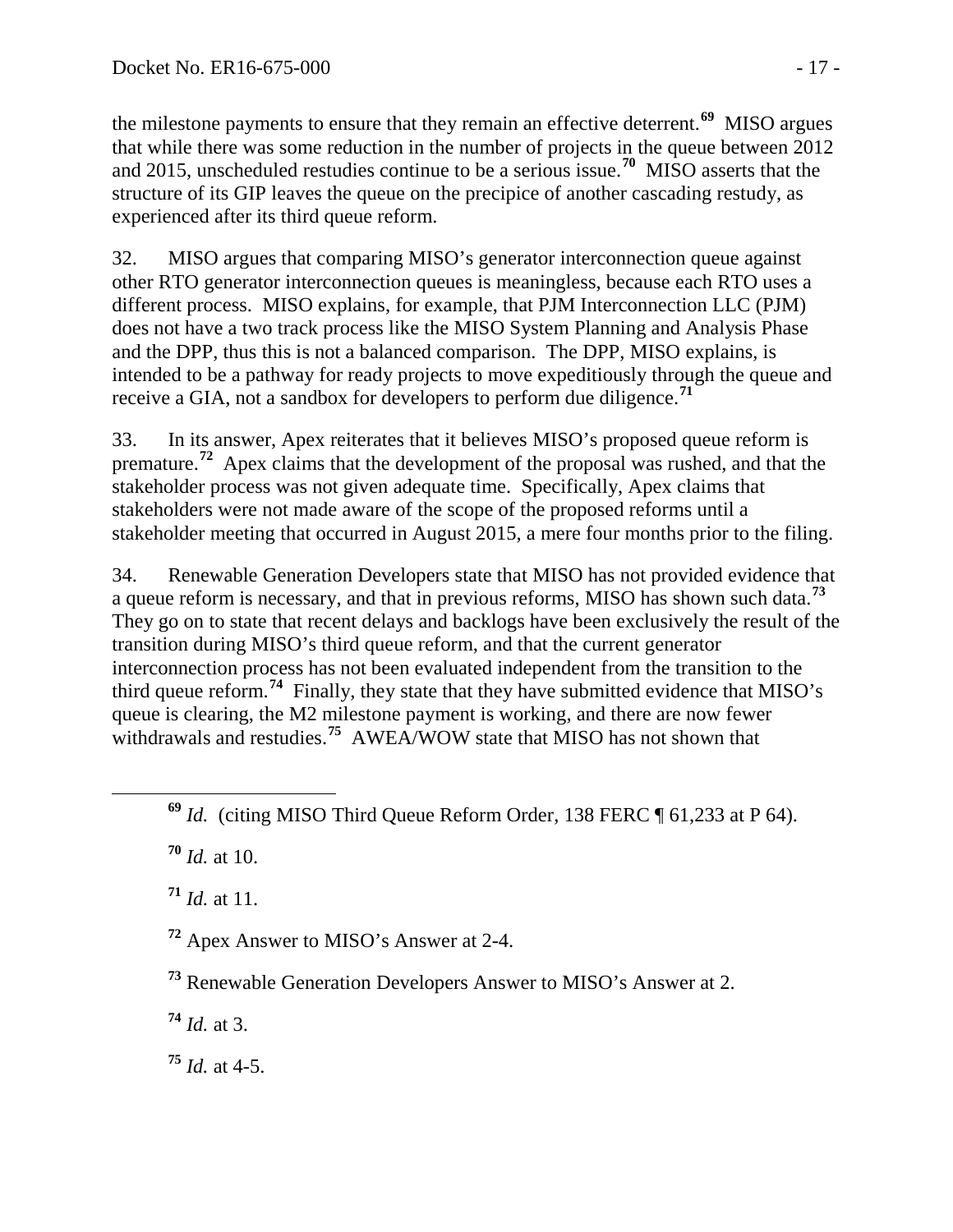interconnection customer behavior is the reason for queue delays.**[76](#page-17-1)** AWEA/WOW note that MISO could explore other ways to address resource adequacy, such as innovations in grid technology that are allowing variable generation to contribute to a greater share of resource adequacy needs (i.e., hybrid interconnections).**[77](#page-17-2)**

## <span id="page-17-0"></span>**d. Commission Determination**

35. Given the evidence provided by MISO and protesters, we agree with MISO that its interconnection process could be improved to address lingering inefficiencies in MISO's generator interconnection queue that cause restudies that could lead to resource adequacy shortfalls.<sup>[78](#page-17-3)</sup> Nevertheless, we are concerned that the proposed reforms appear to place the onus for the existing queue backlog and any potential future delays fully on "speculative" projects and that the proposed reforms fail to consider other potential factors. As indicated by protesters, other factors may have led to the current backlog, none of which are addressed in the Filing. For example, protesters state that the timely processing of interconnection requests and improved coordination with neighboring regions are important aspects of an efficiently-managed generator interconnection queue, and that MISO's proposal does not address actions MISO and MISO transmission owners could take to ensure studies are completed in accordance with the proposed timelines.**[79](#page-17-4)** In addition, as discussed below, aspects of MISO's proposal are unclear in their effect on ready projects as well as non-ready projects. Finally, while we recognize that each RTO/ISO region may use different processes to address generator interconnection, we believe that lessons can be learned from the methods employed by other RTOs/ISOs to create more efficient processing of generator interconnection queues. For example, we

**<sup>77</sup>** *Id.* at 6.

<span id="page-17-3"></span><span id="page-17-2"></span><span id="page-17-1"></span>**<sup>78</sup>** We note that AWEA has petitioned the Commission in Docket No. RM15-21- 000 to conduct a rulemaking to implement interconnection queue reform throughout the country. In that docket, concurrently with this order, the Commission issued a notice that a technical conference will be held to discuss the issues raised by the petition. *See Review of Generator Interconnection Agreements and Procedures*, Docket No. RM16-12-000 issued Mar. 29, 2016 (Notice of Technical Conference).

<span id="page-17-4"></span>**<sup>79</sup>** *See* Alliant Energy Comments at 6; Invenergy Protest at 10, 11 and 15; NextEra Comments at 5.

**<sup>76</sup>** AWEA/WOW Answer to MISO's Answer at 5.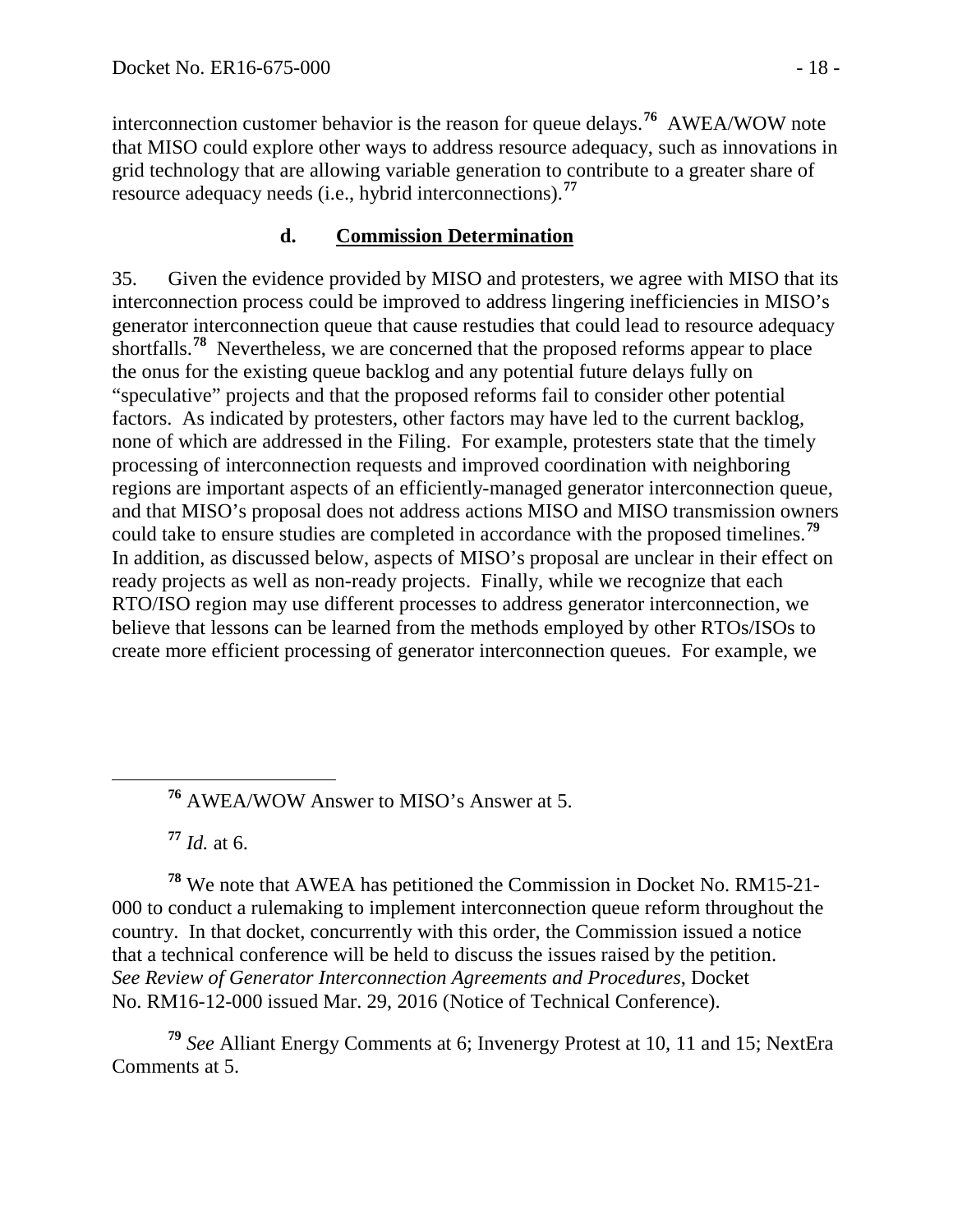note that some other RTOs engage transmission owners and affected systems earlier and more systematically in the generator interconnection review process; Invenergy contends that early engagement and management of the process can go a long way toward avoiding queue delays. **[80](#page-18-2)**

#### **2. DPP Structure**

#### <span id="page-18-1"></span><span id="page-18-0"></span>**a. Filing**

36. The majority of the queue reforms proposed by MISO relate to changes in the structure of the DPP. Currently, an interconnection customer first enters the Pre-Queue Phase, during which MISO performs a Feasibility Study to determine whether the transmission system can accommodate the interconnection request. After the Feasibility Study, the project can move directly to the DPP or it can remain in the first phase of the queue – the System Planning and Analysis Phase – for additional study. If the project is not eligible to proceed to the DPP, the customer enters the System Planning and Analysis Phase and undergoes a System Impact Study. After receiving its study results, the customer would then have to decide whether to fulfill the M2 milestone**[81](#page-18-3)** in order to enter the DPP. Once in the DPP, the customer receives a System Impact Study Review that gives it an approximation of the type and cost of upgrades that would have to be funded in order to facilitate its interconnection request. After receiving this information,

<span id="page-18-3"></span>**<sup>81</sup>** The M2 milestone refers to a set of requirements that an interconnection customer must meet before entering the DPP. These requirements include a study deposit based upon the historical study cost data and a series of specific accomplishments the customer must fulfill.

<span id="page-18-2"></span>**<sup>80</sup>** Invenergy Protest at 10; *See, e.g.*, Southwest Power Pool, Inc., FERC Electric Tariff, Open Access Transmission Tariff, Sixth Revised Volume No. 1, Attachment V, Section 3.3.4 ("Within ten (10) Business Days after receipt of a valid Interconnection Request, Transmission Provider shall establish a date agreeable to the Transmission Owner and the Interconnection Customer for the Scoping Meeting, and such date shall be no later than thirty (30) Calendar Days from receipt of the valid Interconnection Request, unless otherwise mutually agreed upon by the Parties."); PJM Interconnection, L.L.C., Intra-PJM Tariffs, OATT IV. INTERCONNECTIONS WITH THE TRANSMISSION SYSTEM, Section 36.1.5 ("Transmission Provider shall provide each Interconnection Customer with an opportunity for a scoping meeting among the Transmission Provider, the prospective Interconnected Transmission Owner and the Interconnection Customer.")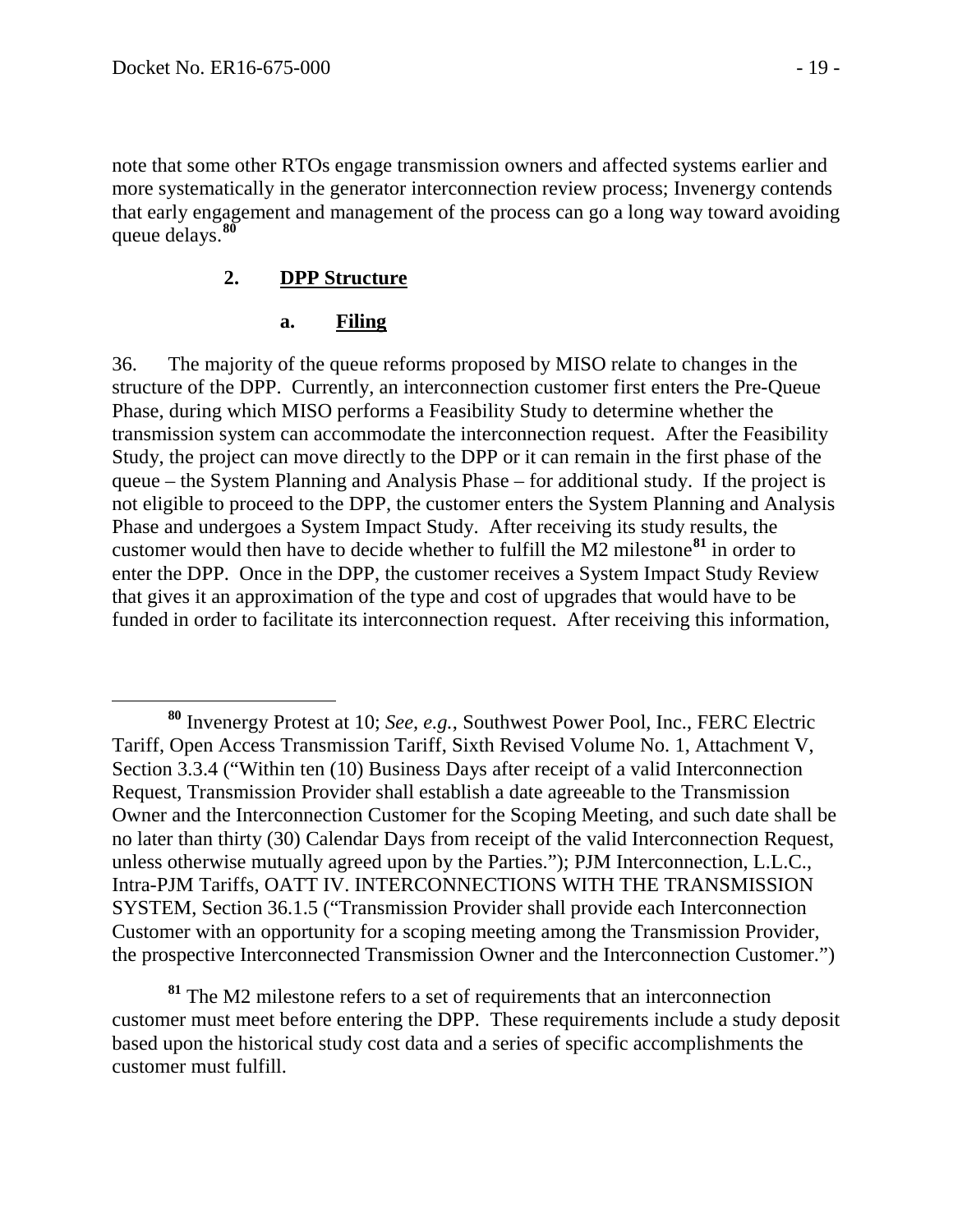the customer then decides whether to fulfill the M3 milestone**[82](#page-19-0)** in order to undergo a Facilities Study. Upon completion of the Facilities Study Review, the interconnection customer would then have the opportunity to negotiate an interconnection agreement.

37. The new queue structure first removes the requirement in sections 11.3.1 and 11.3.2 of the *pro forma* GIA that a customer with a completed GIA undergo a restudy due to a change in a higher-queued project.**[83](#page-19-1)** MISO states that under the new GIP, restudies of customers with completed GIAs would only occur on Commission order. MISO's proposal next eliminates the System Planning and Analysis Phase entirely and alters the existing Pre-Queue Phase by replacing the existing mandatory Feasibility Study with an optional, non-binding Pre-Queue Feasibility Study (MISO now refers to this as the Pre-Queue Feasibility Phase). MISO explains that the new Pre-Queue Feasibility Study will help interconnection customers understand their level of readiness to enter and complete the GIP. **[84](#page-19-2)** MISO states that the optional Pre-Queue Feasibility Study, which is a nonbinding study performed by MISO upon request from the interconnection customer, is designed to provide a preliminary analysis of system impacts from a proposed project, so that the interconnection customer may have the benefit of such information prior to submitting an interconnection request. MISO's proposed Tariff language states that an interconnection customer requesting a Pre-Queue Feasibility Study shall submit a study deposit of \$60,000 and a desired schedule to complete the studies.**[85](#page-19-3)**

38. MISO next proposes to split the existing DPP into three phases, which will provide a structured study process. The customer may enter DPP Phase I by submitting a valid interconnection request, study deposits, and the M2 milestone payment.<sup>[86](#page-19-4)</sup> In this phase, MISO conducts the preliminary System Impact Study, after which the customer will encounter Interconnection Customer Decision Point I, a period of 20 days.<sup>[87](#page-19-5)</sup> At this point, the customer is free to leave the queue and will be refunded its M2 milestone payment. If the customer decides to continue in the queue process, it must then pay the

<span id="page-19-1"></span><span id="page-19-0"></span> **<sup>82</sup>** The M3 milestone refers to the requirements that an interconnection customer must meet in order to obtain a Facilities Study.

**<sup>83</sup>** Filing, Transmittal Letter at 3.

**<sup>84</sup>** *Id.* at 16.

<span id="page-19-5"></span><span id="page-19-4"></span><span id="page-19-3"></span><span id="page-19-2"></span>**<sup>85</sup>** *See* MISO FERC Electric Tariff, Attachment X § 5.3 (Pre-Queue Feasibility Study), Appendix 5 (Pre-Queue Feasibility Study Agreement) § 6.0 (31.0.0).

**<sup>86</sup>** Filing, Transmittal Letter at 17.

**<sup>87</sup>** *Id.* at 18.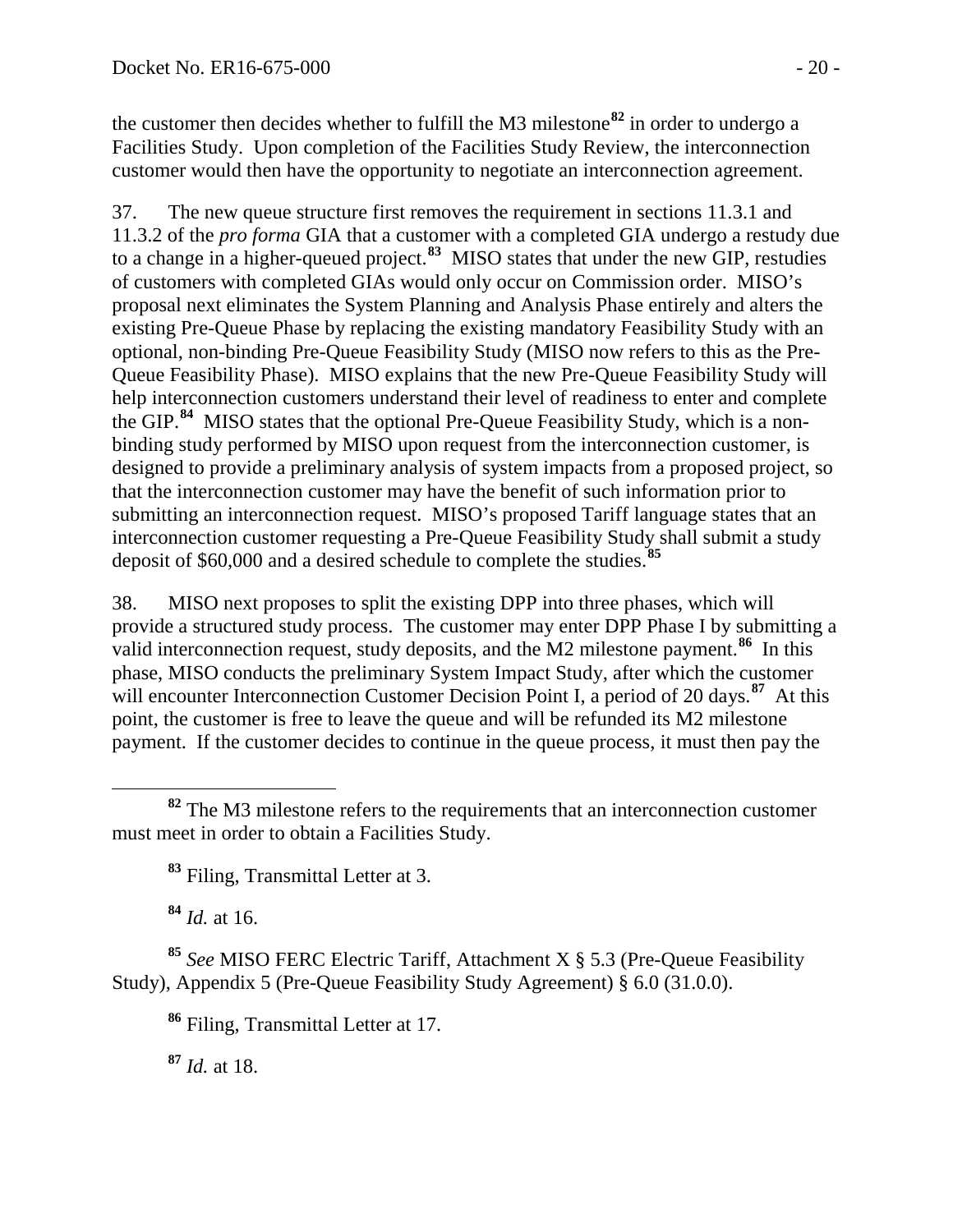M3 milestone payment to enter DPP Phase II. The customer may choose to reduce the size of its interconnection request before it proceeds to DPP Phase II. Upon entry to DPP Phase II, all projects undergo another System Impact Study that takes into account any changed facts and assumptions that arose during DPP Phase I, after which customers are confronted with Interconnection Customer Decision Point II, another 20-day window. If the customer chooses to withdraw from the queue at this point, it is refunded the M3 milestone payment. The M2 milestone payment, however, is forfeited and used to reimburse other customers for increased upgrade costs that result from the customer's withdrawal. If the customer instead chooses to proceed in the queue, it must make the M4 milestone payment and enter DPP Phase III, at which point it is again subjected to a final System Impact Study that takes into account any changed facts and assumptions that arose during DPP Phase II. In this phase there is no further Decision Point, and all payments have become "cash-at-risk." During DPP Phase III, the customer will also undergo an Interconnection Facilities Study. Upon completion of the System Impact Study, the Interconnection Facilities Study, and the GIP in general, the customer is now free to seek a GIA. Furthermore, once a GIA is executed and the Initial Payment is satisfied, the customer will be refunded its M2, M3, and M4 milestone payments.

#### <span id="page-20-0"></span>**b. Comments and Protests**

39. Xcel, the Organization of MISO States, Alliant, and the MISO Transmission Owners support MISO's proposed "off-ramp" decision points.**[88](#page-20-1)** The MISO Transmission Owners and the Organization of MISO States believe the proposal will bring needed structure to the restudy process and ensure the interconnection customers choosing to remain in the queue will have greater certainty because the new M3 and M4 milestone payments will incentivize projects that are not ready to exit at the designated decision off-ramps.**[89](#page-20-2)** Alliant believes the existing M2 milestone payment has not created a high enough readiness threshold, as evidenced by the number of restudies that continue to persist in the process, and states that the new M3 and M4 milestone payments will help create higher readiness standards and increase certainty for interconnection customers. Alliant states that MISO's proposed reforms to include the new M3 and M4 milestone payments are not unreasonable requirements for interconnection customers ready and motivated to build, and the reforms also provide an incentive for non-ready projects to

<span id="page-20-1"></span>**<sup>88</sup>** Xcel Comments at 7-8; Organization of MISO States Comments at 3; Alliant Comments at 5-6; MISO Transmission Owner Comments at 6.

<span id="page-20-2"></span>**<sup>89</sup>** MISO Transmission Owner Comments at 6; Organization of MISO States Comments at 3.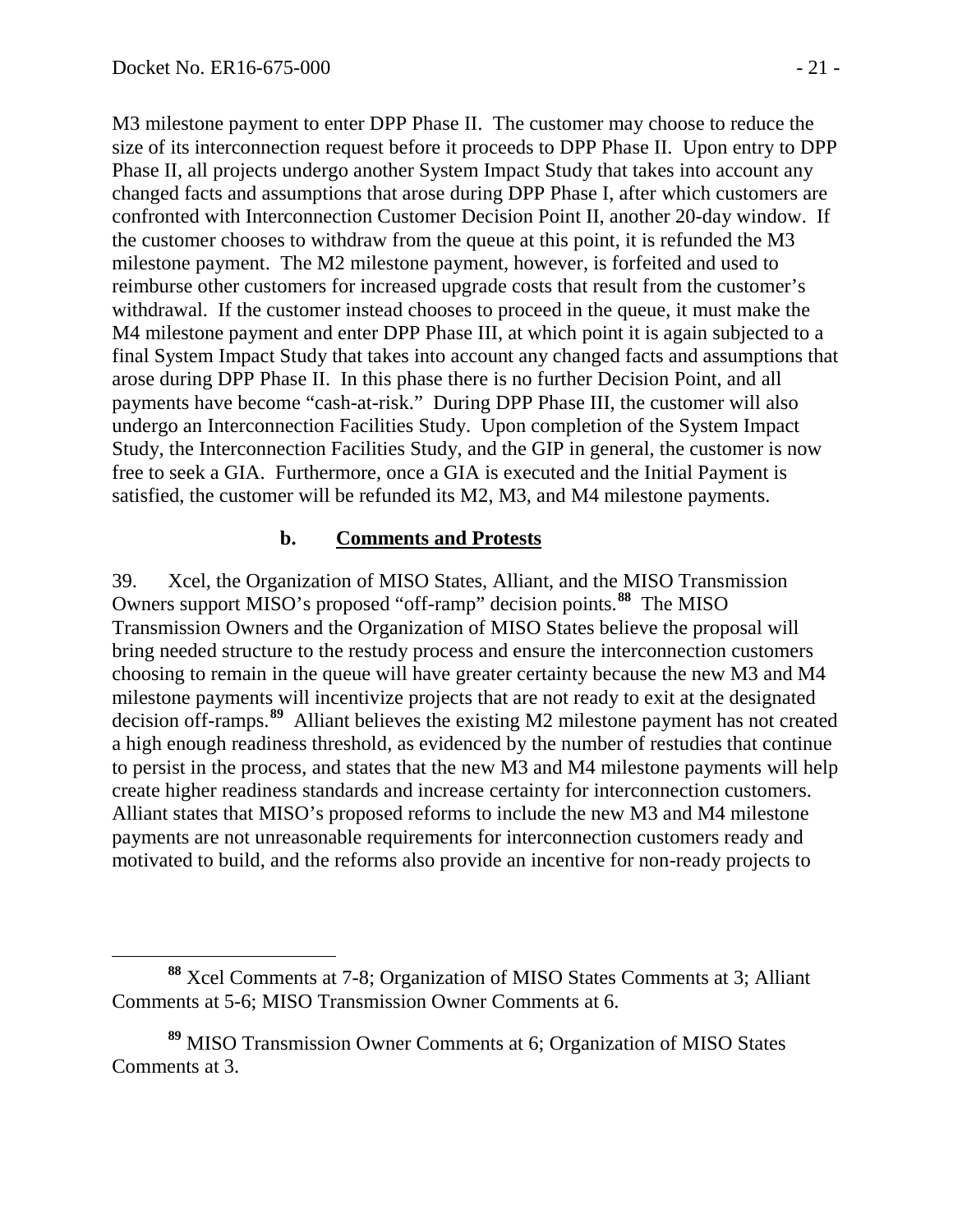exit the process and allow other, ready projects to progress through the queue.<sup>[90](#page-21-0)</sup> Apex agrees with MISO that the proposed off-ramps will significantly reduce the need for unscheduled restudies; however, Apex also believes that such off-ramps would be effective without the addition of the M3 and M4 milestone payments.**[91](#page-21-1)**

40. However, several protesters make the point that, while the addition of the offramps and the new System Impact Study in DPP Phase II will help manage the queue and may lead to fewer delays, MISO has not proposed to provide more information at an earlier point in the queue from its existing process. According to Invenergy, MISO is asking for increased money at risk, with no realistic expectation of changes in MISO's approach to conducting studies that will result in more efficient service.**[92](#page-21-2)** Renewable Generation Developers state that under MISO's current proposal, neither of the System Impact Studies at Decision Points I and II provide a full and complete understanding of network upgrade costs such that customers can make informed decisions about whether to continue in the queue and put more cash at risk.**[93](#page-21-3)** Renewable Generation Developers state that the DPP Phase III System Impact Study only shows system impact and planning level network upgrades, and customers will not have a full and complete picture of network upgrade costs until after the Facilities Study is performed with the involvement of the transmission owner.**[94](#page-21-4)**

41. Renewable Generation Developers request that MISO allow developers to reduce their project size at Decision Point II, in addition to Decision Point I.**[95](#page-21-5)** They argue that there is no reason not to allow developers to right-size their projects as information becomes available through study results. They argue that by allowing customers to reduce their project size, MISO will save processing time and study results will be increasingly accurate. They state that it is unjust and unreasonable to require customers to make the M4 milestone payment, which is based on the size of the project, for a project size that does not accurately reflect what the developer intends to build. Finally, they argue that it is unjust and unreasonable to require a customer to pay for network upgrade costs that do not accurately reflect the size of the final project.

- <span id="page-21-1"></span>**<sup>91</sup>** Apex Protest at 13.
- <span id="page-21-2"></span>**<sup>92</sup>** Invenergy Protest at 15-16.

<span id="page-21-3"></span>**<sup>93</sup>** Renewable Generation Developers Protest at 36.

- <span id="page-21-4"></span>**<sup>94</sup>** *Id.* at 36-37.
- <span id="page-21-5"></span>**<sup>95</sup>** *Id.* at 47.

<span id="page-21-0"></span>**<sup>90</sup>** Alliant Comments at 6.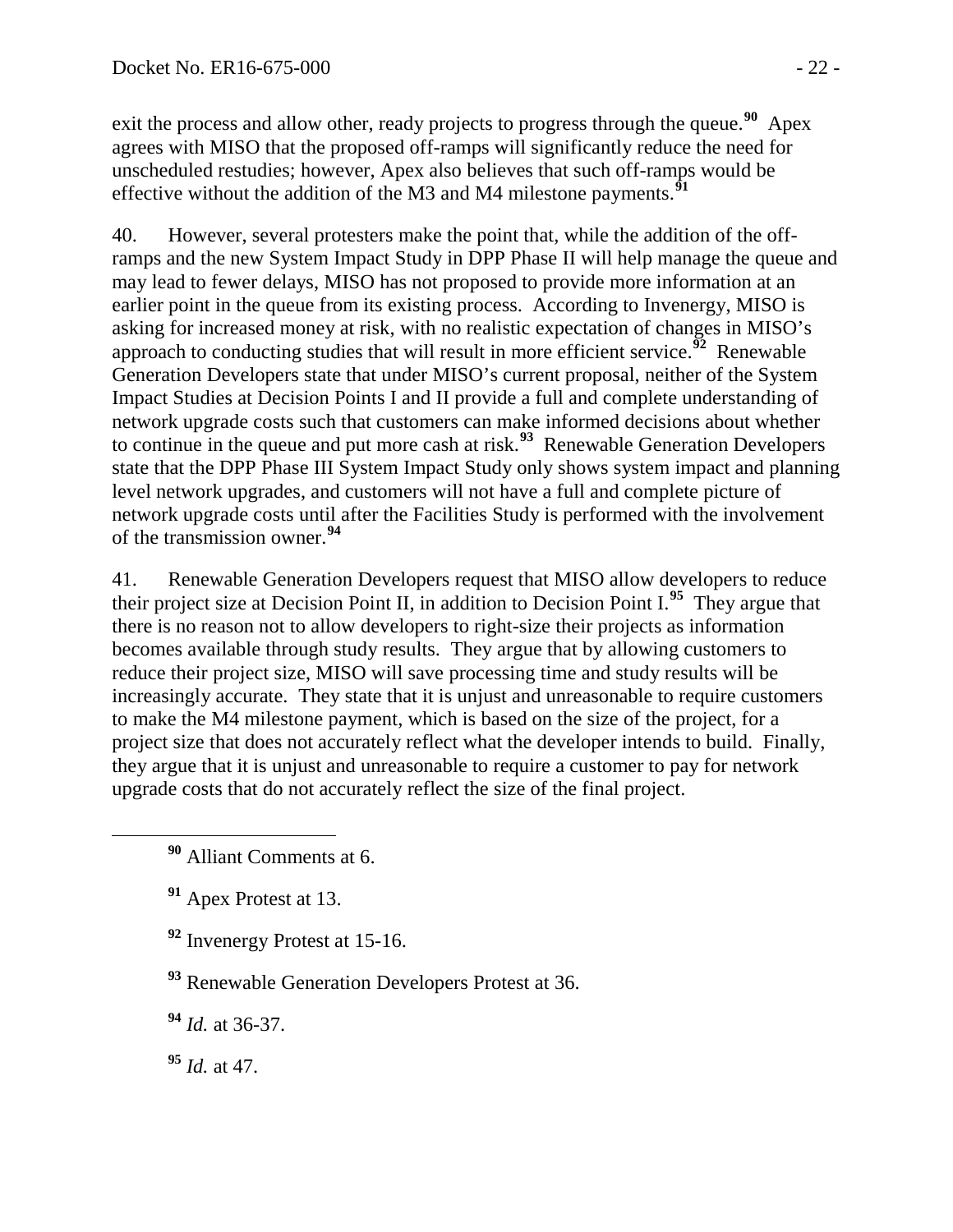42. Renewable Generation Developers, Invenergy, and AWEA/WOW support MISO's proposal to provide its optional Pre-Queue Feasibility Study model to interconnection customers, but they state that MISO proposes to charge \$5,000 per request, and that this amount is not reasonable. Protesters assert that the fee for obtaining the study models should be more in line with other RTOs/ISOs that provide models for free or for just a few hundred dollars.**[96](#page-22-1)**

## <span id="page-22-0"></span>**c. MISO Answer**

43. MISO defends the need for the proposal, stating that the GIP currently does not provide a structured restudy process within the DPP and that MISO and its interconnection customers have become caught up in iterative restudy cycles triggered by withdrawing projects.<sup>[97](#page-22-2)</sup> MISO reiterates that potential generation shortages are looming and that MISO's existing queue procedures must be streamlined as soon as possible.**[98](#page-22-3)**

44. Regarding requests that MISO allow customers to downsize their projects at other points besides Decision Point I, MISO states that it currently does not allow interconnection customers to alter the size of their projects in the queue process at all. **[99](#page-22-4)** MISO argues that it has already introduced flexibility into the system and that introducing more flexibility may place an undue burden on the other customers in the queue. Without certainty of the size of the other projects, MISO argues that study results may become even less certain, and other customers would bear the burden of picking up the slack when a customer decreased the size of its facility. MISO finally argues that the Commission should not allow interconnection customers to use the queue as a way to do their due diligence.

<span id="page-22-1"></span>**<sup>96</sup>** *Id.* at 49; Invenergy Protest at 17; AWEA/WOW Protest at 11; AWEA/WOW Answer to MISO's Answer at 4. For instance, Renewable Generation Developers note that Southwest Power Pool (SPP) charges \$200 for the first model request and \$100 thereafter. Invenergy states that PJM provides study models to interconnection customers free of charge, so long as they have filed an interconnection request. We note that MISO's proposed Tariff language lists the fee as \$60,000 and not \$5,000. *See* MISO FERC Electric Tariff, Attachment X § 5.3 (Pre-Queue Feasibility Study), Appendix 5 (Pre-Queue Feasibility Study Agreement) § 6.0 (31.0.0).

<span id="page-22-2"></span>**<sup>97</sup>** MISO Answer at 2.

<span id="page-22-3"></span>**<sup>98</sup>** *Id.* at 4, 7.

<span id="page-22-4"></span>**<sup>99</sup>** *Id.* at 39-40.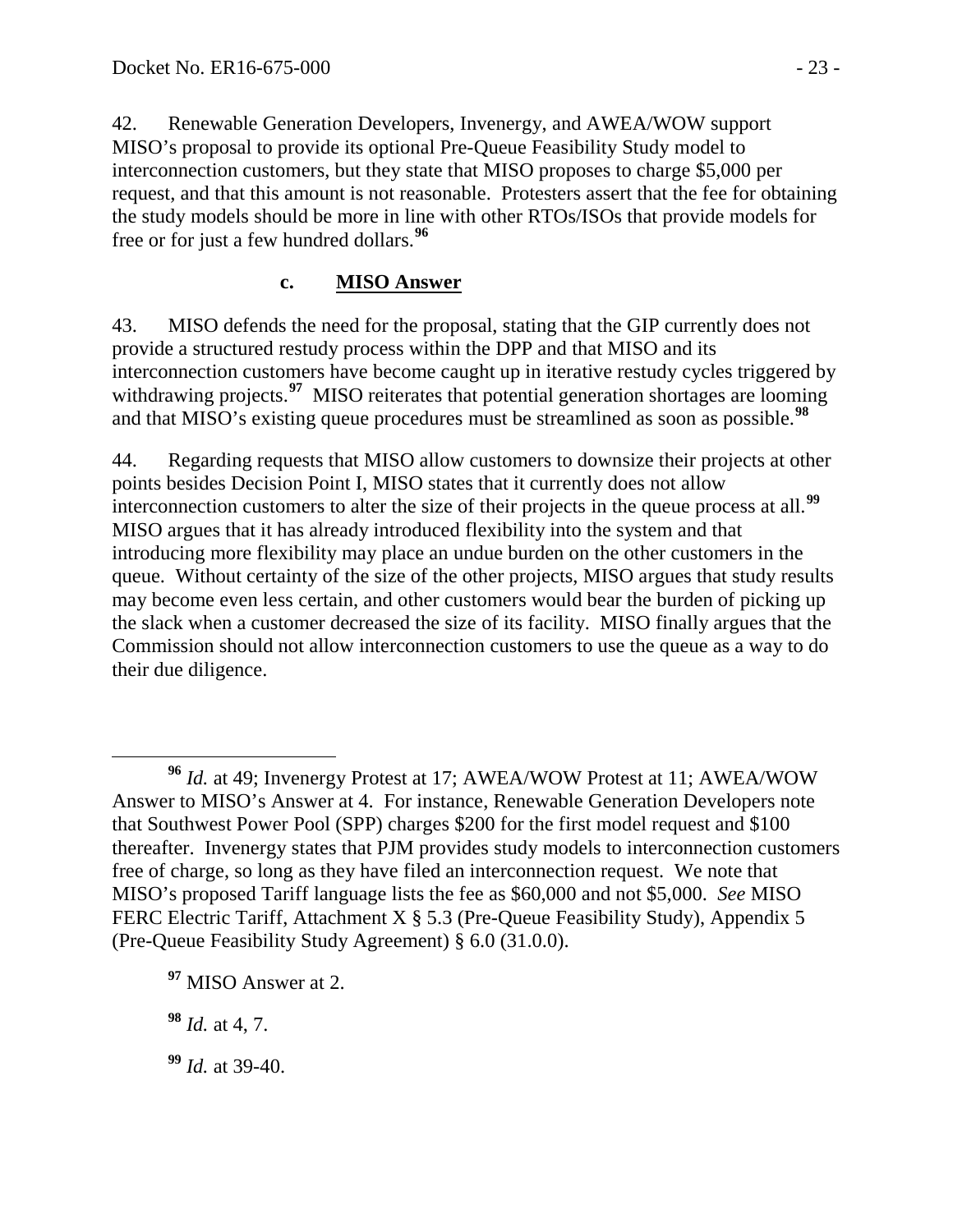45. Regarding arguments against the optional Pre-Queue Feasibility Study deposit, MISO states that the \$5,000 non-refundable deposit is reasonable, as it offsets the cost to MISO of creating and maintaining the study models.**[100](#page-23-1)** MISO states that it originally proposed to allow interconnection customers to have access to the models without submitting an interconnection request by submitting "the required \$60,000 study deposit," and that MISO agreed to lower this amount based on stakeholder comments.**[101](#page-23-2)** MISO states that its study models contain Critical Energy Infrastructure Information, and that MISO has a duty to protect this and other confidential information. MISO asserts that "the [i]nterconnection [r]equest has FERC-approved non-disclosure agreements that will allow MISO to give [i]nterconnection [c]ustomers the study models" and that "[t]he deposit amount, while higher than SPP, is already one of the Commission-approved amounts required to join the MISO queue."**[102](#page-23-3)** MISO states that section 6.2.1 of MISO's proposed Tariff language allows MISO to accept the interconnection request without all requisite milestones and states that the interconnection customer will be considered in the Pre-Queue Feasibility Phase of MISO's GIP.<sup>[103](#page-23-4)</sup> MISO proposes to further clarify in its Business Practice Manual that interconnection customers are required to submit an interconnection request and the non-refundable \$5,000 deposit to join the new Pre-Queue Feasibility Phase and have access to MISO's study models. MISO argues that simply because the amount is higher than the "nominal" fee charged by other RTOs does not make MISO's proposal unjust and unreasonable.

#### <span id="page-23-0"></span>**d. Commission Determination**

46. We understand that MISO's proposal would replace unscheduled, *ad hoc* restudies with a phased study process to allow MISO to evaluate the impact of queue withdrawals on a more structured basis and minimize delays in processing new queue requests while alleviating interconnection queue backlogs. In addition, we agree that MISO's proposal to allow interconnection customers to downsize projects at Decision Point I could benefit the interconnection customer. We agree with MISO that this flexibility must be weighed against the necessary study certainty for other interconnection customers; as such, we understand why MISO's proposal does not allow customers to change project size at a later stage in the queue, as this could lead to negative consequences for other customers who may have significant finances tied up in the milestone payments at that point. In

**<sup>100</sup>** *Id.* at 34.

**<sup>101</sup>** *Id.*

<span id="page-23-4"></span><span id="page-23-3"></span><span id="page-23-2"></span><span id="page-23-1"></span>**<sup>102</sup>** *Id.* at 34 (referencing the non-refundable study deposit of \$5,000 that is required when the interconnection customer submits an interconnection request).

**<sup>103</sup>** *Id.* at 34-35.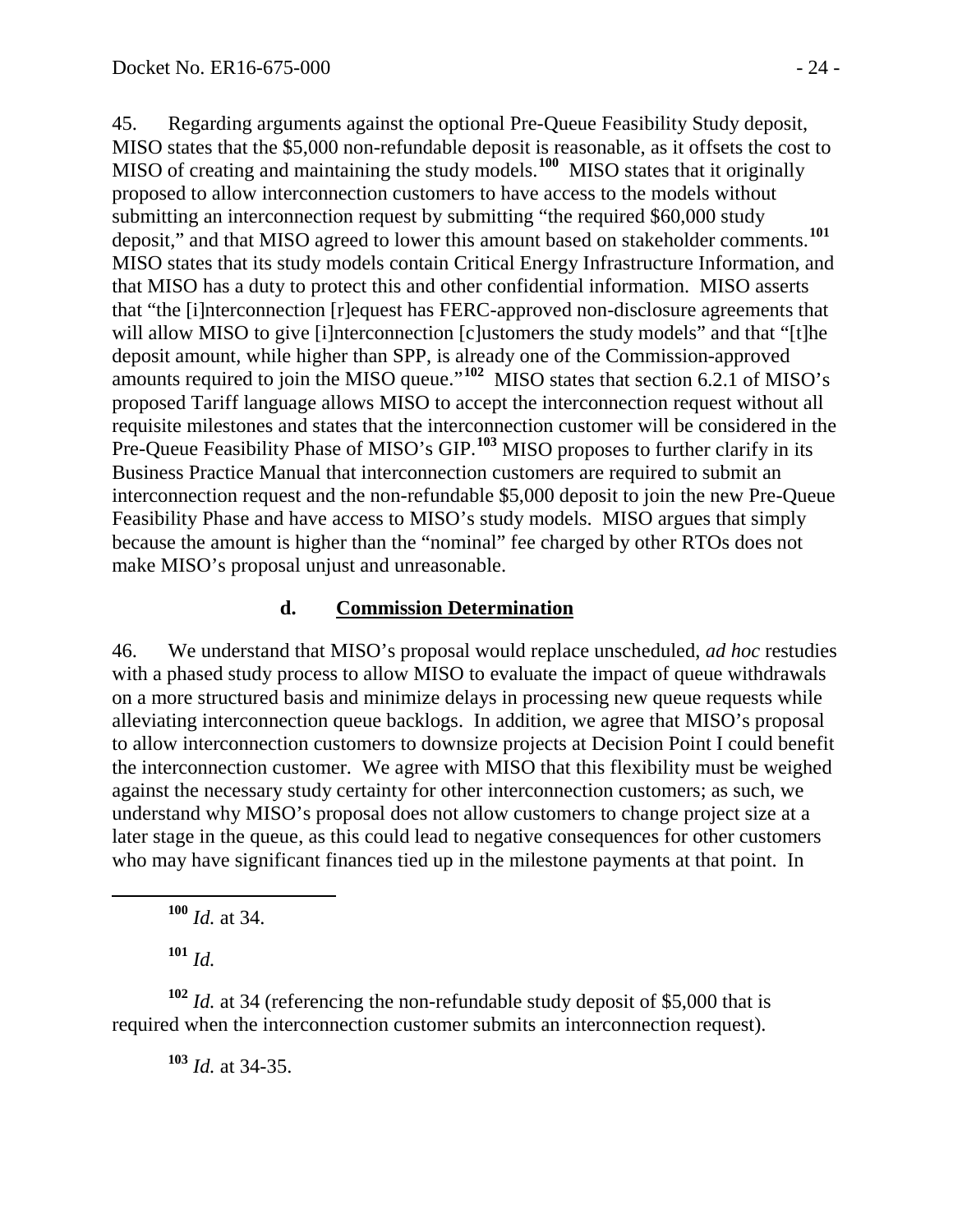addition, we believe that the creation of the two proposed "off-ramps" would provide interconnection customers with updated system impact information to assess the viability of their projects. Ideally, the next System Impact Study after a Decision Point would be more accurate without non-ready projects, eliminating the need for unscheduled restudies. These appear to be positive changes to the DPP structure.

47. However, as discussed in this order, we find that MISO has not adequately demonstrated that its proposed reforms result in a just and reasonable and not unduly discriminatory approach to remedying the identified problem – a backlogged queue that may affect resource adequacy. We appreciate that the generator interconnection process is complicated and requires a balancing of objectives and interests; however, we are concerned that MISO's proposal fails to achieve balance. For example, MISO has not shown that it considered other factors that lead to queue backlogs (besides interconnection customers dropping out of the queue). While we agree with MISO that updating the system impact studies should provide clearer information, involvement from the transmission owners to improve network upgrade cost estimates in DPP Phase I or II could give customers more useful information that provides adequate grounds for determining whether their projects should remain in the queue. This could help to limit the number of projects that withdraw in the late stages, and bring balance to the proposal.

48. In addition, we find that MISO has not provided any support for the proposed fee for the non-binding, informational Pre-Queue Feasibility Study. First, although MISO says that it originally proposed a fee of \$60,000 but agreed to lower this amount to \$5,000, MISO's Tariff language states that a \$60,000 "study deposit" is required for an interconnection customer to obtain the non-binding Pre-Queue Feasibility Study, and that any unused portion of the study deposit will be refunded following completion of the study.<sup>[104](#page-24-0)</sup> It is not clear from the Filing or from MISO's answer whether this \$60,000 deposit is a one-time fee to obtain the Pre-Queue Feasibility Study or if it is the same deposit that an interconnection customer would be required to pay after submitting an interconnection request based on new gross nameplate capacity or increase in capacity of an existing generating facility.**[105](#page-24-1)** It is also unclear whether an interconnection customer would be required to submit an interconnection request along with the \$60,000 deposit amount to receive the non-binding Pre-Queue Feasibility Study. In addition, even were MISO to charge \$5,000 for the Pre-Queue Feasibility Study, separate from the study deposits that are required in the DPP, we note that SPP and PJM provide similar information for a fraction of the cost or for free. While MISO is not required to show that its proposed queue reform measures are better than the queue procedures applied by

<span id="page-24-1"></span><span id="page-24-0"></span>**<sup>104</sup>** *See* MISO FERC Electric Tariff, Attachment X § 5.3 (Pre-Queue Feasibility Study), Appendix 5 (Pre-Queue Feasibility Study Agreement) § 6.0 (31.0.0).

**<sup>105</sup>** *See id.* § 6.2.2 (Definitive Planning Phase Study Deposits) (41.0.0).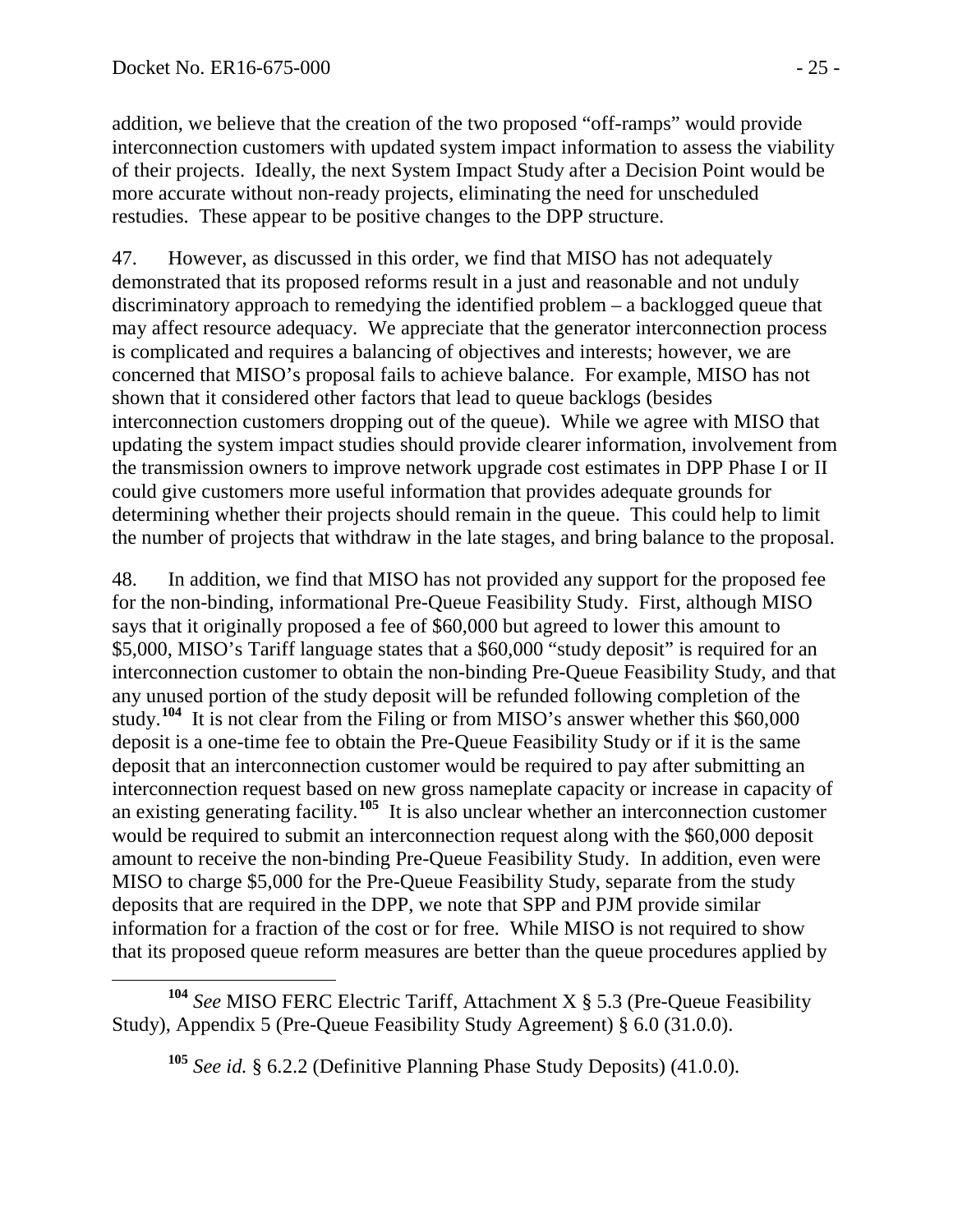other RTOs/ISOs, we suggest that MISO provide sufficient justification for the level of any proposed Pre-Queue Feasibility Study fee. Finally, as further discussed below, we find that MISO's proposed M2, M3, and M4 milestone payments have not been supported as just and reasonable. While we reject MISO's proposal, our rejection is without prejudice; MISO may propose further queue reforms that reflect the guidance discussed in this order.

### **3. Milestone Payments**

### <span id="page-25-1"></span><span id="page-25-0"></span>**a. Filing**

49. In the current Tariff, MISO requires a "cash-at-risk" M2 milestone payment to enter the DPP.<sup>[106](#page-25-2)</sup> This payment is calculated through a formula that takes into account the MISO Drive-Through and Drive-Out yearly rate as well as a constant amount per constraint voltage level multiplied by the number of constraints shown in the initial System Impact Study. This payment is capped at \$10,000/MW and a floor has been set at \$2,000/MW. MISO states that this payment was intended to prevent speculative projects from entering the queue, and while it has been partially successful, there are still many unready projects that make the payment, enter the queue, and subsequently withdraw.**[107](#page-25-3)** If a project withdraws, the M2 milestone payment is applied to any network upgrade cost increases experienced by lower-queued customers, and then the remaining balance is refunded. MISO proposes to increase the amount of money that customers must risk to participate in the queue by adding two new payments – the M3 and M4 milestone payments. These two new milestone payments will follow Decision Points I and II under the new DPP, and will be required to maintain the customer's place in the queue. MISO proposes to change the structure of the M2 milestone payment from its current formula to be a flat \$5,000/MW payment. MISO further proposes to use the existing M2 milestone payment formula to calculate the M3 and M4 milestone payments. The M3 milestone payment will apply a minimum charge of \$2000/MW and a maximum charge of \$10,000/MW, while the M4 milestone payment will apply a minimum charge of \$2000/MW and a maximum charge of \$5000/MW. MISO states that these payments will be eligible for refund if the customer withdraws at the next Decision Point; that is, the M2 milestone payment would be refunded if the customer withdraws at Decision Point I, and the M3 milestone payment would be refunded if the customer withdraws at Decision Point II. As with the current M2 milestone payment, any forfeited cash-at-risk milestone

<span id="page-25-3"></span>**<sup>107</sup>** *Id.* at 7.

<span id="page-25-2"></span>**<sup>106</sup>** Filing, Transmittal Letter at 3.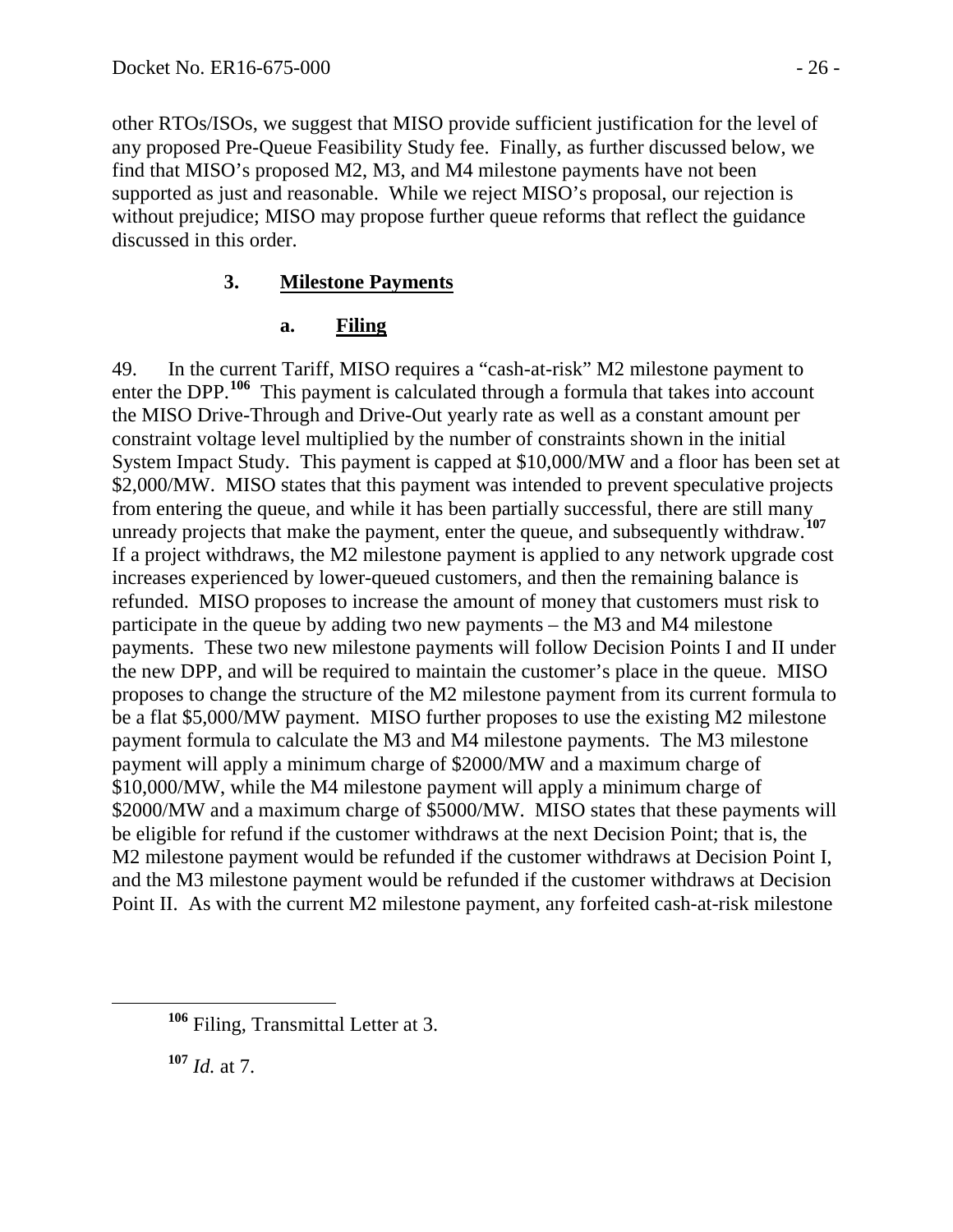payments will first be applied to upgrade cost increases that impact other customers resulting from a project's withdrawal, and then the balance will be returned to the customer. Finally, all three milestone payments are refundable upon execution of a GIA and the satisfaction of the Initial Payment.

50. MISO states that the additional milestone payments will ensure that customers that enter the DPP are appropriately incentivized to move forward with their projects.**[108](#page-26-1)** MISO states that the milestones are appropriately balanced by the benefits of increased certainty in the queue and adding two off-ramps for interconnection customers.**[109](#page-26-2)** Additionally, MISO states that the increased milestones are intended to help offset the impact the withdrawing project has on other projects. MISO recognizes that there is risk that a project's Network Upgrades may increase should other projects withdraw in the same cycle, and MISO believes having substantial M3 and M4 milestone payments will best protect interconnection customers from these cost shifts. Finally, MISO states that the proposed amounts are a small percentage of the costs required to develop a new generating facility.**[110](#page-26-3)**

# **b. Protests**

### **i. Milestone Payments**

<span id="page-26-0"></span>51. Several protesters believe that, while MISO's proposal to phase the DPP study process and provide off-ramps to receive refunds of milestone payments upon withdrawing from the DPP has merit, MISO has not sufficiently justified the amounts of the new M2, M3, and M4 milestone payments. Renewable Generation Developers believe the Commission should find the proposed M2, M3 and M4 payments unjust and unreasonable because they are not based on factually supportive evidence of need, provide for no increase in service, and are far outside the zone of reasonableness.**[111](#page-26-4)** Invenergy states that MISO has not demonstrated that the imposition of arbitrarily high milestone payments is necessary in order for an RTO/ISO to efficiently manage its queue.<sup>[112](#page-26-5)</sup> According to Invenergy, MISO is asking for increased money at risk, with no realistic expectation of changes in MISO's approach to conducting studies that will result

<span id="page-26-4"></span>**<sup>111</sup>** Renewable Generation Developers Protest at 29.

<span id="page-26-5"></span>**<sup>112</sup>** Invenergy Protest at 15.

<span id="page-26-1"></span>**<sup>108</sup>** *Id.* at 12.

<span id="page-26-2"></span>**<sup>109</sup>** *Id.* at 19.

<span id="page-26-3"></span>**<sup>110</sup>** *Id.*, Aliff Test. at 30-31.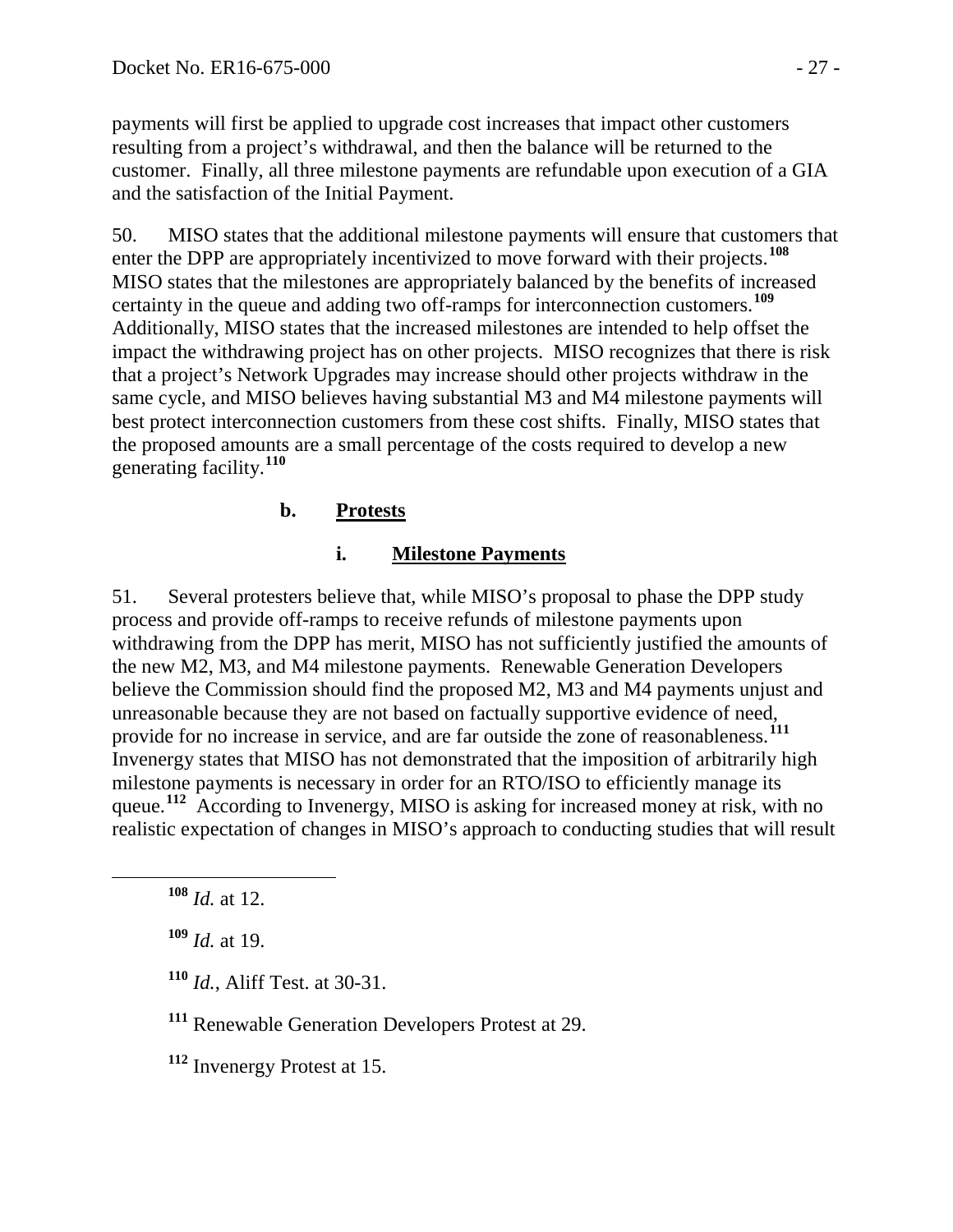in more efficient service. Thus, while MISO's proposal to provide Decision Points which offer refunds on milestone payments has merit, Invenergy believes MISO's proposal to impose such significant milestone payments over the study process has not been shown to be necessary or just and reasonable.<sup>[113](#page-27-0)</sup> AWEA/WOW believe that the increased cash-atrisk requirements are unjust and unreasonable, given that it is not linked to any increase in service for interconnection customers.**[114](#page-27-1)** Apex agrees with MISO that the proposed off-ramps will significantly reduce the need for unscheduled restudies; however, Apex also believes that such off-ramps would be effective without the addition of the M3 and M4 milestone payments.**[115](#page-27-2)**

52. Apex, Invenergy, and Renewable Generation Developers all take issue with the M3 and M4 milestone payment amounts, and believe the current M2 milestone payment is a sufficient cash-at-risk amount. Apex believes that MISO does not justify the need for, or the amount of, the M3 and M4 milestone payments.**[116](#page-27-3)** Therefore, Apex requests that the Commission direct MISO to revise its proposal to either eliminate the M3 and M4 milestone payments or to distribute the current M2 milestone payment evenly over the three milestones.**[117](#page-27-4)** Invenergy suggests that instituting the proposed three-phase DPP structure and requiring projects to pay one-third of the existing M2 milestone payment before each phase would provide sufficient incentive for non-serious projects to withdraw without arbitrarily boosting the cash-at-risk required.<sup>[118](#page-27-5)</sup> However, Invenergy states that if the additional milestone payments are accepted, the M4 milestone payment is still unnecessary because at that point in the DPP, it should be abundantly clear that an interconnection customer is serious about moving forward after posting millions of dollars towards the M2 and M3 milestone payments. Invenergy believes that requiring a developer to then make an additional payment of \$5,000 per MW is simply unnecessary and only serves to make the interconnection process more onerous for independent developers.**[119](#page-27-6)** Therefore, Invenergy requests that the Commission direct MISO to allocate the existing M2 milestone payment amount over the M2 and M3 milestone payments, and provide for refund of the M2 milestone payment if the project is

<span id="page-27-0"></span>**<sup>113</sup>** *Id.* at 15-16.

<span id="page-27-1"></span>**<sup>114</sup>** AWEA/WOW Protest at 5.

<span id="page-27-2"></span>**<sup>115</sup>** Apex Protest at 13.

<span id="page-27-3"></span>**<sup>116</sup>** *Id.* at 6.

<span id="page-27-4"></span>**<sup>117</sup>** *Id.* at 14-15.

<span id="page-27-5"></span>**<sup>118</sup>** Invenergy Protest at 8.

<span id="page-27-6"></span>**<sup>119</sup>** *Id.* at 13.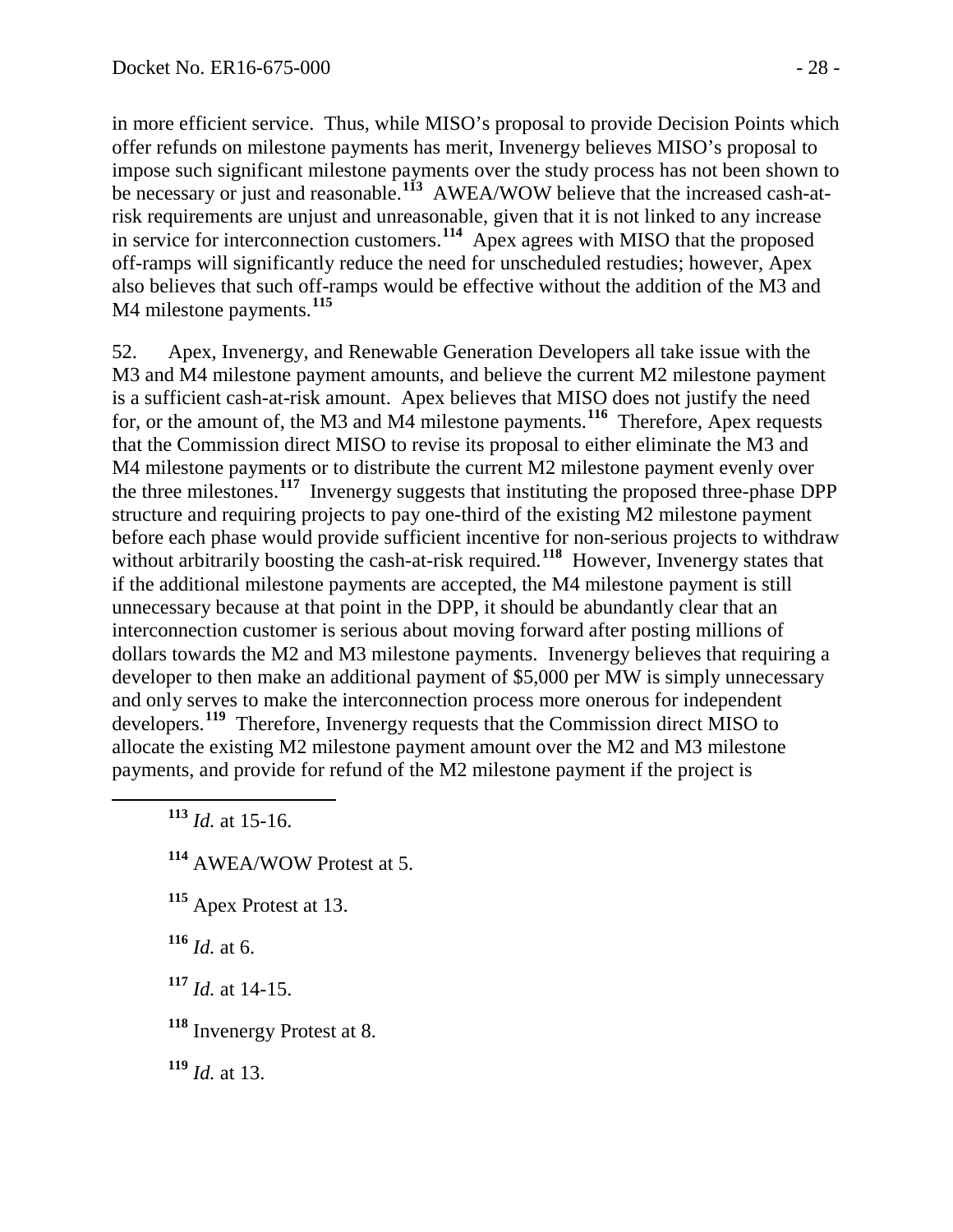withdrawn before the DPP Phase II M3 milestone payment is due and refund of the M3 milestone payment if the project is withdrawn prior to the DPP Phase III commencement of the final System Impact Study. **[120](#page-28-0)**

53. Renewable Generation Developers state that MISO has not substantiated the high M3 and M4 payment amounts because: (1) there is no evidentiary basis that supports patterning M3 and M4 milestone payments on the existing M2 milestone payment; (2) the queue circumstances are not the same as when the third queue reform was adopted; (3) the refundable nature does not make the M3 and M4 milestone payment amounts just and reasonable; (4) interconnection customers do not have a full and complete picture of network upgrade costs when they must decide to put the cash-at-risk; (5) at best, a lower M3 milestone payment should be imposed so the total of the M2 and M3 payments equate to a cap of \$10,000/MW; (6) the M4 milestone payment should be eliminated altogether; and (7) MISO's application of the M2 formula is in need of adjustment.**[121](#page-28-1)** Renewable Generation Developers assert that there is no need to impose additional financial milestones beyond the initial M2 milestone payment in order to have an effective off-ramp. **[122](#page-28-2)** Renewable Generation Developers believe that the current amount of \$2,000/MW should remain as the total floor for all three phases up to the GIA in order to prevent the M2, M3, and M4 milestone payments from being unjustly disproportionate for smaller projects.<sup>[123](#page-28-3)</sup> However, if some increase is deemed necessary and the M2, M3 and M4 paradigm is accepted, then Renewable Generation Developers believe the M2 floor should remain at \$2,000/MW, the M3 floor should be \$500/MW, and the M4 floor should be \$500/MW, totaling \$3,000/MW. According to Renewable Generation Developers, this comports with MISO's claims that historically, on average, the M2 milestone payment for projects greater than 50 MW has been \$4,000/MW, and \$2,000/MW to \$3,000/MW follows historical data for projects 50 MW and smaller.**[124](#page-28-4)** Renewable Generation Developers believe that MISO's rationale for a flat fee of \$5000/MW for M2 is flawed and advocate for a \$2000/MW or a \$3000/MW flat fee.**[125](#page-28-5)**

- <span id="page-28-1"></span>**<sup>121</sup>** Renewable Generation Developers Protest at 39.
- <span id="page-28-2"></span>**<sup>122</sup>** *Id.* at 18.
- <span id="page-28-3"></span>**<sup>123</sup>** *Id.* at 31-32.
- <span id="page-28-4"></span>**<sup>124</sup>** *Id.* at 32.
- <span id="page-28-5"></span>**<sup>125</sup>** *Id.* at 32-34.

<span id="page-28-0"></span>**<sup>120</sup>** *Id.* at 16.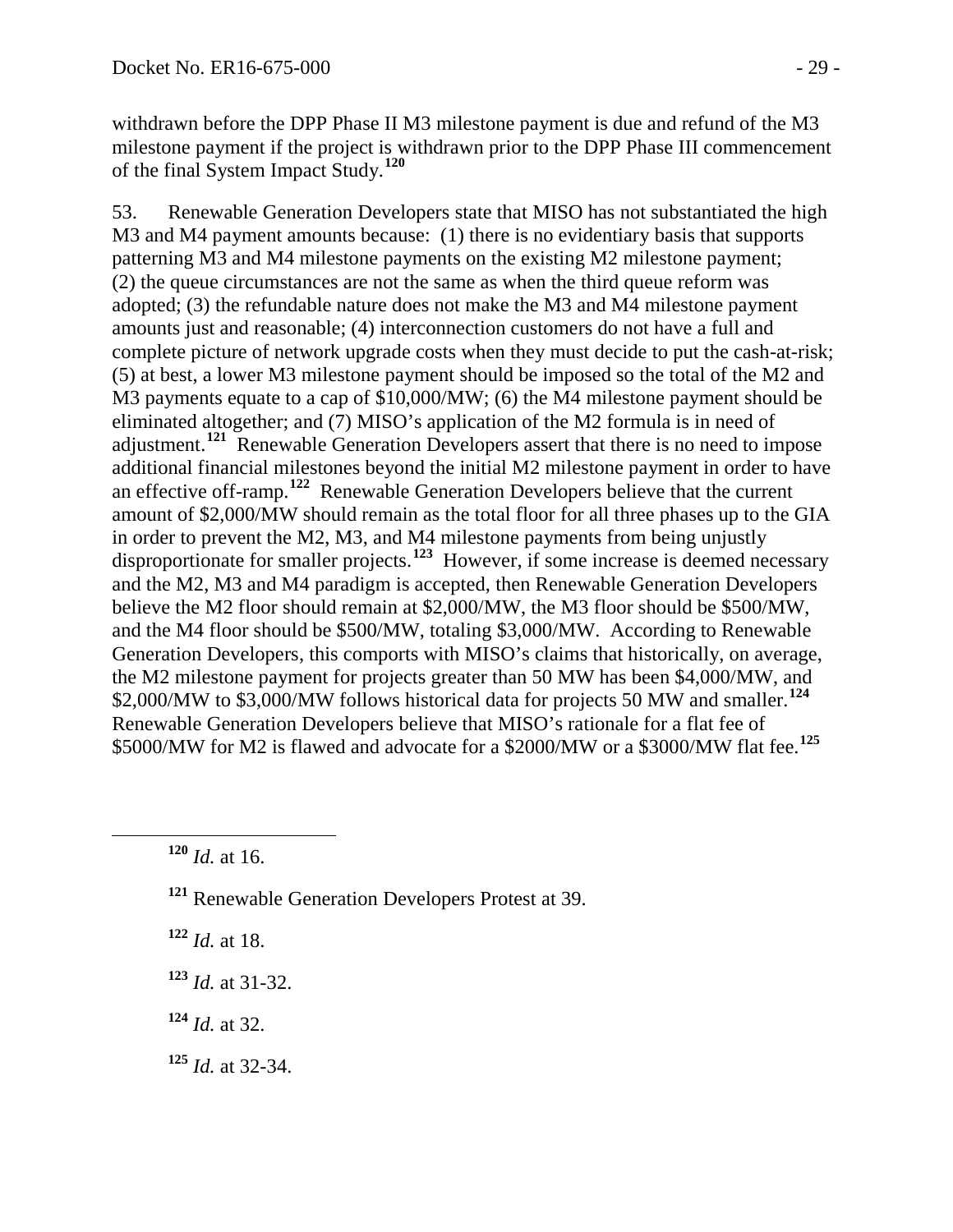54. Apex, AWEA/WOW, and Invenergy are concerned that the significant increase in the cash-at-risk required will have a detrimental impact on development of new generation in MISO, create barriers to entry, and bias the interconnection process. They believe that tripling the cash-at-risk required by MISO interconnection customers will negatively impact resource adequacy by discouraging commercially viable projects from entering the queue, will drive interconnection customers to develop in regions where there is less risk of forfeiture of millions of dollars in investment, or will raise unnecessary barriers to entry that will drive independent development from the market. **[126](#page-29-0)** They state that MISO's proposal will bias the interconnection process in favor of utilityowned generators that are able to use ratepayer funds to pay their milestone deposits, and away from independent developers that must use their own capital to pay the milestone deposits. Apex requests that the Commission reject the proposed queue reforms and direct MISO to reinitiate the stakeholder proceeding to evaluate alternative queue reforms that adequately address the concerns of independent developers.**[127](#page-29-1)**

55. Apex states that the current M2 milestone payment already represents the highest "cash-at-risk" required by any RTO to proceed through its respective interconnection study process.**[128](#page-29-2)** Invenergy states that arbitrarily high milestone payments are not required in order to avoid queue processing delays, noting that the milestone requirements of SPP and PJM are much lower and that those entities have far fewer queue delays.<sup>[129](#page-29-3)</sup> According to Invenergy: (1) PJM has processed approximately seven times more requests than MISO and SPP has processed twice as many; (2) SPP and PJM both have more interconnection requests currently under study; (3) PJM had 12 times as many withdrawals as MISO and SPP had four times as many withdrawals; and (4) PJM and SPP have completed more interconnection requests than MISO.**[130](#page-29-4)** Invenergy believes that part of the reason for the success of other RTOs/ISOs in managing their respective queues is that they tend to engage the transmission owners earlier in the process, ensuring that everyone is actively involved from the outset. Invenergy states that these other ISOs/RTOs involve affected systems earlier and more systematically into the interconnection review process, while MISO leaves easy and inexpensive solutions on the table in lieu of expensive and inefficient ones. Invenergy asserts that experience in other RTOs/ISOs shows that early engagement and management of the process can go a

<span id="page-29-2"></span> $128$  *Id.* at 6.

<span id="page-29-3"></span>**<sup>129</sup>** Invenergy Protest at 9-10.

<span id="page-29-4"></span>**<sup>130</sup>** *Id.* at 10.

<span id="page-29-0"></span>**<sup>126</sup>** Apex Protest at 6; AWEA/WOW Protest at 5; Invenergy Protest at 14-15.

<span id="page-29-1"></span>**<sup>127</sup>** Apex Protest at 13.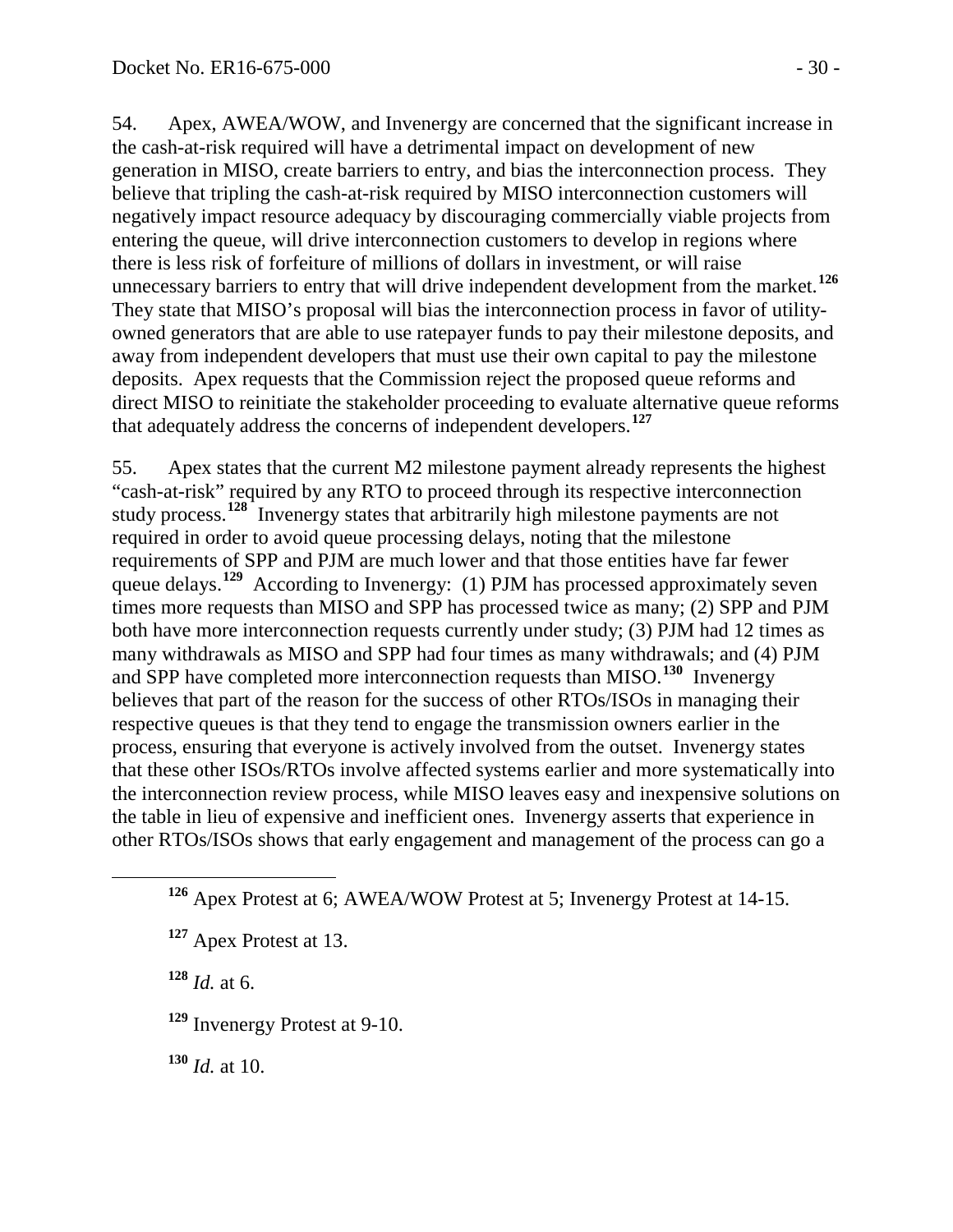long way toward avoiding queue delays, and imposing onerous milestone requirements on interconnection customers is not necessary to effectively manage an interconnection queue and acts as a barrier to entry. **[131](#page-30-0)**

56. According to Invenergy, MISO states that unrefunded milestone payments will be applied to offset cost increases caused by the withdrawal. Invenergy believes that if there are no such costs to offset, MISO should not be permitted to retain these funds. **[132](#page-30-1)** In other words, Invenergy suggests that if a project's withdrawal will not cause other projects in the queue to incur costs for upgrades that were not previously identified, the interconnection customer withdrawing the project should receive a full refund of its milestone payments, less the cost of any studies already run by MISO. MidAmerican states that the Tariff should clarify when one interconnection customer's forfeited milestone payments are to be applied to the interconnection costs of other interconnection customers.**[133](#page-30-2)** MidAmerican states that section 7.8.i of the GIP describes *why* a refund is made, but it does not address *when* or *how* a refund is made. MidAmerican believes it is reasonable to make this payment at the same time the interconnection customer receives a refund of its own milestone payments.

## **ii. Application of Milestone Payments to the Initial Payment**

57. MISO does not address application of milestone payments to an interconnection customer's Initial Payment in the Filing, but this proposal was discussed by multiple protesters. MISO's proposed Tariff language at section 7.7.2 of its GIP states that "[a]ll three DPP milestones (M2, M3 and M4) will be refunded to interconnection customer upon satisfaction of the Initial Payment milestone pursuant to Article 11.5 of the GIA." The interconnection customer is required to provide its Initial Payment to the transmission owner prior to being refunded any milestone payments.

58. Protesters contend that, given the increase in funds that interconnection customers are required to provide under MISO's propose queue reform, the milestone payments – M2, M3 and M4 – should be applied toward network upgrade security deposits (i.e., the Initial Payment).**[134](#page-30-3)** Renewable Generation Developers assert that requiring an

<span id="page-30-0"></span>**<sup>131</sup>** *Id.* at 10-11.

**<sup>132</sup>** *Id.* at 19-20.

**<sup>133</sup>** MidAmerican Protest at 9-10.

<span id="page-30-3"></span><span id="page-30-2"></span><span id="page-30-1"></span>**<sup>134</sup>** Apex Protest at 7; AWEA/WOW Protest at 6; Invenergy Protest at 20; Renewable Generation Developers Protest at 44.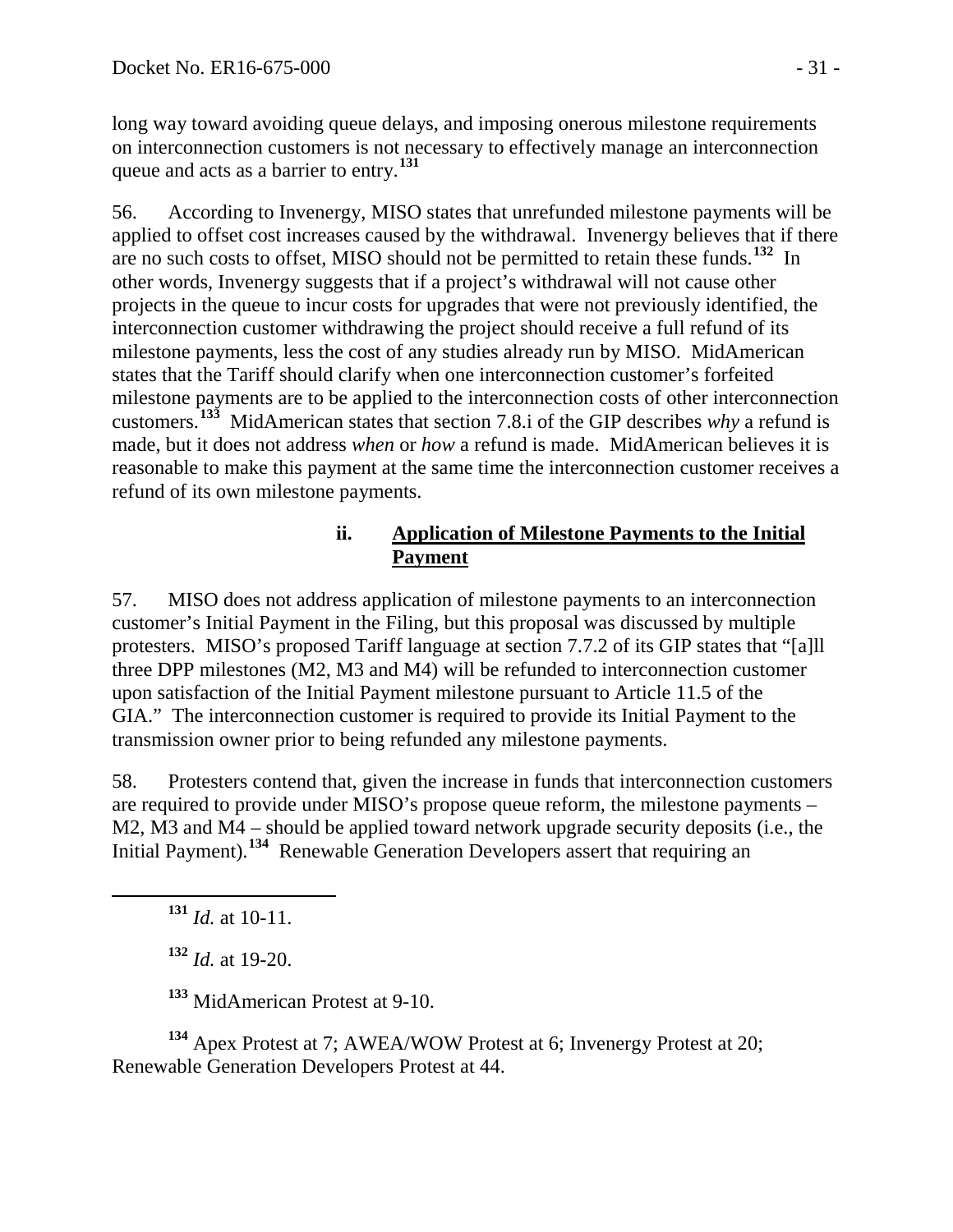interconnection customer to provide funds for the milestone payments and then the 20 percent required for the Initial Payment has a huge impact on a generation developer's credit and access to funds. In addition, Renewable Generation Developers argue that this impact is multiplied when a developer has other projects proceeding through the MISO queue.**[135](#page-31-0)**

59. While MISO states that a project's milestone payments are fully refundable, Invenergy asserts that, in its experience, receiving this refund can take up to two months. Invenergy adds that MISO pays no interest on these funds and the interconnection customer has no certainty as to when it will receive a refund of its milestone payments; this administrative delay creates uncertainty for customers and ties up funds that an interconnection customer could otherwise apply to its Initial Payment.**[136](#page-31-1)**

60. Renewable Generation Developers explain that, during the stakeholder process, generation developers urged MISO to apply the milestone payments to the Initial Payment, but that MISO refused. Renewable Generation Developers state that MISO considers this an administrative burden; MISO treats the milestone payments separately from the funds given to the interconnecting transmission owner for the Initial Payment.**[137](#page-31-2)** AWEA/WOW contend that applying the milestone payments to the Initial Payment is a simple administrative accounting task and Renewable Generation Developers argue that MISO is able to make the administrative adjustment. **[138](#page-31-3)** By way of example, protesters state that SPP currently applies an interconnection customer's milestone funds to the Initial Payment and refunds the remainder to the interconnection customer.**[139](#page-31-4)**

<span id="page-31-0"></span>61. Renewable Generation Developers assert that at the point of the Initial Payment an interconnection customer has likely provided over a million dollars to MISO.**[140](#page-31-5)** In addition, Renewable Generation Developers contend that MISO proposes changes to the

**<sup>135</sup>** Renewable Generation Developers Protest at 44-45.

**<sup>136</sup>** Invenergy Protest at 20.

**<sup>137</sup>** Renewable Generation Developers Protest at 44.

**<sup>138</sup>** *Id.*; AWEA/WOW Protest at 6.

<span id="page-31-4"></span><span id="page-31-3"></span><span id="page-31-2"></span><span id="page-31-1"></span>**<sup>139</sup>** AWEA/WOW Protest at 6; Invenergy Protest at 20; Renewable Generation Developers Protest at 46 (citing SPP Tariff, Attachment V, section 8.9.c ("Following the execution of a GIA or the filing of an unexecuted GIA at the Commission, the security deposit shall be applied toward the cost of constructing any Network Upgrades and Interconnection Facilities identified in the GIA")).

<span id="page-31-5"></span>**<sup>140</sup>** Renewable Generation Developers Protest at 44.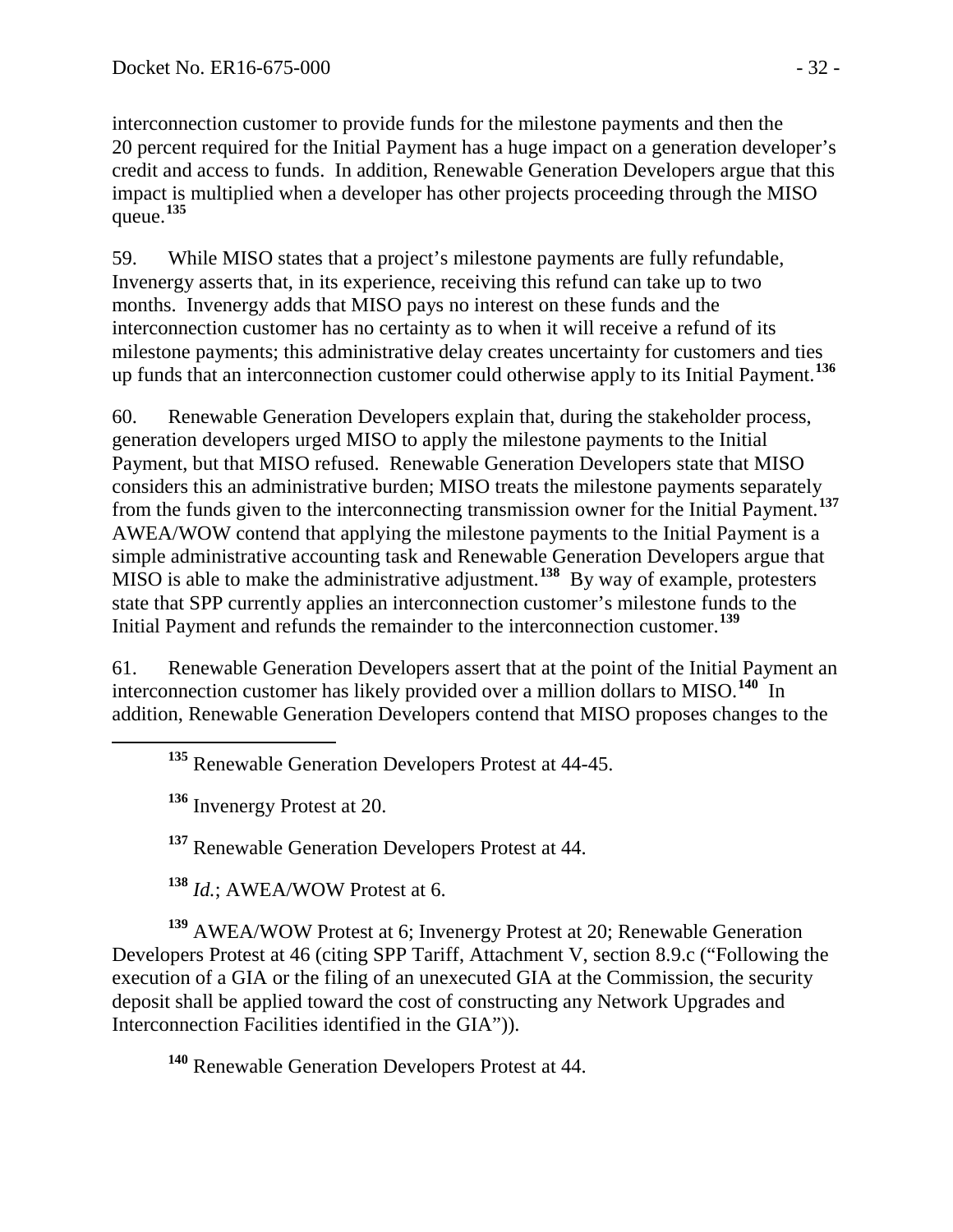process following the tendering of a draft GIA, which effectively reduces the timing from when an interconnection customer learns of the necessary network upgrades to making its Initial Payment by 35 days. Thus, Renewable Generation Developers argue that under MISO's proposal, not only would an interconnection customer be required to put up significantly more milestone funds, but it would need to make the Initial Payment in less time. Renewable Generation Developers contend this is not just and reasonable.

62. Invenergy requests that MISO commit to refunding an interconnection customer's milestone payments prior to the date the initial payment to the transmission owner is due under the GIA (generally within 30 days of execution) or simply apply those funds to the Initial Payment.**[141](#page-32-1)**

# **c. Answers**

# <span id="page-32-0"></span>**i. Milestone Payments**

63. MISO states that the existing M2 milestone payment has not proven to be an effective deterrent to withdrawals by projects that are not ready to proceed and that the adverse impact of an unscheduled restudy on lower-queued projects is directly tied to the amount of time a withdrawing project stays in the DPP.**[142](#page-32-2)** MISO argues that, because the M2 milestone payment is required upon entry to the DPP and is essentially nonrefundable for many projects that are already in the DPP, it has the effect of encouraging projects to linger in the queue. Along these lines, MISO notes that it has seen seven projects withdraw from the DPP since October 1, 2015 and that one of these projects was queued in the August 2013 DPP Cycle.<sup>[143](#page-32-3)</sup> Finally, MISO states that assuming, arguendo, that the queue has been improving substantially, the structure of MISO's current GIP leaves the queue on the precipice of another cascading restudy.

64. MISO asserts that the Commission considered and rejected many of the protesters' arguments in the third queue reform proceedings, including: (1) that the then-proposed M2 milestone payment would not demonstrate project readiness, was not shown to be necessary, and would unduly discriminate against independent generators while favoring vertically-integrated utilities; (2) that project developers would be unable to obtain financing; (3) that the M2 milestone payment would place a large economic burden on smaller-scale projects; and (4) that the refund provisions had to be revised.<sup>[144](#page-32-4)</sup> MISO

<span id="page-32-3"></span>**<sup>143</sup>** *Id.* at 10.

<span id="page-32-4"></span>**<sup>144</sup>** *Id.* at 12-13 and 22-23.

<span id="page-32-1"></span>**<sup>141</sup>** Invenergy Protest at 20.

<span id="page-32-2"></span>**<sup>142</sup>** MISO Answer at 8.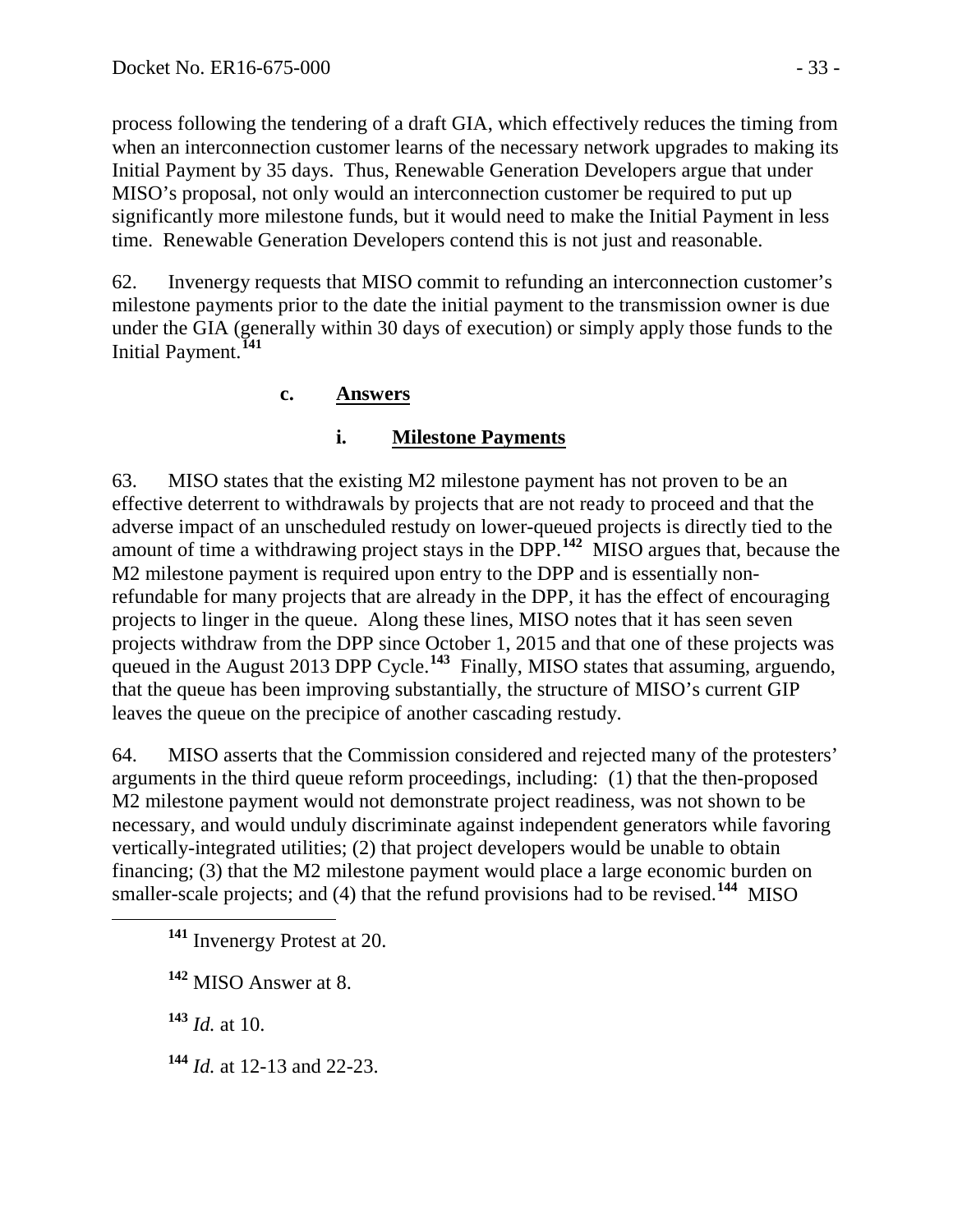states that the Commission should follow its third queue reform precedent and decline the protesters' invitation to revisit the milestone issues that were resolved as part of that proceeding.**[145](#page-33-0)**

65. MISO states that protesters' claims that the milestone payments are unreasonable should be rejected because the protestors ignore that the proposed milestones are an integral part of a multi-phase mechanism that balances the money at risk with the opportunity to exit the queue and receive a refund, which substantially mitigates the claimed financial impact of the milestones. **[146](#page-33-1)** MISO also contends that the protestors' arguments ignore the purpose of the proposed milestone payments and how they work within the process, which is to mitigate cost increases in network upgrades caused by withdrawing projects. MISO notes in particular that the M2/M3/M4 milestone payments are not sunk costs; rather, they are refunded to the interconnection customer upon the execution of the GIA and the satisfaction of the Initial Payment. Likewise, states MISO, any portion of the "at risk" funds that are not used to offset costs caused by a withdrawn project will be refunded to those withdrawn interconnection customers.**[147](#page-33-2)**

66. MISO also takes issue with protesters' assertions that the M2/M3/M4 milestone payments are not supported. MISO states that the M2/M3/M4 milestone payments, like other payments or penalties that are at risk, do not require cost support<sup>[148](#page-33-3)</sup> and that a penalty charge must be sufficiently high to deter the unwanted behavior.**[149](#page-33-4)** MISO notes that a penalty must be tailored to its purpose, cannot result in windfall, and must be capable of being calculated before its application to an interconnection customer**[150](#page-33-5)** and argues that proposed M2/M3/M4 milestone payments satisfy these criteria. MISO notes that the specific amounts for M3 and M4 milestone payments are based on the

<span id="page-33-0"></span>**<sup>145</sup>** *Id.* at 14.

**<sup>146</sup>** *Id.* at 15-16.

**<sup>147</sup>** *Id.* at 16.

<span id="page-33-3"></span><span id="page-33-2"></span><span id="page-33-1"></span>**<sup>148</sup>** *Id.* (citing *Algonquin Gas Transmission, LLC*, 115 FERC ¶ 61,067, at P 16 (2006) and *Carolina Power & Light Co.*, 95 FERC ¶ 61,429, at 62,597 (2001)).

<span id="page-33-4"></span>**<sup>149</sup>** *Id.* (citing *Midwest Indep. Transmission Sys. Operator, Inc.*, 153 FERC ¶ 61,230, at P 28 (2015) (finding that a capacity deficiency penalty needs to be significantly higher than the cost of obtaining capacity resources in order to ensure that load-serving entities have the incentive to achieve resource adequacy).

<span id="page-33-5"></span>**<sup>150</sup>** *Id.* at 17 (citing *Entergy Servs., Inc.*, 109 FERC ¶ 61,095, at P 44 (2004) and *PJM Interconnection, L.L.C.*, 151 FERC ¶ 61,208, at P 160 (2015)).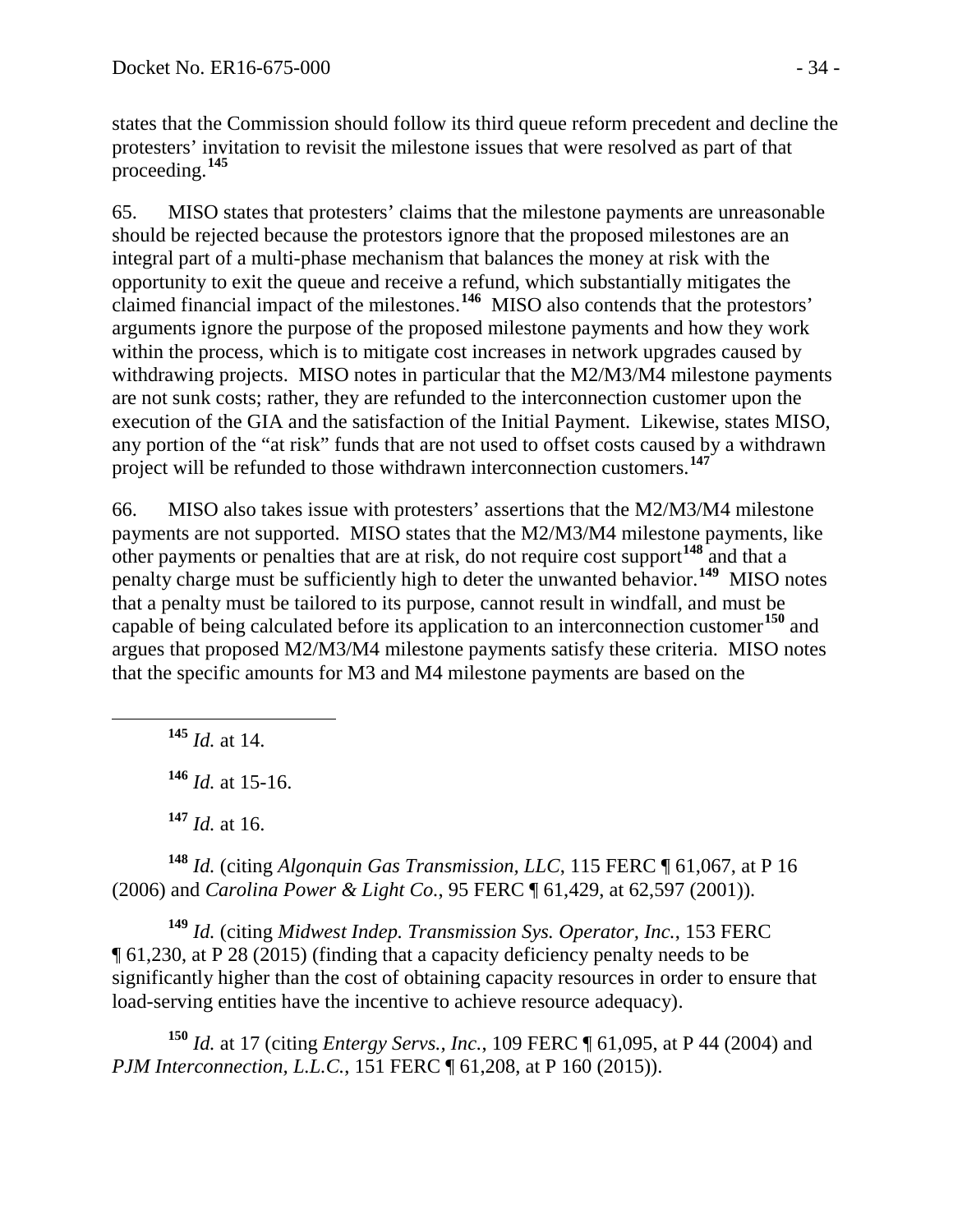Commission-approved formula that is currently in use for M2 milestone payment and that the M3 and M4 payment amounts equal less than one percent of the typical total capital costs to develop and construct a natural gas plant. **[151](#page-34-0)**

67. MISO states that Renewable Generation Developers' protest of the reasonableness of the M2 milestone payment floor amount as it is currently used in the Tariff should be rejected as a collateral attack on the third queue reform proceeding.**[152](#page-34-1)** Also, MISO rejects the Renewable Generation Developers' argument that MISO should lower the M2 milestone payment amount to \$2000/MW, because Renewable Generation Developers claim that the DPP Phase I System Impact Study results will drive the interconnection customer's decision to proceed to DPP Phase II, regardless of whether the M2 milestone payment is set at \$2,000/MW or \$5000/MW. **[153](#page-34-2)** MISO asserts that Renewable Generation Developers misunderstand the purpose of the M2 milestone payment. MISO claims that the M2 milestone payment serves two purposes: (1) as a reasonable hurdle to prevent non-ready projects from entering the queue; and (2) as the first payment that will be "at risk" should the interconnection customer move to DPP Phase II. MISO asserts that lowering the M2 milestone payment will make the results of DPP Phase I less meaningful as additional, lower capitalized and unready projects are able to enter the queue, and will also increase the risk that remaining projects will not be made whole. **[154](#page-34-3)**

68. MISO states that queue statistics about the number of projects and withdrawals that PJM face are, as Renewable Generation Developers put it, "an apples to everythingin-the-refrigerator" comparison because PJM does not have a two-track queue process like MISO's existing System Planning and Analysis Phase and the DPP.<sup>[155](#page-34-4)</sup> MISO states that it is not required to show that its proposal is the best tool in the box, but merely that it is a reasonable tool.

<span id="page-34-0"></span>69. With regard to MidAmerican's request that MISO clarify in the Tariff when one interconnection customer's "at risk" milestone payments are to be applied to affected interconnection requests, MISO agrees.**[156](#page-34-5)** MISO states that if so directed by the Commission, MISO would clarify section 7.8 as suggested by MidAmerican, such that

<span id="page-34-5"></span><span id="page-34-4"></span><span id="page-34-3"></span><span id="page-34-2"></span><span id="page-34-1"></span> **<sup>151</sup>** *Id.* at 14-18. *Id.* at 19. *Id.* at 20. *Id.* at 20-21. *Id.* at 11. *Id.* at 26.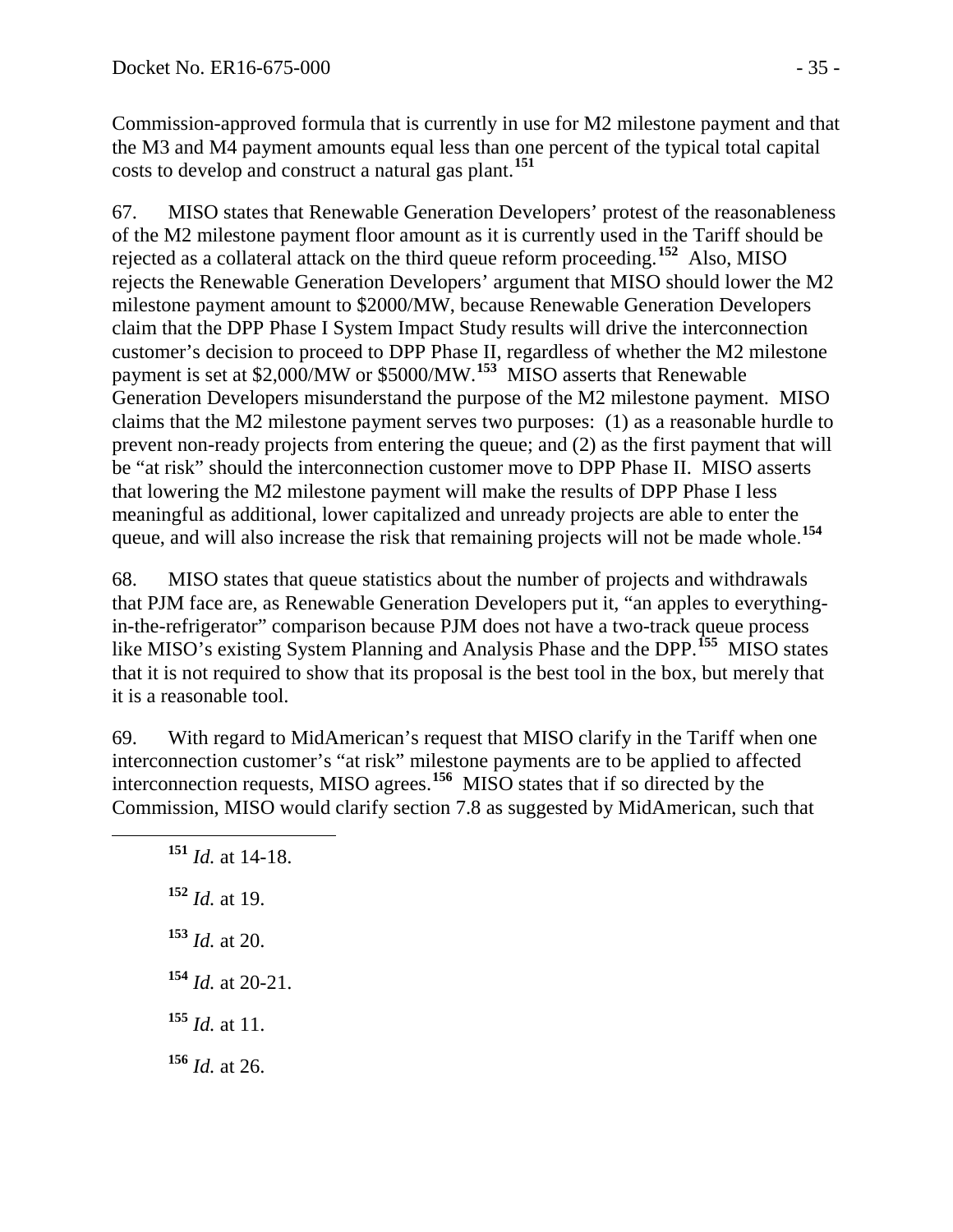the payment should be made upon satisfaction of the Initial Payment milestone, pursuant to section 11.5 of the GIA, the same time the interconnection customer receives a refund of its own milestone payment.

70. In response to MISO's answer, Invenergy argues that the addition of decision points and predetermined restudies should go a long way in addressing the restudy problems in MISO without the need for milestone payments that are four times as high as the current payment.**[157](#page-35-0)** AWEA/WOW argue that the high milestone payments would drive up an interconnection customer's development budget, which is much smaller than a financing budget, by 500 percent or more in some cases, preventing some developers form being able to do business in MISO.**[158](#page-35-1)** Invenergy and AWEA/WOW protest MISO's attempts to analogize the milestone payments to penalties that do not require cost support, because milestone payments are paid by customers seeking service from MISO, not by customers they are reneging on commitments that affect reliability.**[159](#page-35-2)**

71. Invenergy and AWEA/WOW note that serious projects will face the loss of significant milestone payments if forced to withdraw because of MISO's processing delays, and asks the Commission to require MISO to refund all milestone payments if an interconnection customer withdraws in the face of excessive study delays.**[160](#page-35-3)** Specifically, Invenergy states that: (1) if the DPP Phase II revised System Impact Study is not completed within 90 days, both the M2 and M3 milestone payments should be refunded to a withdrawing customer; and (2) if the DPP Phase III final System Impact Study and Facilities Study are not completed within 200 days, all milestone payments would be refundable.

72. Apex states that the imposition of the M3 and M4 milestone payments would block all but the most well-financed developers from participating in the MISO market.<sup>[161](#page-35-4)</sup> Apex and Renewable Generation Developers argue that, just because the Commission accepted the formula for the M2 milestone payment, it does not automatically guarantee that the M3 and M4 milestone payments are just and reasonable

**<sup>158</sup>** AWEA/WOW Answer to MISO's Answer at 7-8.

**<sup>159</sup>** *Id.* at 3; Invenergy Answer to MISO's Answer at 6-7.

<span id="page-35-3"></span><span id="page-35-2"></span><span id="page-35-1"></span><span id="page-35-0"></span>**<sup>160</sup>** Invenergy Answer to MISO's Answer at 11; AWEA/WOW Answer to MISO's Answer at 5.

<span id="page-35-4"></span>**<sup>161</sup>** Apex Answer to MISO's Answer at 6; Renewable Generation Developers Answer to MISO's Answer at 7-8.

**<sup>157</sup>** Invenergy Answer to MISO's Answer at 5-6.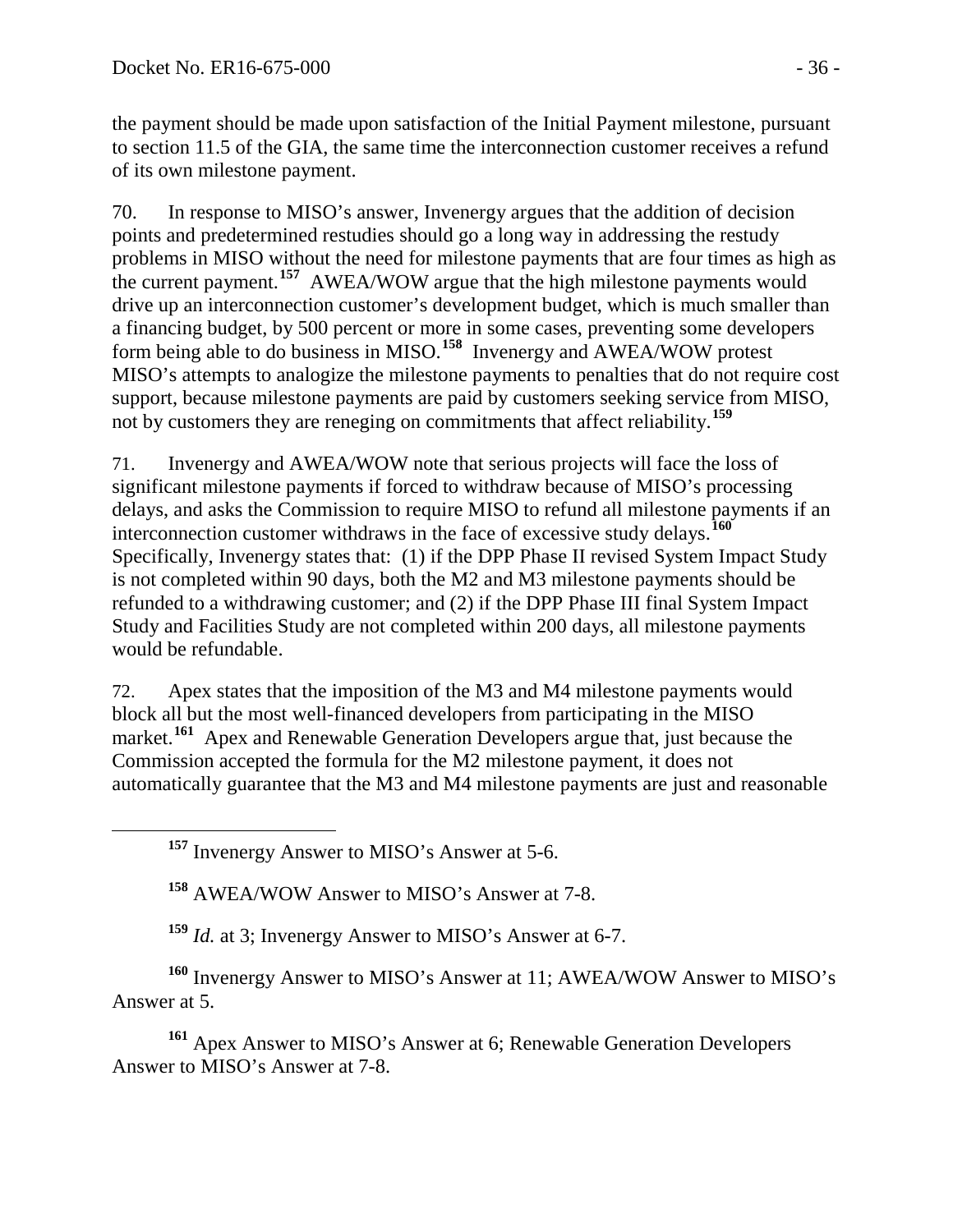even if they use the same formula.<sup>[162](#page-36-0)</sup> Apex further requests more transparency on how the "at risk" payments will be applied if they are forfeited, such as information on the causes for the increased costs to the remaining projects, the accounting of those costs, and the *pro-rata* allocation of the remaining funds to the withdrawn projects.**[163](#page-36-1)**

73. Renewable Generation Developers argue that MISO's "off-ramps" do not outweigh the burden that would result from the extraordinarily high level of MISO's proposed milestone payments. **[164](#page-36-2)** They argue that there has, to their knowledge, only been one instance of a milestone payment under the current GIP being used to offset increases in network upgrade costs. They state that because MISO has hardly used the provision to date, it is questionable if there would be any benefit from the proposed M2, M3, and M4 milestone payments.<sup>[165](#page-36-3)</sup> Renewable Generation Developers state that MISO identifies no increase in service that will accompany the higher milestone payments, and in fact, they note that MISO is proposing to move from a two-phased study format to a three-phased study format without providing any indication that it has the resources or ability to perform these studies in a timely manner.**[166](#page-36-4)**

# **ii. Application of Milestone Payments to the Initial Payment**

74. MISO states that the Commission previously rejected the idea of applying the milestone payments to the Initial Payment.**[167](#page-36-5)** MISO and the MISO Transmission Owners believe that there is no need for MISO to interfere with the relationship between the interconnection customer and the transmission owner. **[168](#page-36-6)** Furthermore, the MISO

<span id="page-36-0"></span>**<sup>162</sup>** Apex Answer to MISO's Answer at 6-7.

<span id="page-36-1"></span>**<sup>163</sup>** *Id.* at 7.

<span id="page-36-2"></span>**<sup>164</sup>** Renewable Generation Developers Answer to MISO's Answer at 7.

**<sup>165</sup>** *Id.* at 7.

**<sup>166</sup>** *Id.* at 8-9.

<span id="page-36-6"></span><span id="page-36-5"></span><span id="page-36-4"></span><span id="page-36-3"></span>**<sup>167</sup>** MISO Answer at 25 (citing MISO Third Queue Reform Rehearing Order, 139 FERC ¶ 61,253 at P 80).

**<sup>168</sup>** *Id.*; Limited Answer of the MISO Transmission Owners at 10-11.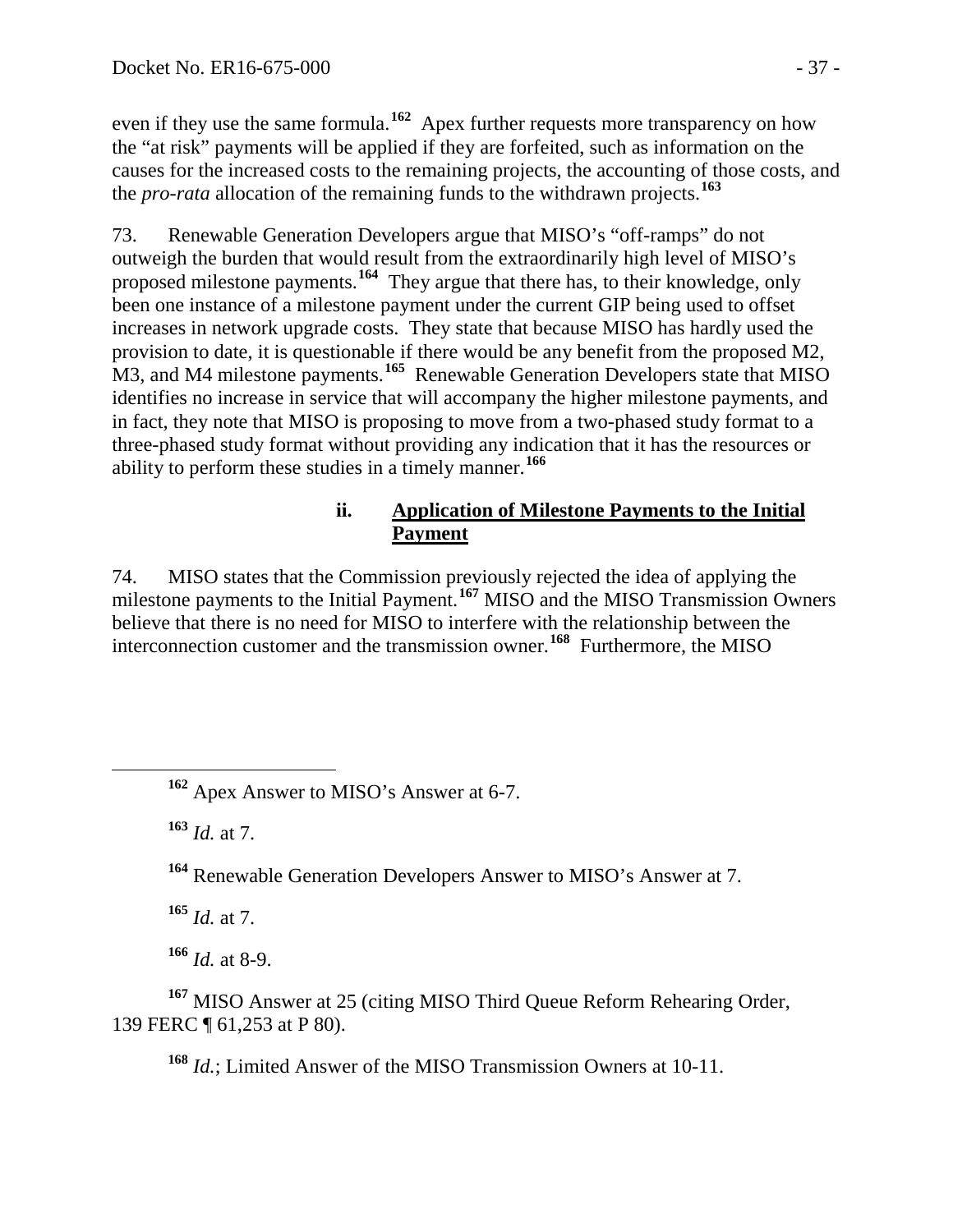Transmission Owners state that the milestone payments and the Initial Payment are for different purposes and are due to different parties; therefore, the milestone payments should not be translated into the Initial Payment.**[169](#page-37-1)**

75. Invenergy and Apex ask the Commission to direct MISO to allow customers to apply their milestone payments to the Initial Payment.**[170](#page-37-2)** Invenergy argues that there is no impediment to implementing a process to transfer monies held for milestone payments to be used for security, and that failing to do so would force the interconnection customer to post duplicative amounts for extensive periods of time.**[171](#page-37-3)** Apex believes that allowing customers to apply their milestone payments to their Initial Payments would create an opportunity for independent developers to either (1) reduce the amount of financing they need to procure from investors to construct their projects, or (2) finance their milestone costs.**[172](#page-37-4)**

# **d. Commission Determination**

### <span id="page-37-0"></span>**i. Milestone Payments**

76. We find that MISO has not sufficiently supported the level of the proposed M2, M3, and M4 milestone payments. MISO has not shown that the proposed milestone payments will not create barriers to entry for smaller developers, and in doing so, could inadvertently negatively impact resource adequacy. MISO has not shown that the level of the proposed milestone payments is a just and reasonable and not unduly discriminatory method of accomplishing MISO's intended purpose of preventing projects that are not ready to be interconnected from entering or lingering in the queue.

77. We find that the proposed milestone payments may create barriers to entry for smaller developers, bias the queue in favor of utility-owned generation, and may negatively impact resource adequacy. Protesters have suggested alternative milestone payments that also include off-ramps for interconnection customers to exit the queue before the GIA phase. Protesters appear open to the concept of off-ramps, but are concerned that the significant increase in milestone payments will have unintended negative impacts on resource adequacy. Thus, we find that there could be a middle

**<sup>169</sup>** Limited Answer of the MISO Transmission Owners at 11.

<span id="page-37-4"></span><span id="page-37-3"></span><span id="page-37-2"></span><span id="page-37-1"></span>**<sup>170</sup>** Invenergy Answer to MISO's Answer at 9-10; Apex Answer to MISO's Answer at 10.

**<sup>171</sup>** Invenergy Answer to MISO's Answer at 10.

**<sup>172</sup>** Apex Answer to MISO's Answer at 10.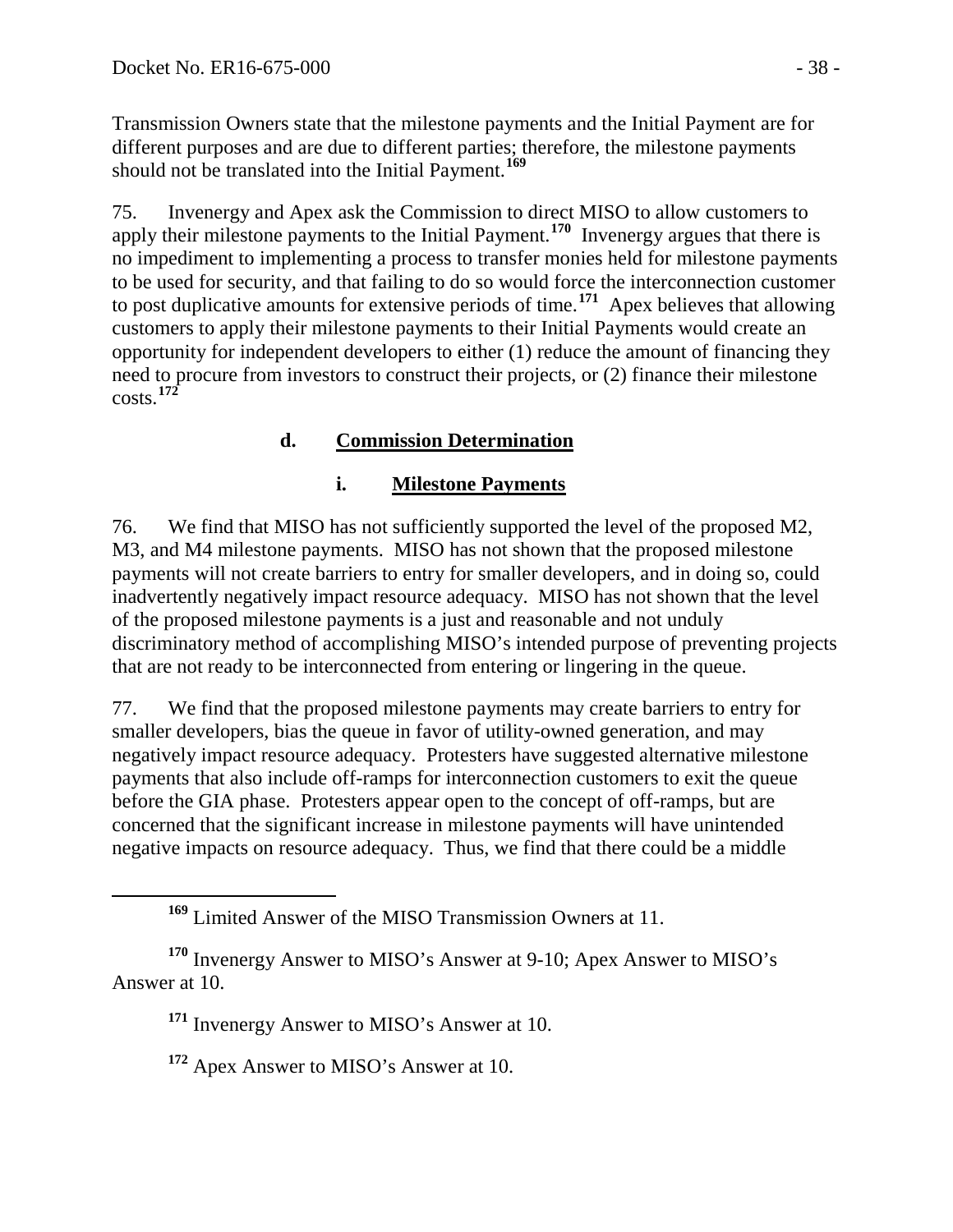ground, consisting of off-ramps to exit the queue before the GIA phase and increased milestone payments, that will result in the desired outcome of preventing non-ready projects from lingering in the queue and causing significant delays in the queue process without creating barriers to entry. While MISO is not required to justify why its proposal is better than the protesters' suggested alternatives to achieve the desired outcome, MISO is required to demonstrate under FPA section 205 how its proposal is just and reasonable, and not unduly discriminatory. It is reasonable that part of that demonstration would include how the proposed reforms address the underlying problem (and not just a symptom), and why the proposal is just and reasonable. MISO should further show that any proposal will not result in the unintended consequences discussed by the protesters, such as creating barriers to entry or introducing bias into the queue.

78. In light of claims that MISO's proposal creates barriers to entry that do not exist in neighboring RTOs/ISOs,**[173](#page-38-0)** we find that MISO has not shown why the increased cash-atrisk milestone payments are a just and reasonable solution for MISO to address its interconnection queue delays. We suggest that MISO consider elements of the generator interconnection procedures used in other RTOs to improve MISO's interconnection queue delays. **[174](#page-38-1)**

#### **ii. Application of Milestone Payments to the Initial Payment**

79. We find that allowing an interconnection customer to use its milestone payments towards its Initial Payment would lessen the impact of an increase in milestone payments on customers. While there are administrative difficulties inherent in this concept, other RTOs have shown that it is feasible for the RTO to transfer the milestone payments from the RTO to the transmission owner.**[175](#page-38-2)** We suggest that MISO consider applying an interconnection customer's milestone payments to its Initial Payment following the execution of a GIA or the filing of an unexecuted GIA at the Commission. It is unclear

**<sup>174</sup>** *See supra* n.80.

<span id="page-38-2"></span><span id="page-38-1"></span><span id="page-38-0"></span>**<sup>175</sup>** *See* Invenergy Protest at 20; AWEA/WOW Protest at 6; Renewable Generation Developers Protest at 46 (citing SPP Tariff, Attachment V, section 8.9.c ("Following the execution of a GIA or the filing of an unexecuted GIA at the Commission, the security deposit shall be applied toward the cost of constructing any Network Upgrades and Interconnection Facilities identified in the GIA")).

**<sup>173</sup>** *See* Invenergy Protest at 10.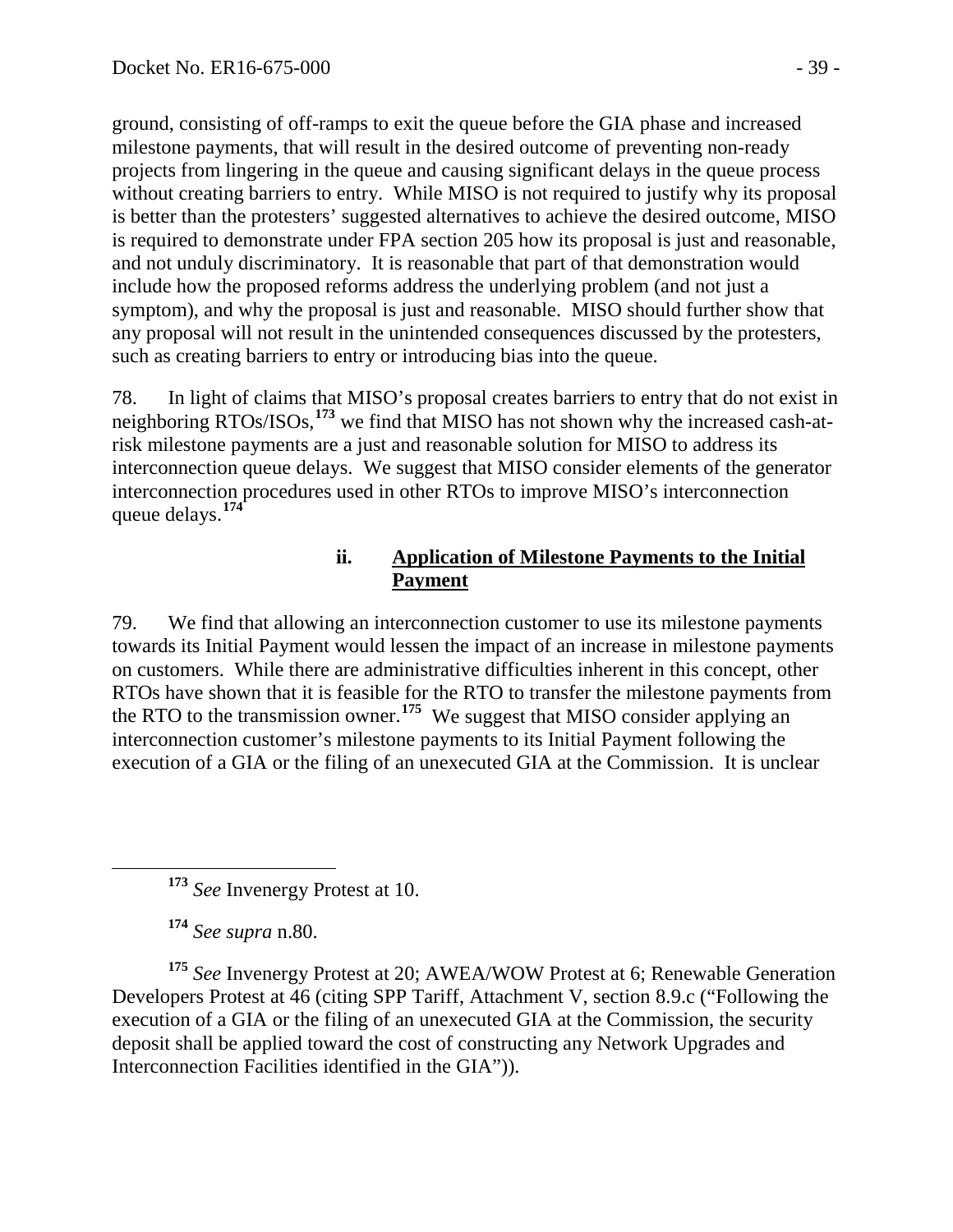from this record why either of these actions could not be implemented. We find that this step may help to alleviate concerns about undue burdens being imposed on smaller generators.**[176](#page-39-2)**

# **4. Transition Plan**

# <span id="page-39-1"></span><span id="page-39-0"></span>**a. Filing**

80. MISO states that it considered three different transition alternatives and chose the one that gives priority to existing projects over future interconnection requests.**[177](#page-39-3)** Interconnection customers will not be subject to the new GIP if: (1) they have executed a non-provisional GIA or have requested that MISO file a non-provisional GIA unexecuted by the requested effective date of the new Tariff provisions (that date is March 30, 2016); (2) they have GIA negotiations ongoing or have a completed network upgrade Facilities Study for a project by March 30, 2016; or (3) they have network upgrade Facilities Studies ongoing by March 30, 2016.

81. MISO states that it will complete the studies for interconnection requests where System Impact Studies are underway at the time of the effective date of the revised Tariff provisions.**[178](#page-39-4)** MISO will place all such projects in DPP Cycle 1 at Decision Point II in DPP Phase II, where there are two possible paths. First, the interconnection customer may choose to proceed straight to DPP Phase III by making the M4 milestone payment (but not the M3 milestone payment). MISO states that this path will allow projects that have already started System Impact Studies to reach the GIA stage sooner.<sup>[179](#page-39-5)</sup> MISO also states that the M4 milestone payment at this stage will ensure that the non-ready projects in the current queue do not proceed further and lead to study delays. Second, the interconnection customer may choose to be combined with DPP Cycle 2 projects (those beginning in the Fall of 2016), which would be considered lower-queued to DPP Cycle 1 projects. The customer would make the M3 and M4 milestone payments as it moves through Decision Points I and II. MISO states that this path will allow the interconnection customer to slow its interconnection process and review impacts from

<span id="page-39-3"></span><span id="page-39-2"></span>**<sup>176</sup>** Although the Commission previously stated that MISO's failure to apply the M2 milestone payment to the Initial Payment did not make its proposal unjust and unreasonable, MISO's current proposal involves significantly more cash-at-risk requirements from interconnection customers.

**<sup>177</sup>** Filing, Transmittal Letter at 12-13.

<span id="page-39-4"></span>**<sup>178</sup>** *Id.* at 13, Aliff Test. at 39.

<span id="page-39-5"></span>**<sup>179</sup>** *Id.*, Aliff Test. at 40-41.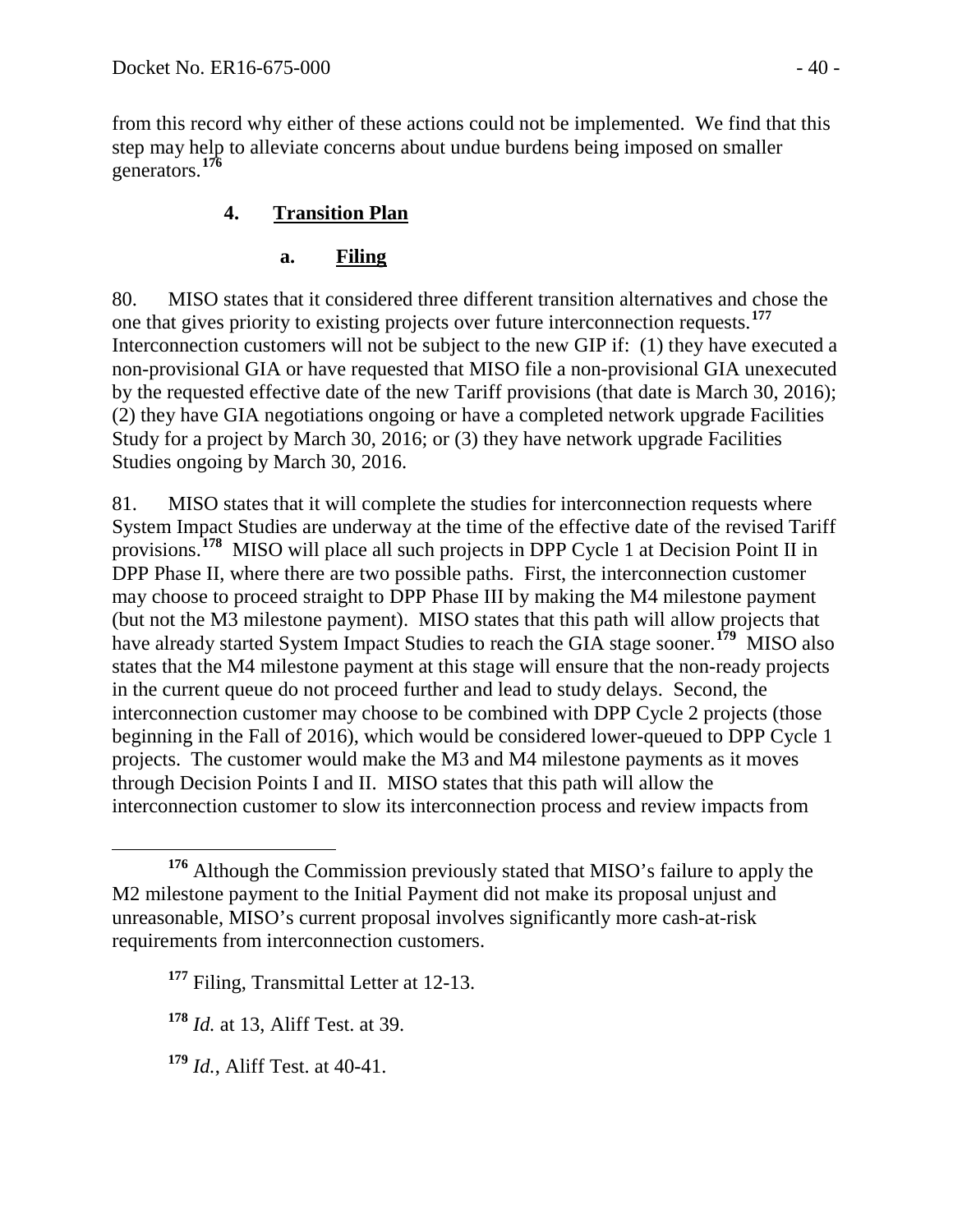higher-queued projects.**[180](#page-40-1)** MISO asserts that in neither case would customers be required to make the M2 milestone payment, because they would have already paid it, and MISO would not require the previous payment to be trued up to the new M2 milestone payment amount.

82. MISO explains that any customer not falling into the above categories would be required to make the M2 milestone payment and transition to the revised GIP within 180 calendar days if (1) it has a new request in 2016 or (2) it does not have a System Impact Study commenced as of March 30, 2016 with respect to a pending project.

83. MISO explains that projects currently in the System Planning and Analysis Phase will be moved to the Pre-Queue Feasibility Phase, where they will no longer be required to update their study results every 18 months, and remain there as long as they choose.**[181](#page-40-2)** Once they move to the DPP, they will be subject to the new procedures. MISO states that it will offer provisional GIAs to requesting interconnection customers that have made the M2 milestone payment and entered the queue prior to March 30, 2016.

84. MISO asserts that this transition plan avoids the problem with the transition plan in the previous queue reform, where all projects that had not reached the GIA phase were lumped into the same large study group for August 2012, causing many project to withdraw, which in turn led to many restudies.<sup>[182](#page-40-3)</sup> MISO contends that the transition plan minimizes the impact of the queue reform changes on any specific project by providing multiple paths. **[183](#page-40-4)**

# **b. Protests**

<span id="page-40-0"></span>85. Several protesters take issue with MISO's decision to apply the new Tariff procedures to interconnection requests where System Impact Studies are not underway at the time of the effective date of the revised Tariff provisions. They state that this approach will merge projects from the 2014, 2015, and February 2016 DPP cycles into one large study group for the Fall 2016 DPP, where they would be required to start the GIP process anew in Phase I.<sup>[184](#page-40-5)</sup> They argue that this transition plan does not respect

<span id="page-40-2"></span><span id="page-40-1"></span> **<sup>180</sup>** *Id.* at 41. **<sup>181</sup>** *Id.* **<sup>182</sup>** *Id.* **<sup>183</sup>** *Id.* at 42.

<span id="page-40-5"></span><span id="page-40-4"></span><span id="page-40-3"></span>**<sup>184</sup>** Renewable Generation Developers Protest at 54-55; MISO Transmission Owners Protest at 8-9; MidAmerican Protest at 4-5; Xcel Protest at 8-9.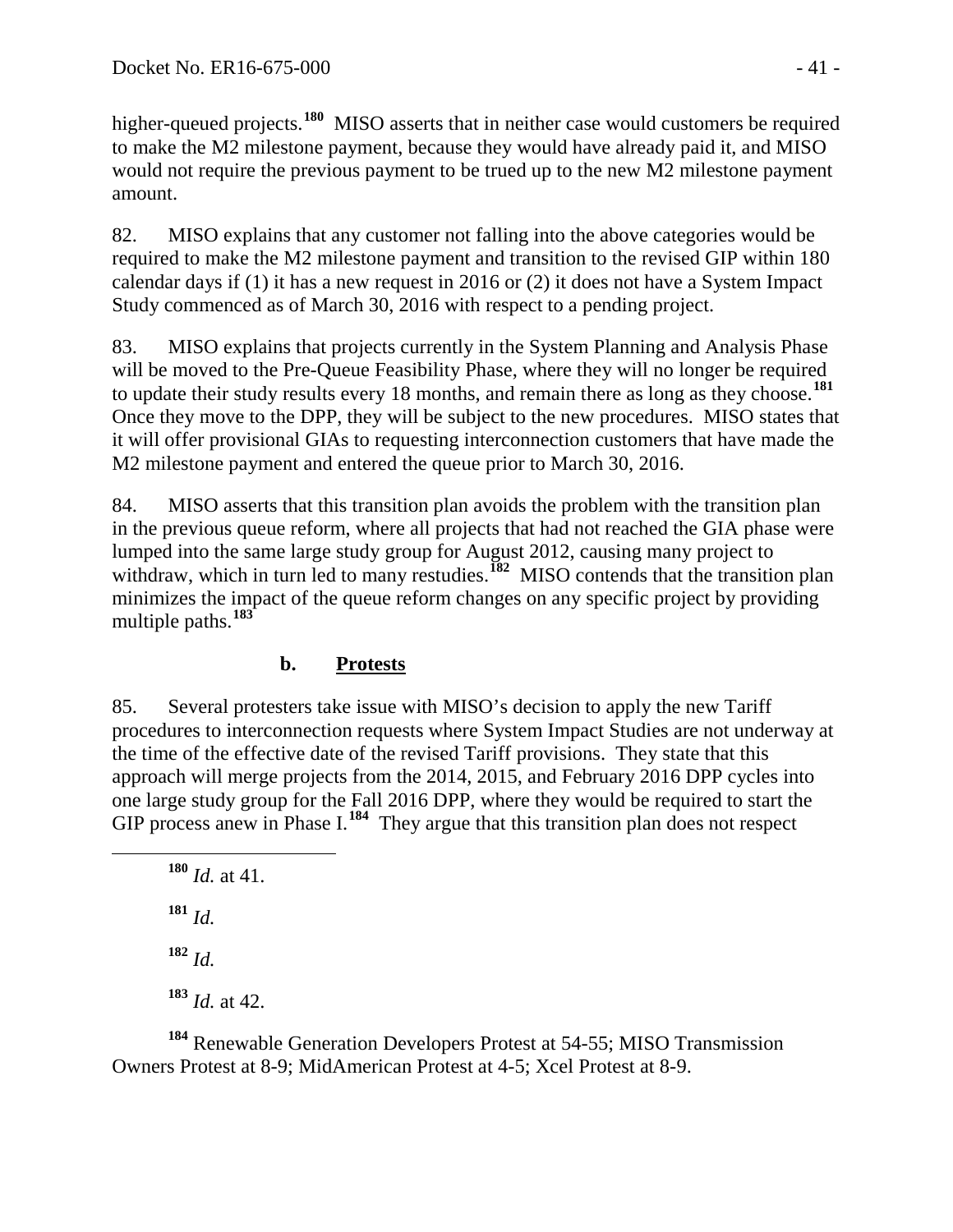current queue position and that it disadvantages projects that were submitted in accordance with MISO's established deadlines.**[185](#page-41-0)** They argue that this creation of a single large group of projects could result in the same type of glut that was created when MISO transitioned to its revised August 2012 queue reform procedures, as the volume of interconnection requests to be processed in the Fall 2016 DPP will be unprecedented and will take a significant amount of time to complete.<sup>[186](#page-41-1)</sup> Renewable Generation Developers assert that the creation of one large study group will prevent generation developers from meeting certain construction and operation milestones that will fully qualify them for the Production Tax Credit.<sup>[187](#page-41-2)</sup> The MISO Transmission Owners state that the large Fall 2016 study group will further be compounded by the fact that MISO initially set a deadline of January 4, 2016 for entry into the February 2016 queue, but that MISO is now proposing to re-open the February 2016 queue and establish a new deadline of September 2, 2016.**[188](#page-41-3)** Invenergy notes that, under MISO's existing study calendar, MISO is scheduled to commence System Impact Studies for projects currently pending in the February 2016 DPP cycle by February 2, 2016, and so MISO would complete the studies and provide the projects the option of proceeding straight to DPP Phase III of the new GIP under its proposed transition plan.<sup>[189](#page-41-4)</sup> However, Invenergy asserts that MISO advised stakeholders that it will not begin studying projects in the February 2016 DPP cycle until October 2016, which means that they will be held over for study in Phase I of the new GIP in Fall 2016. Protesters assert that MISO has not provided any assurances that generation projects included in the previous queues will retain their queue positions after they are lumped in with all projects for which MISO has failed to initiate a study, and argue that MISO should prioritize interconnection customers who have entered the DPP under the existing Tariff over projects that have not yet entered the queue.**[190](#page-41-5)** AWEA/WOW argue

<span id="page-41-1"></span><span id="page-41-0"></span>**<sup>186</sup>** MISO Transmission Owners Protest at 10; Renewable Generation Developers Protest at 54-55. MISO Transmission Owners note that the largest study group to date was the August 2012 DPP, which had 27 projects totaling 2891.75 MW of capacity, and that took several years to complete. In comparison, they state that the August 2016 DPP could potentially include over 40 projects with over 6000 MW of capacity.

**<sup>187</sup>** Renewable Generation Developers Protest at 55.

**<sup>188</sup>** MISO Transmission Owners Protest at 9.

**<sup>189</sup>** Invenergy Protest at 21-22.

<span id="page-41-5"></span><span id="page-41-4"></span><span id="page-41-3"></span><span id="page-41-2"></span>**<sup>190</sup>** *Id.* at 22; MidAmerican Protest at 7-8; MISO Transmission Owners Protest at 9-10.

**<sup>185</sup>** MISO Transmission Owners Protest at 8-9; Invenergy Protest at 21-22.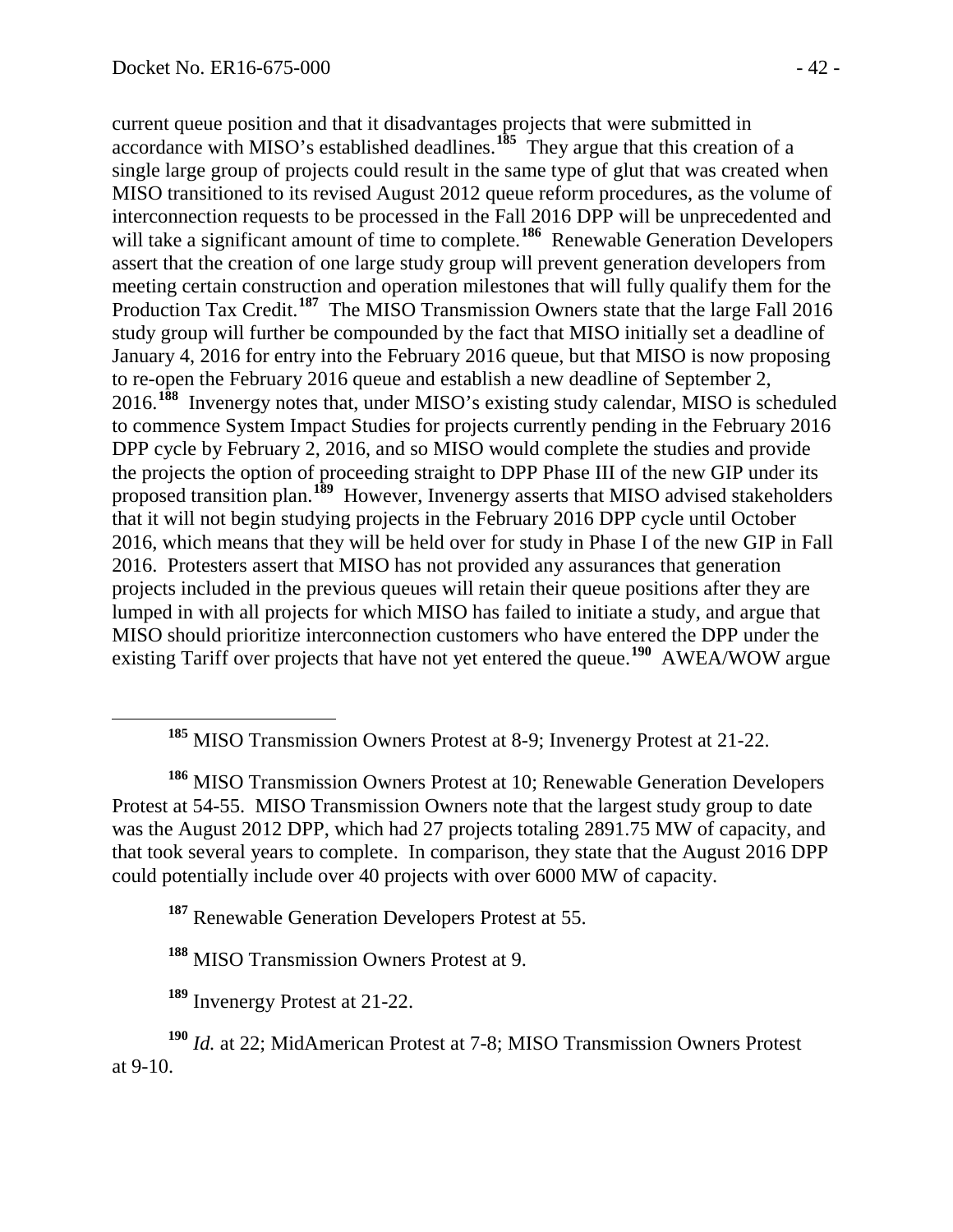that MISO's proposal to combine the February 2016 and Fall 2016 study groups is not appropriate for all regions in MISO because some regions, such as MISO East, are not as behind as others in processing their August 2012 queues and do not have a large backlog that needs to be addressed.**[191](#page-42-0)**

86. Protesters state that the February 2016 and earlier DPP group studies should be completed individually under the current process and not combined with subsequent group studies whose projects are yet to be identified.**[192](#page-42-1)** The MISO Transmission Owners request that the Commission order MISO to study generation projects that have submitted interconnection requests before the deadline for the February 2016 DPP under the existing process.**[193](#page-42-2)** Invenergy asks the Commission to require MISO to promptly commence the study process for the February 2016 DPP cycle and, if MISO does not do so, require MISO to delay the Fall 2016 DPP cycle.**[194](#page-42-3)** Xcel notes that MISO has not begun System Impact Studies for projects submitted in the August 2015 cycle, and asks the Commission to require that MISO commence these studies before the effective date of the new process so that those projects are eligible to transition into DPP Phase III of the new procedures.**[195](#page-42-4)** Xcel states that this is a fair request because the projects in the August 2015 cycle submitted applications, study deposits and milestone payments prior to July 6, 2015, before any substantive details on the new queue reform were available. If MISO is unable to commence these studies, Xcel requests that the Commission extend the effective date of the new GIP until such studies are initiated.**[196](#page-42-5)** AWEA/WOW argue that the new procedures should not apply to projects in the August 2015 DPP, even if no System Impact Studies have commenced for those projects by March 30, because those interconnection customers had no notice of this transition proposal and were planned

**<sup>191</sup>** AWEA/WOW Protest at 6.

<span id="page-42-3"></span><span id="page-42-2"></span><span id="page-42-1"></span><span id="page-42-0"></span>**<sup>192</sup>** MidAmerican Protest at 4-5; Renewable Generation Developers Protest at 55; MISO Transmission Owners Protest at 11.

**<sup>193</sup>** MISO Transmission Owners Protest at 11.

<span id="page-42-5"></span>**<sup>196</sup>** *Id.* at 10.

**<sup>194</sup>** Invenergy Protest at 23.

<span id="page-42-4"></span>**<sup>195</sup>** Xcel Protest at 9.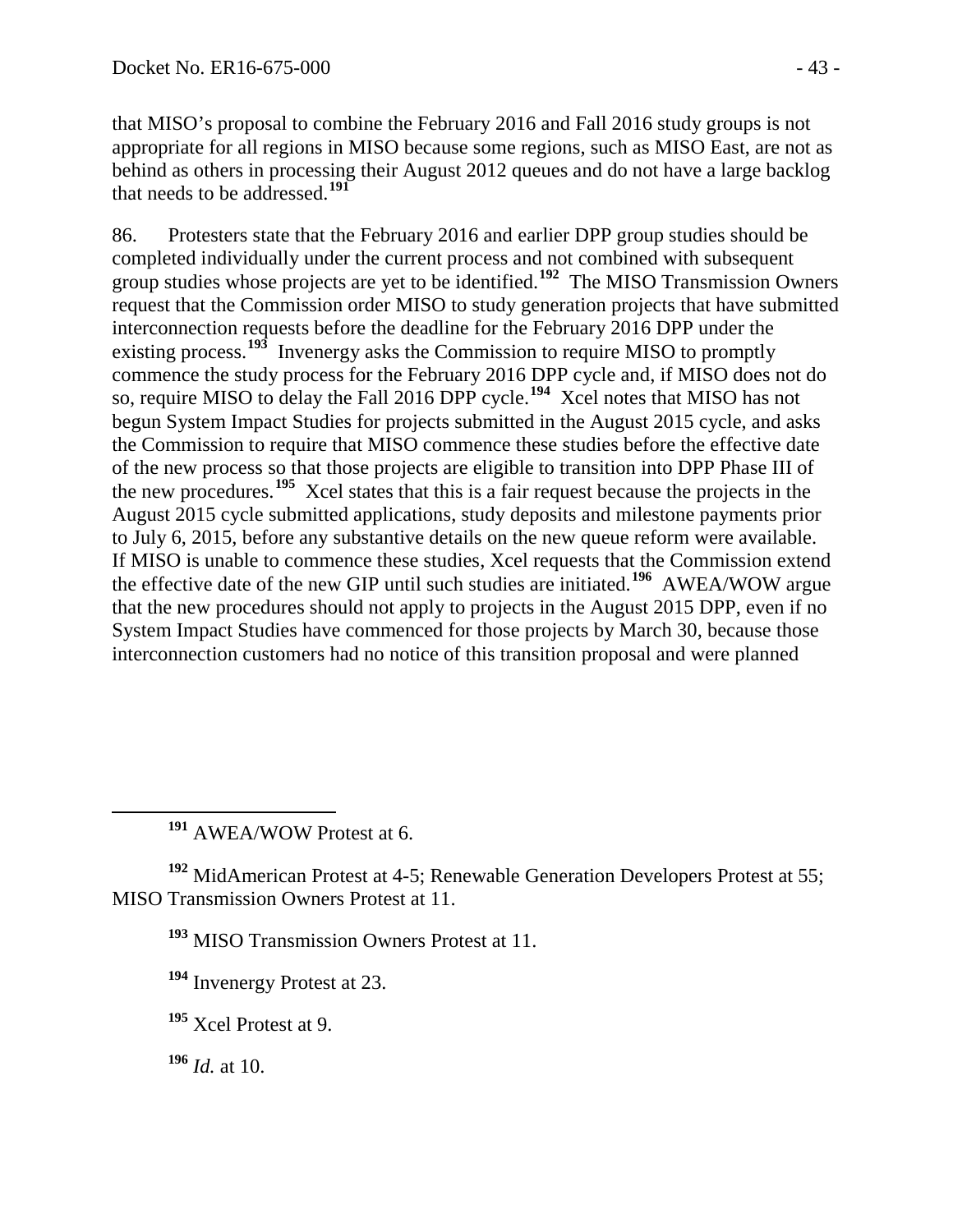carefully to navigate the then-existing rules.**[197](#page-43-0)** Indeed, AWEA/WOW state that MISO did not mention its transition plan alternatives until November 2015, very late in the stakeholder process. AWEA/WOW state that it would be unjust and unreasonable to force these projects into a combined and delayed study group beginning in Fall 2016.**[198](#page-43-1)**

87. MISO Transmission Owners also argue that MISO has failed to accurately define the point in time at which a System Impact Study will be considered to have been initiated by MISO, and therefore given a choice to enter into Phase III of the new GIP or be combined with Cycle 2 projects beginning in Fall 2016.**[199](#page-43-2)** They state that MISO merely indicated at stakeholder meetings that model review does not qualify as starting the System Impact Study. The MISO Transmission Owners disagree, and contend that model review does constitute initiating the study. The MISO Transmission Owners contend that it is not just and reasonable to deny queue priority to projects because of potentially unclear terms or MISO's failure to timely commence studies.**[200](#page-43-3)**

88. MidAmerican argues that elements of the transition plan are unclear or internally inconsistent.**[201](#page-43-4)** For instance, MidAmerican notes that MISO's transmittal letter states that the new GIP requirements would not apply to interconnection customers that have asked MISO to file an unexecuted non-provisional GIA by March 30, but that section 4.1.1 of the proposed Tariff language appears to address only customers having an executed GIA. Second, MidAmerican states that the transmittal letter and testimony provide that MISO will complete System Impact Studies and place all such projects in the Decision Point II of Cycle 1, but the corresponding Tariff section 4.1.3 contains an important exemption not explained in the Filing: such treatment would not apply to projects in the February 2016 DPP group. Third, MidAmerican states that the transmittal explains an option whereby an interconnection customer could be combined with Cycle 2 projects beginning in Fall of 2016, which would be considered lower-queued to DPP Cycle 1 projects, but that the Tariff language does not mention either "Fall of 2016" or

**<sup>197</sup>** AWEA/WOW Protest at 7.

**<sup>198</sup>** *Id.* at 8.

**<sup>199</sup>** MISO Transmission Owners Protest at 10.

<span id="page-43-3"></span><span id="page-43-2"></span><span id="page-43-1"></span><span id="page-43-0"></span>**<sup>200</sup>** Entergy Operating Companies support the protest of the MISO Transmission Owners with respect to the transition plan. Entergy Operating Companies Comments at 4-5. They note that MISO did not conduct an adequate stakeholder process for the plan, as MISO proposed three alternative transition plans, none of which received any stakeholder consensus. *Id.* at 5 n. 5.

<span id="page-43-4"></span>**<sup>201</sup>** MidAmerican Protest at 5.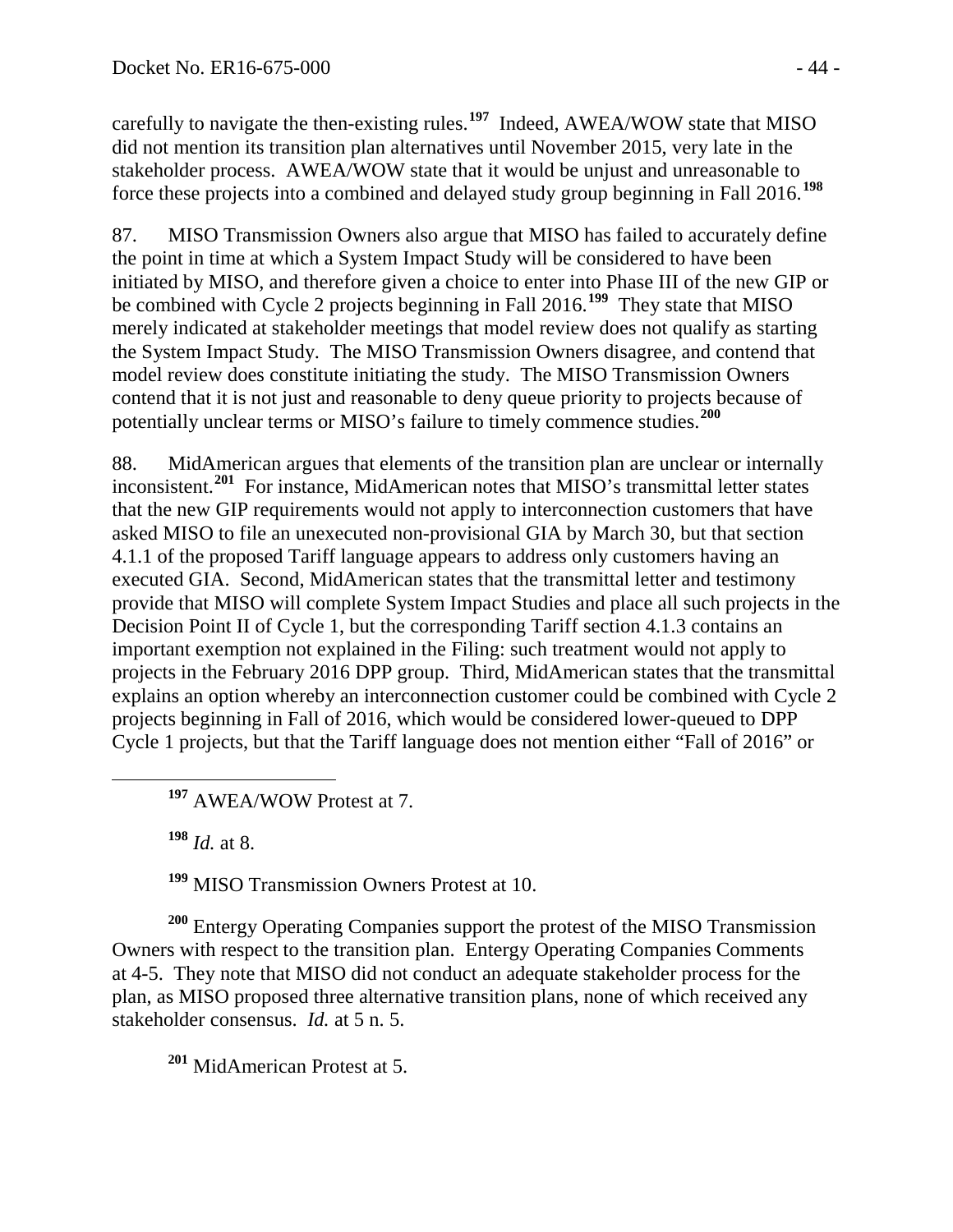queue priority. Fourth, MidAmerican states that the Tariff language does not make clear at what point in time a System Impact Study will have begun or when a project will have entered the DPP. Fifth, MidAmerican asserts that MISO's testimony and transmittal references two study cycles, one in February and one in August, but Attachment C to the Filing refers to a DPP October 2016 Cycle not defined elsewhere. Finally, MidAmerican asserts that the Tariff language is not clear which DPP groups will be combined for study.

89. In order to remedy its identified flaws, MidAmerican proposes its own transition plan.**[202](#page-44-1)** MidAmerican contends that projects in the February 2015 DPP group study should be studied under the existing procedures and not combined with other groups. MidAmerican states that this is just and reasonable because the projects were submitted over a year ago and the group study has already commenced. MidAmerican also states that projects in the August 2015 DPP group study should be studied under the new procedures without combining with other groups. MidAmerican states that these projects were submitted almost one year ago and should not be forced to give up their queue positions; however, they did have reasonable warning that GIP revisions were under consideration and have not yet made a non-refundable milestone payment, therefore the revised GIP should apply. MidAmerican contends that projects in the February 2016 DPP group study should be studied under the new procedures without combining with other groups. MidAmerican asserts that it would similarly be unfair for these projects to give up their queue positions, and it would be unfair to combine the previously-queued projects from the August 2015 group study with the large February 2016 group. Finally, MidAmerican states that projects in the August 2016 DPP group study could be combined for study with the February 2017 group if necessary under the new procedures. MidAmerican notes that these projects were not previously queued, and combining these groups might allow MISO to reduce its study backlog without jeopardizing a project's existing queue position.

#### <span id="page-44-0"></span>**c. Answers**

90. MISO states that its proposed transition plan is an improvement over the transition plan that was accepted for its third queue reform, because it provides interconnection customers with additional options to customize the transition process.**[203](#page-44-2)** MISO argues that, contrary to stakeholders' assertions, its proposed plan respects a project's queue position by grouping projects into certain "buckets" based on how far they have advanced through the queue; thus, certain projects will not be impacted by the proposed changes, while others will be given options on where to enter the new GIP process.<sup>[204](#page-44-3)</sup> MISO

<span id="page-44-1"></span>**<sup>202</sup>** *Id.* at 7-8.

<span id="page-44-2"></span>**<sup>203</sup>** MISO Answer at 28.

<span id="page-44-3"></span>**<sup>204</sup>** *Id.* at 29.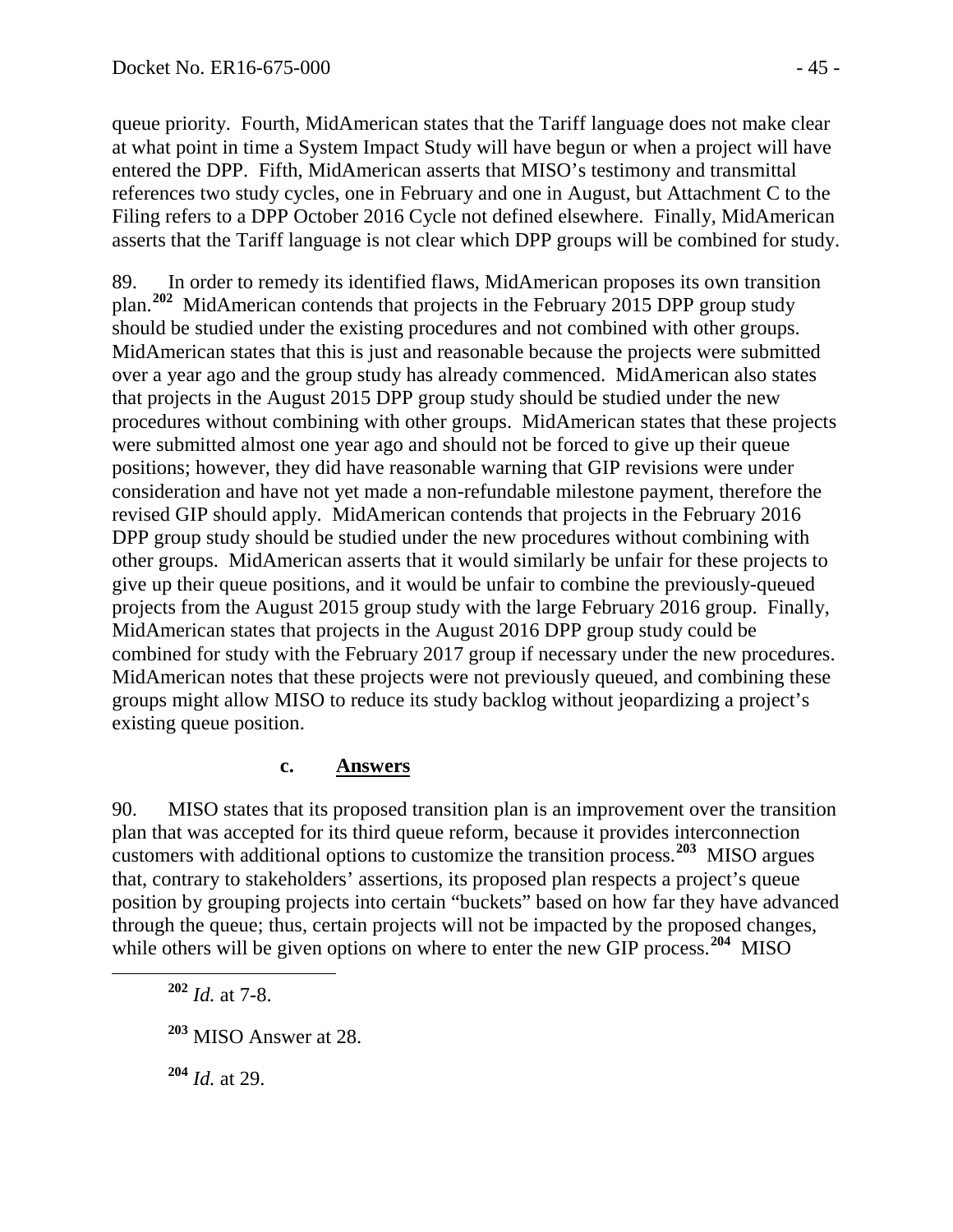asserts that its proposal strikes a reasonable balance between the impacts caused by the proposed changes and the benefits derived from fewer withdrawing projects and a more efficient queue process. MISO argues that, if projects in the queue are not required to transition to the proposed GIP, the problems MISO is attempting to address will continue to affect the queue. In addition, MISO states that simultaneously administering two different sets of interconnection procedures would be overly complicated and would place an unreasonable burden on MISO's resources. MISO also notes that transitioning to the proposed GIP could result in a GIA in less time than if the current process was to continue, because unready projects would have the opportunity to leave the queue, paving a clearer path to the GIA for ready projects.**[205](#page-45-0)** Similarly, MISO states that ready projects that have begun their System Impact Studies also have the option to enter DPP Phase III, rather than DPP Phase I, and advance toward the completion of the System Impact Study.

91. In response to requests that MISO clarify the start of the System Impact Study for purposes of the transition plan, MISO states that a study start date is the date upon which the study actually begins (and not the date when model review or point of interconnection review occur).**[206](#page-45-1)** In response to protestors' claims that the proposed transition plan is unclear and inconsistent with MISO's current interconnection queue timelines, MISO clarifies that January 4, 2016 is the deadline under the existing GIP for projects to join the February 2016 DPP cycle.**[207](#page-45-2)** MISO proposes to transition those projects, should their studies not be started by March 30, 2016, to the new queue process. MISO concedes that the effect of this could combine the February 2016 DPP cycle with projects that would queue up for MISO's proposed fall cycle beginning in October 2016. MISO also notes that it is not proposing to re-open the February 2016 DPP cycle, but the current deadline to join the fall cycle is September 2, 2016. MISO further states that its transition plan recognizes that MISO's studies are based regionally and that certain regions are more delayed than others; for example, all August 2015 DPP studies will have been started except for the West region. Thus, MISO states, the August 2015 West region DPP projects would be treated differently than other projects in that DPP cycle under the transition plan. MISO asserts that this treatment is not inconsistent because each of the regions has been separated to allow for faster processing of projects where applicable.

<span id="page-45-0"></span>**<sup>205</sup>** *Id.* at 30.

<span id="page-45-1"></span>**<sup>206</sup>** *Id.*

<span id="page-45-2"></span>**<sup>207</sup>** *Id.* at 31.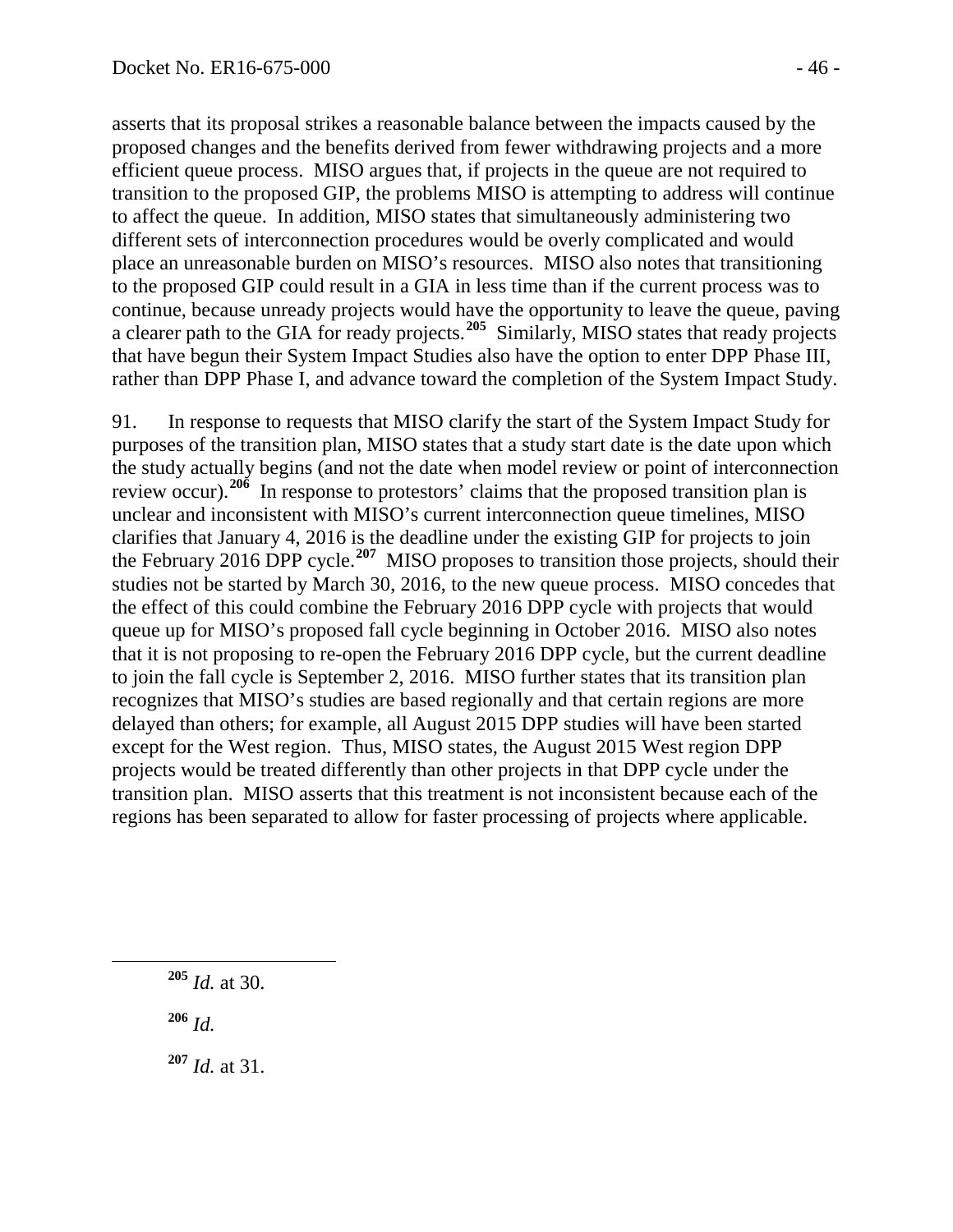92. MISO argues that, contrary to the claim of AWEA/WOW, MISO stakeholders had adequate notice of the proposed transition plan.**[208](#page-46-0)** MISO avers that it notified stakeholders as early as August 2015 that it planned to file the proposed reforms with the Commission by December 31, 2015, and stakeholders should have been aware that a transition plan was needed from prior queue reforms. While MISO concedes that its transition plan was not available to stakeholders until early December 2015, MISO states that stakeholders were aware of the transition plan associated with its third queue reform and none presented an alternative plan for stakeholder discussion, even after MISO openly called for suggestions at two stakeholder meetings.**[209](#page-46-1)**

93. In response to MISO's answer, Invenergy notes that it believes MISO has no intention of initiating any February 2016 DPP cycle studies by March 30, 2016, such that all such projects will be transitioned into the new GIP.**[210](#page-46-2)** EDP Renewables argues that MISO has failed to initiate studies for August 2015 West DPP project, and that these projects will be moved to the large Fall 2016 study group.**[211](#page-46-3)** EDP Renewables states that these projects will lose their queue priority even though they posted their M2 milestone payments and entered the DPP in good faith without knowledge of the pending queue reform proposal, and the continued delay in the study process will hinder these projects from securing firm offtake arrangements and obtaining equity investors.**[212](#page-46-4)** EDP Renewables states that other August 2015 DPP projects will be given the opportunity to obtain a GIA without additional delay, but that MISO's delay in initiating studies for the August 2015 West DPP projects amounts to discriminatory treatment of similarly situated customers.**[213](#page-46-5)**

94. Apex asks the Commission to direct MISO to commence the System Impact Studies for the August 2015 DPP before the effective date of the revised GIP.**[214](#page-46-6)** Apex states that projects within the August 2015 cycle entered the queue without any understanding as to the potential increase in milestone costs under, or delays associated with transitioning to, the new GIP. Apex further states that by directing MISO to

<span id="page-46-0"></span>**<sup>208</sup>** *Id.*

<span id="page-46-1"></span>**<sup>209</sup>** *Id.* at 32.

<span id="page-46-2"></span>**<sup>210</sup>** Invenergy Answer to MISO's Answer at 8.

<span id="page-46-3"></span>**<sup>211</sup>** EDP Renewables Answer to MISO Answer at 7.

<span id="page-46-4"></span>**<sup>212</sup>** *Id.* at 7-8.

<span id="page-46-5"></span>**<sup>213</sup>** *Id.* at 8-9.

<span id="page-46-6"></span>**<sup>214</sup>** Apex Answer to MISO's Answer at 10-11.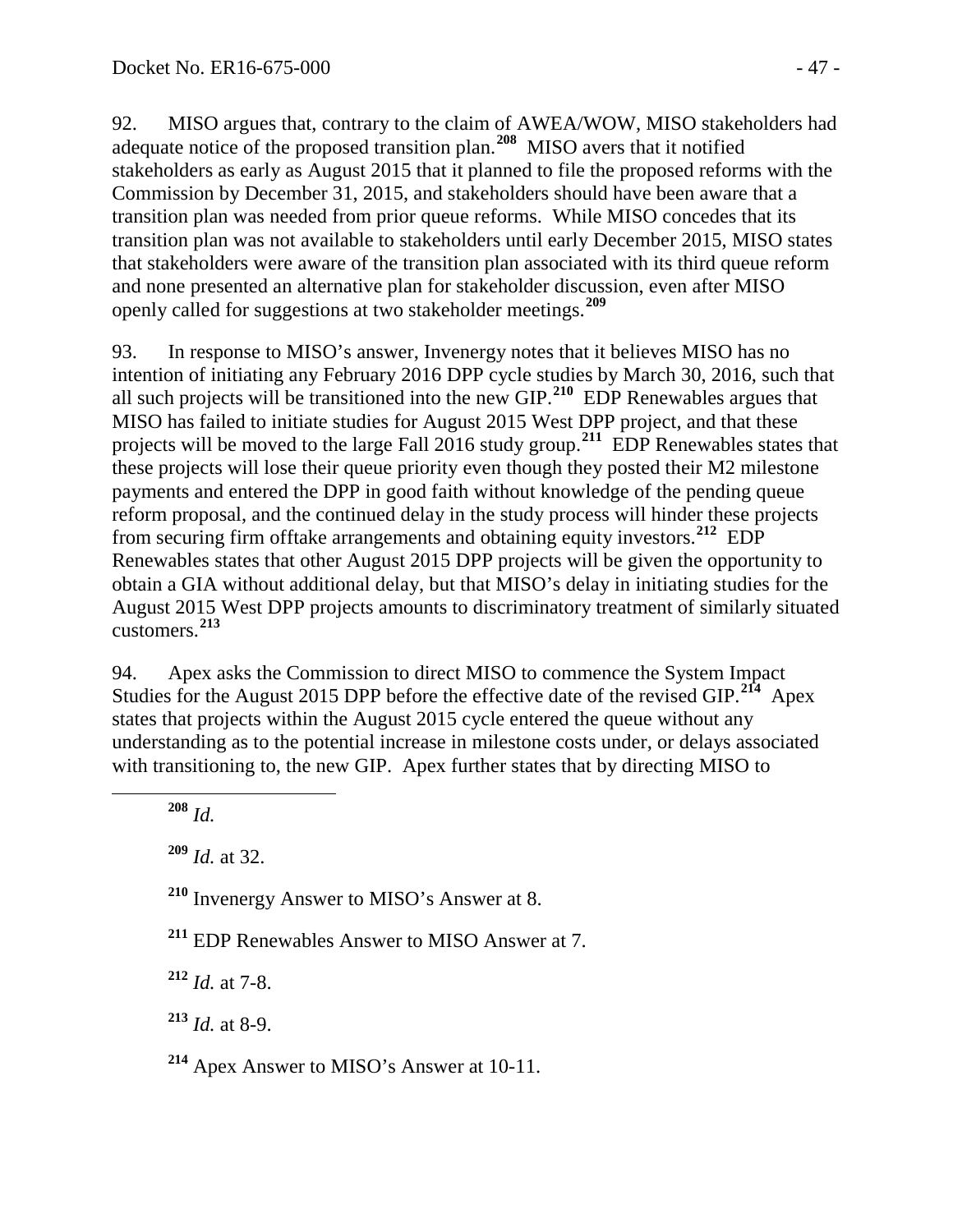commence the System Impact Studies for projects in the August 2015 cycle before the effective date of the revised GIP, projects within the August 2015 cycle can advance directly to DPP Phase III, which will create both efficiency and certainty in the queue process.

## <span id="page-47-0"></span>**d. Commission Determination**

95. The Commission has previously recognized that reforms affecting interconnection requests in the later stages of the interconnection process create special circumstances that require careful considerations, because such reforms can significantly disrupt the activities of customers who may have relied upon the existing process.**[215](#page-47-1)** However, the Commission also recognized that it may be necessary in some circumstances to apply reforms to late-stage interconnection requests to resolve current backlogs.**[216](#page-47-2)** Here, we agree with protesters that MISO has not shown that its proposed transition plan is a just and reasonable method of resolving current backlogs. Moreover, it is unclear how the proposal can be implemented. Therefore, we reject MISO's proposed transition plan without prejudice.

96. Specifically, we have concerns with MISO's proposal to apply the new Tariff procedures to interconnection requests where System Impact Studies are not underway at the time of the effective date of the revised Tariff provisions. It is unclear under MISO's approach how many projects from the 2014, 2015, and February 2016 DPP cycles will be merged into one large study group for the Fall 2016 study group. Indeed, MISO concedes in its answer that its proposed plan could combine the February 2016 DPP cycle with projects that would queue up for MISO's proposed Fall 2016 cycle. We agree with protesters that this creation of a large group of projects for study is similar to the unwieldy study group that was created when MISO transitioned to its revised August 2012 queue reform procedures, as the volume of interconnection requests to be processed in Fall 2016 may be quite high and may therefore take a significant amount of time to complete. For instance, the February 2016 DPP alone already includes 43 projects totaling 8200 MW of capacity; in comparison, the August 2012 DPP included 47 projects totaling 6400 MW of capacity.**[217](#page-47-3)** We suggest that MISO propose a transition plan that

**<sup>215</sup>** MISO 2012 Queue Reform Order*,* 138 FERC ¶ 61,233 at P 106.

<span id="page-47-2"></span><span id="page-47-1"></span>**<sup>216</sup>** *Id.* (accepting MISO's proposal to apply the revised GIP to outstanding interconnection requests because MISO submitted evidence indicating that there was a backlog in its queue and that a substantial number of terminations in the queue were at or beyond the point of entering the DPP).

<span id="page-47-3"></span>**<sup>217</sup>** *See* MISO Transmission Owners Protest at 10 and https://www.misoenergy.org/Planning/GeneratorInterconnection/Pages/InterconnectionQ ueue.aspx for a list of February 2016 DPP projects.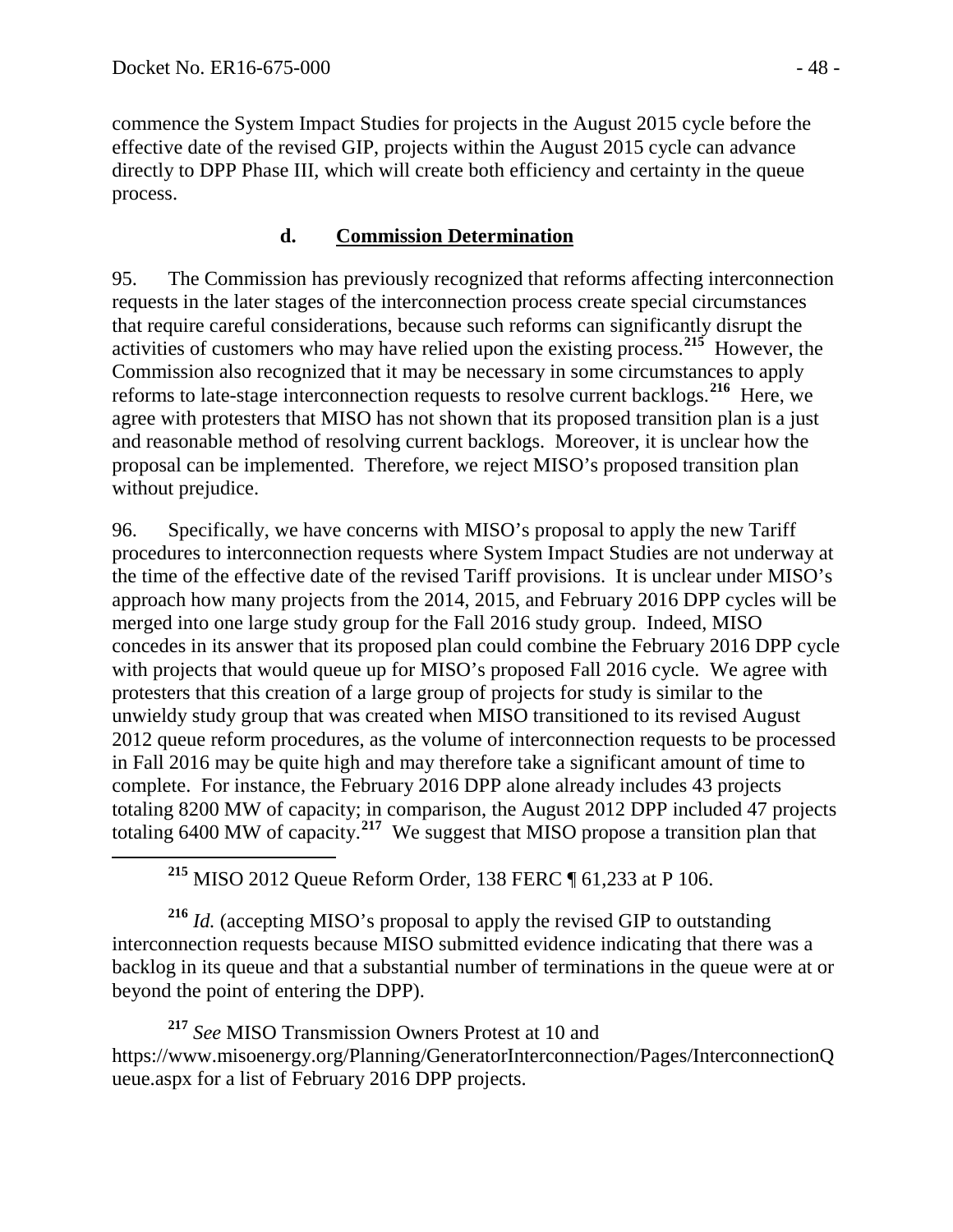avoids study backlogs similar to those that were created by the formation of the large August 2012 study group, and we encourage MISO to provide stakeholders with a meaningful chance to review and react to the development of a transition plan that follows the guidance set forth below.

97. We note that, although we reject the proposed Tariff language, there appear to be some inconsistencies between the transmittal letter and the Tariff language. For instance, MISO's transmittal letter states that the new GIP requirements would not apply to interconnection customers that have asked MISO to file an unexecuted non-provisional GIA by March 30, but section 4.1.1 of the proposed Tariff language appears to address only customers having an executed GIA. Second, the transmittal letter and testimony provide that MISO will complete System Impact Studies and place all such projects in the Decision Point II of Cycle 1, but the corresponding Tariff section 4.1.3 contains an important exemption not explained in the Filing: such treatment would not apply to projects in the February 2016 DPP group. We suggest that MISO ensure that any proposed Tariff language matches up with the description of such Tariff language.

98. Due to the concerns noted above, we reject the transition plan without prejudice. Any revised transition plan filed by MISO should: (1) avoid the creation of an unwieldy Fall 2016 study group that may cause further backlog in the queue or alternatively shows that MISO has the resources to study such a group without delays; (2) provide more precise information about the projects that will be grouped together for study and explains in more detail the timing of these studies; and (3) avoid discrepancies between the proposed Tariff language and the description of such Tariff language in MISO's transmittal filing to the Commission.

# **5. Waiver of Sections 11.3.1 and 11.3.2 of Existing GIAs**

# <span id="page-48-1"></span><span id="page-48-0"></span>**a. Filing**

99. Sections 11.3.1 and 11.3.2 of MISO's existing *pro forma* GIA currently provide that a restudy may be required for an executed GIA when changes to a higher-queued project affect the project associated with the GIA; for instance, if the higher-queued interconnection request is withdrawn, terminated, or delayed, or if changes have occurred in the facilities required to accommodate the higher-queued project.**[218](#page-48-2)** The *pro forma* GIA also currently provides that the Commission may order a restudy. These restudies may result in the modification of the network upgrades, system protection facilities, or distribution upgrades that are required to accommodate the generating facility. MISO has

<span id="page-48-2"></span>**<sup>218</sup>** MISO FERC Electric Tariff, Attachment X (Generator Interconnection Procedures), Appendix 6 (Generator Interconnection Agreement), Sections 11.3.1 and 11.3.2 (31.0.0).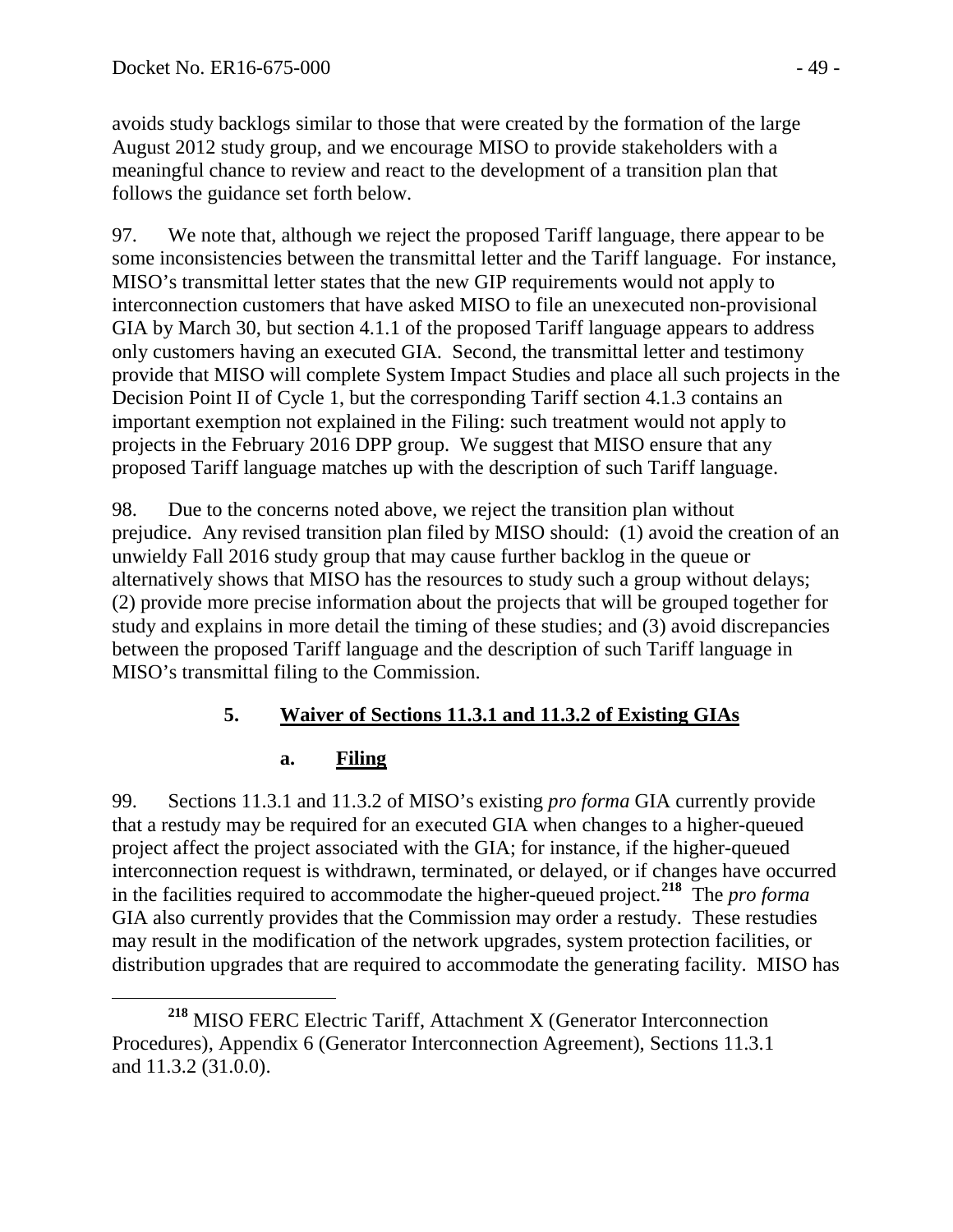now proposed to amend its *pro forma* GIA so that, going forward, restudies of customers with completed GIAs will only occur pursuant to a Commission order. MISO requests waiver of sections 11.3.1 and 11.3.2 of all GIAs that were in effect prior to the effective date of the new GIP to similarly allow it to perform a restudy of existing GIAs only if directed by the Commission.<sup>[219](#page-49-1)</sup> MISO states that this waiver is needed to break the link between higher-queued assumptions and lower-queued projects and end cascading restudies. Without such waiver, MISO states that it would be required to amend executed GIAs to revise contingent facilities for units in operation and cascading down to each queue cycle until the first cycle under the new GIP (where the GIA would be executed without the restudy requirement). No party protested MISO's requested waiver.

100. MISO states that the requested waiver meets the Commission's four criteria for Tariff waivers because: (1) MISO acted in good faith in seeking the waiver, as such waiver is needed to fully remedy the cascading effect of restudies and to provide certainty to existing and future projects; (2) the waiver is of limited scope, as it applies to a finite number of GIAs issued by MISO; (3) the cascading effect of restudies is a concrete problem that needs to be remedied; and (4) waiver will not have undesirable consequences and in fact will grant greater certainty to existing and future projects.

101. MISO "proposes to negotiate, execute, and report the existing and conforming *pro forma* GIAs in its Electronic Quarterly Reports."**[220](#page-49-2)** MISO states that it will not provide the revised *pro forma* GIA to interconnection customers until the Commission approves MISO's new process, which will prevent MISO from needing to amend executed GIAs should the Commission modify or reject MISO's proposed revisions to its *pro forma* GIA.

# <span id="page-49-0"></span>**b. Commission Determination**

102. We reject MISO's request for waiver as inconsistent with Commission precedent and otherwise unsupported. The Commission has granted waivers where the filing entity has requested a limited, one-time waiver of a specific tariff provision.<sup>[221](#page-49-3)</sup> Here, MISO's

**<sup>220</sup>** *Id.* 

<span id="page-49-3"></span><span id="page-49-2"></span><span id="page-49-1"></span>**<sup>221</sup>** *See, e.g*., *Southwest Power Pool, Inc*., 151 FERC ¶ 61,059 (2015) (granting SPP a limited, one-time waiver of certain provisions in the SPP Tariff to enable SPP to modify the study schedule for its Integrated Transmission Planning process); *ISO New England Inc*., 117 FERC ¶ 61,171 (2006) (granting a temporary change to ISO New England's financial assurance policy); *Great Lakes Gas Transmission Limited Partnership*, 102 FERC ¶ 61,331 (2003) (granting an emergency waiver of a Tariff provision requiring gas deliveries, such waiver to be applicable during a curtailment (continued ...)

**<sup>219</sup>** Filing, Transmittal Letter at 24.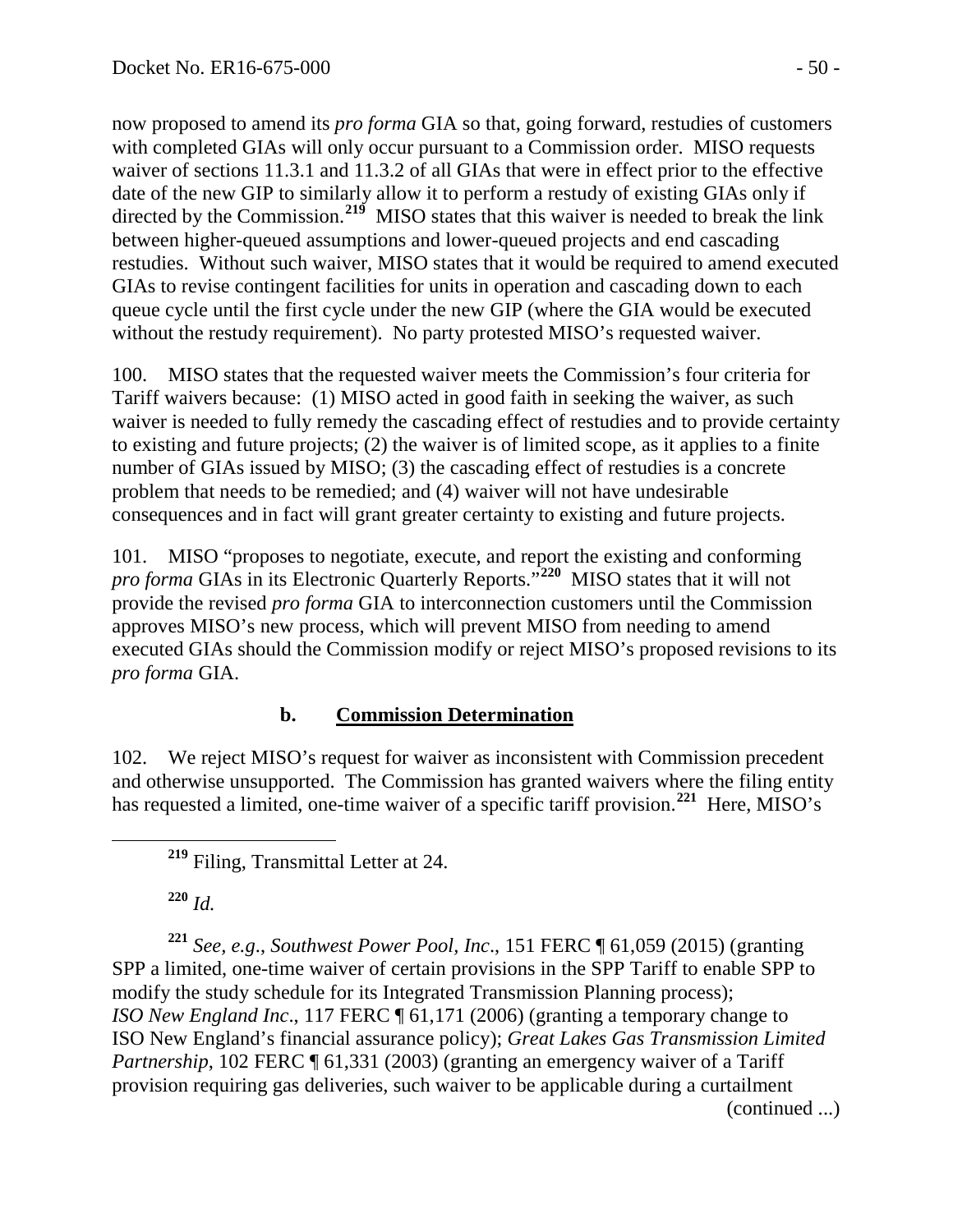requested waiver is not a limited, one-time waiver, as it would apply to every existing GIA and would prevent restudies on potentially multiple occasions. MISO's request amounts to a blanket waiver of language contained in all currently-filed GIAs. In addition, MISO has not shown that the waiver is necessary to remedy a problem, as it has not provided information on how many GIAs are currently filed and whether potential restudies of those GIAs under sections 11.3.1 and 11.3.2 will cause the type of significant delays in the MISO queue process that its Filing is intended to address. MISO has also not explained whether or how, if it no longer conducts restudies, it will determine whether interconnection customers' cost responsibility for network upgrades will change under an existing GIA when there has been a change to a higher-queued project, or whether any increased network upgrade costs will be shifted to other parties (such as the transmission customers). If MISO wishes to revise or remove sections 11.3.1 and 11.3.2 from each of its currently-filed GIAs, MISO could make filings under FPA section 205 to amend each of those agreements accordingly.

## **6. Removal of the 25 Percent Threshold for Milestone Payment Refunds**

#### <span id="page-50-1"></span><span id="page-50-0"></span>**a. Filing**

103. Section 8.2 of MISO's currently effective GIP grants a refund of the M2 DPP entry milestone if the network upgrade cost estimates increase by more than 25 percent between the System Impact Study and the Facilities Study.**[222](#page-50-2)** It reads: "The Definitive Planning Phase entry milestone will be refunded to [the] [i]nterconnection [c]ustomer... in the event the total [n]etwork [u]pgrade cost estimates in the Interconnection Facilities Study increased by more than twenty-five percent (25%) over the [n]etwork [u]pgrade cost estimates in the Interconnection System Impact Study in the Definitive Planning Phase."**[223](#page-50-3)** MISO proposes to delete this provision from the GIP, citing other opportunities the proposal creates for milestone payment refunds through Decision Points I and II. MISO claims that keeping this provision would allow interconnection customers to withdraw in DPP Phase III, which would perpetuate late-stage restudies and defeat the essential element of the proposed reform. MISO also states that the 25 percent

 $\overline{a}$ resulting from a *force majeure* event); *TransColorado Gas Transmission Co*., 102 FERC ¶ 61,330 (2003) (granting a one-time waiver of a Tariff provision governing calculation of the annual fuel gas reimbursement percentage); *Northern Border Pipeline Co*., 76 FERC ¶ 61,141 (1996) (granting one-time waiver of the facility cost calculation contained in a rate schedule due to the magnitude of proposed facility costs).

<span id="page-50-2"></span>**<sup>222</sup>** Filing, Transmittal Letter at 20.

<span id="page-50-3"></span>**<sup>223</sup>** Section 8.2 of Attachment X to the MISO Tariff.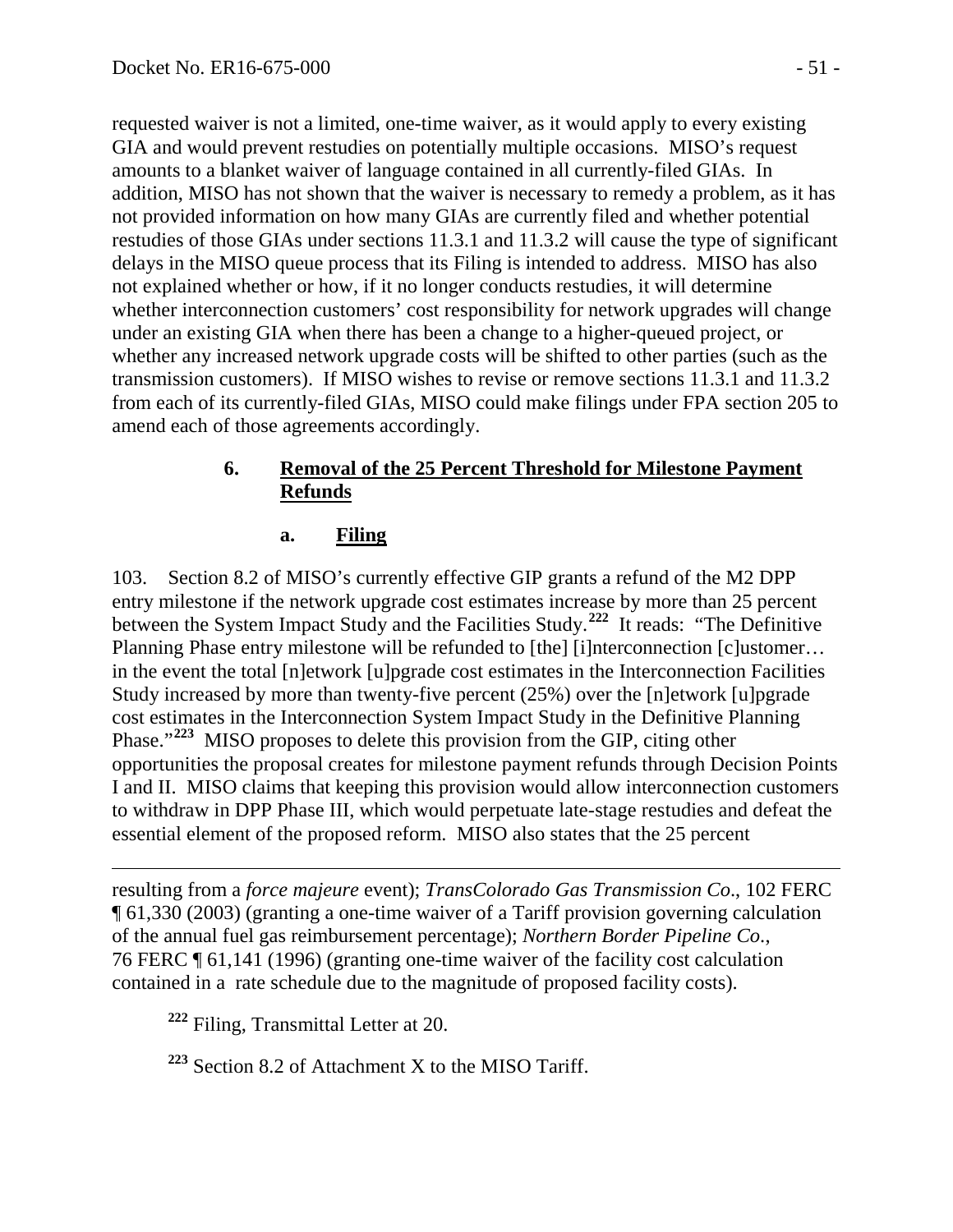differential could be as small as a few thousand dollars and that it is not reasonable to provide a risk-free withdrawal opportunity to the interconnection customer at such a late stage in the process over potentially small amounts of dollars, but which will cause great harm to other customers.

### **b. Protests**

<span id="page-51-0"></span>104. Several protesters take issue with MISO's proposal to remove the provision granting refunds of the DPP milestone if network upgrade cost estimates increase by more than 25 percent between the System Impact Study and the Facilities Study. AWEA/WOW and NextEra disagree with MISO's assertion that it is reasonable to remove this provision because the GIP contains other opportunities for off-ramps.<sup>[224](#page-51-1)</sup> AWEA/WOW state that the proposed off-ramps are unrelated to the discrepancies that can occur between MISO cost estimates in the System Impact Study and actual costs provided by transmission owners at the facility study phase. NextEra states that the Decision Points in MISO's proposal simply do not provide the same kind of protection as the 25 percent trigger. AWEA/WOW and NextEra believe that the 25 percent safeguard provides accountability for transmission providers and should help incentivize MISO to provide more accurate information so that the interconnection process will ultimately proceed more smoothly and fewer customers will withdraw.**[225](#page-51-2)**

105. NextEra recommends that the 25 percent trigger be maintained, but agrees with MISO that *de minimis* financial increases should not give interconnection customers the right to withdraw and receive a DPP milestone refund. NextEra believes that a minimum level of cost increase should be required for an interconnection customer to be able to withdraw with a refund in order to safeguard against withdrawals for relatively small cost increases that nevertheless reach the 25 percent increase level. NextEra suggests this amount should be \$250,000 or more.**[226](#page-51-3)**

<span id="page-51-1"></span>**<sup>224</sup>** AWEA/WOW Protest at 8; NextEra Protest at 9.

<span id="page-51-2"></span>**<sup>225</sup>** AWEA/WOW Protest at 8-9; NextEra Protest at 9.

<span id="page-51-3"></span>**<sup>226</sup>** NextEra Protest at 9-10.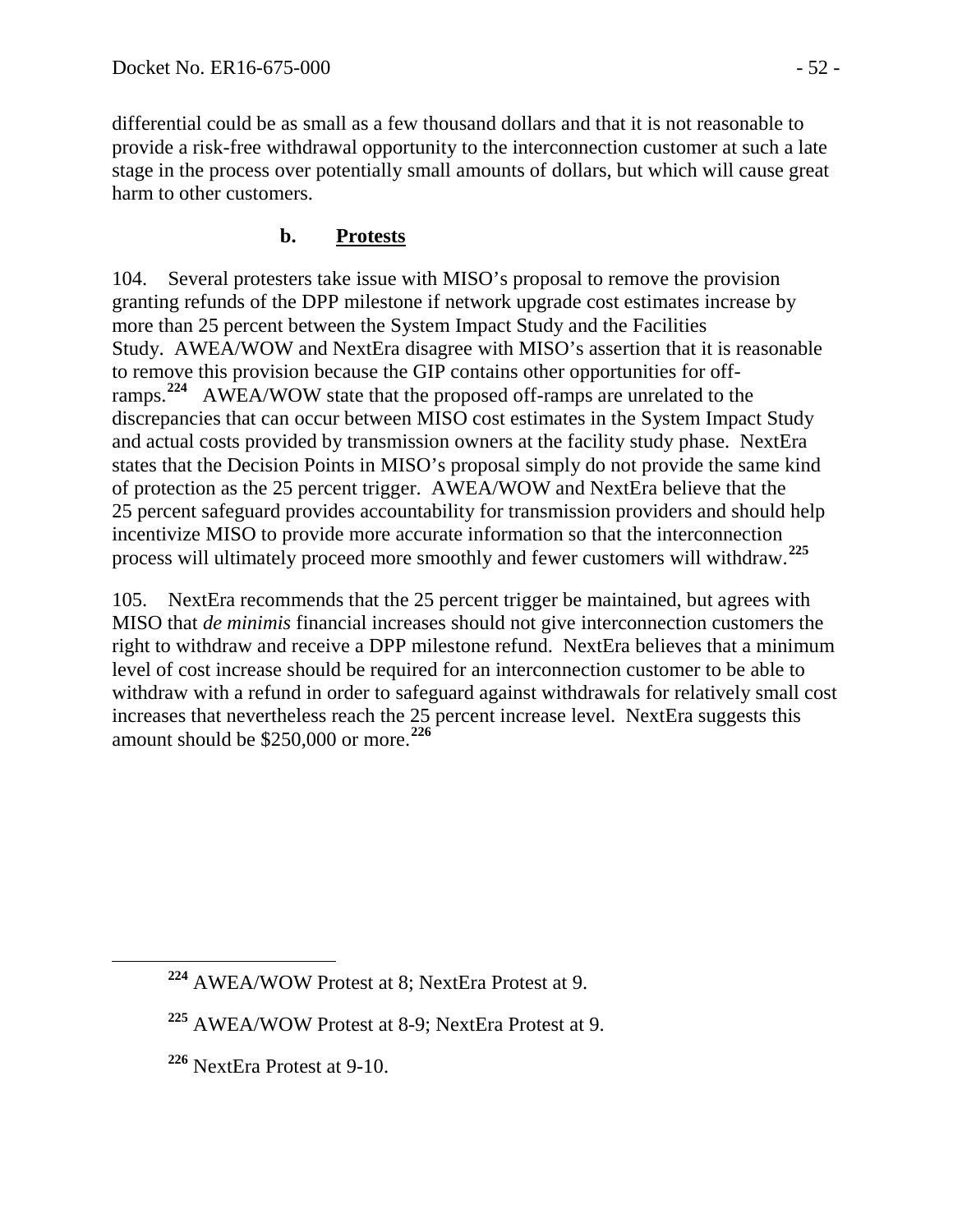106. Renewable Generation Developers believe it is unjust and unreasonable for MISO to increase the milestone cash-at-risk and eliminate the 25 percent network upgrade cost safeguard.**[227](#page-52-0)** Renewable Generation Developers believe that the Commission should: (1) reject MISO's proposal to remove this 25 percent safeguard; and (2) order MISO to make it clear in its Tariff that the 25 percent standard is measured from DPP System Impact Study I.**[228](#page-52-1)**

107. Apex and Invenergy note that other RTOs/ISOs, such as the California Independent System Operator Corporation and SPP, have similar provisions.**[229](#page-52-2)** Apex also states that the ability of interconnection customers to receive a refund of the M2 milestone payment in the event of significant increases in the estimated costs of network upgrades caused by withdrawing customers was a central component of the third queue reform, and there is no reason why MISO should not extend the same off-ramp opportunity to the M3 and M4 milestone payments. **[230](#page-52-3)** Invenergy believes that this is an important provision because it provides developers with a range of cost certainty in the System Impact Study results, and it appropriately balances a developer's interest in cost certainty with MISO's interest in queue stability.**[231](#page-52-4)**

108. Invenergy also notes that by submitting all required milestone payments along the way, an interconnection customer would have demonstrated its good faith intent to move forward with the project. Additionally, Invenergy highlights that a cost increase exceeding 25 percent would most likely be due to factors outside the developer's control, such as other projects dropping out or errors in previous studies, and that these events can significantly alter the economic viability of the project. Thus, Invenergy states that MISO's proposal to impose this risk entirely on the developer is unfair, and serves only to advantage utility-sponsored projects that would be able to recover the costs of unrefunded milestones from their ratepayers.**[232](#page-52-5)**

<span id="page-52-1"></span>**<sup>228</sup>** *Id.* at 42-43.

- <span id="page-52-2"></span>**<sup>229</sup>** Apex Protest at 15; Invenergy Protest at 18-19.
- <span id="page-52-3"></span>**<sup>230</sup>** Apex Protest at 15.
- <span id="page-52-4"></span>**<sup>231</sup>** Invenergy Protest at 18.

<span id="page-52-5"></span>**<sup>232</sup>** *Id.* at 19.

<span id="page-52-0"></span>**<sup>227</sup>** Renewable Generation Developers Protest at 41.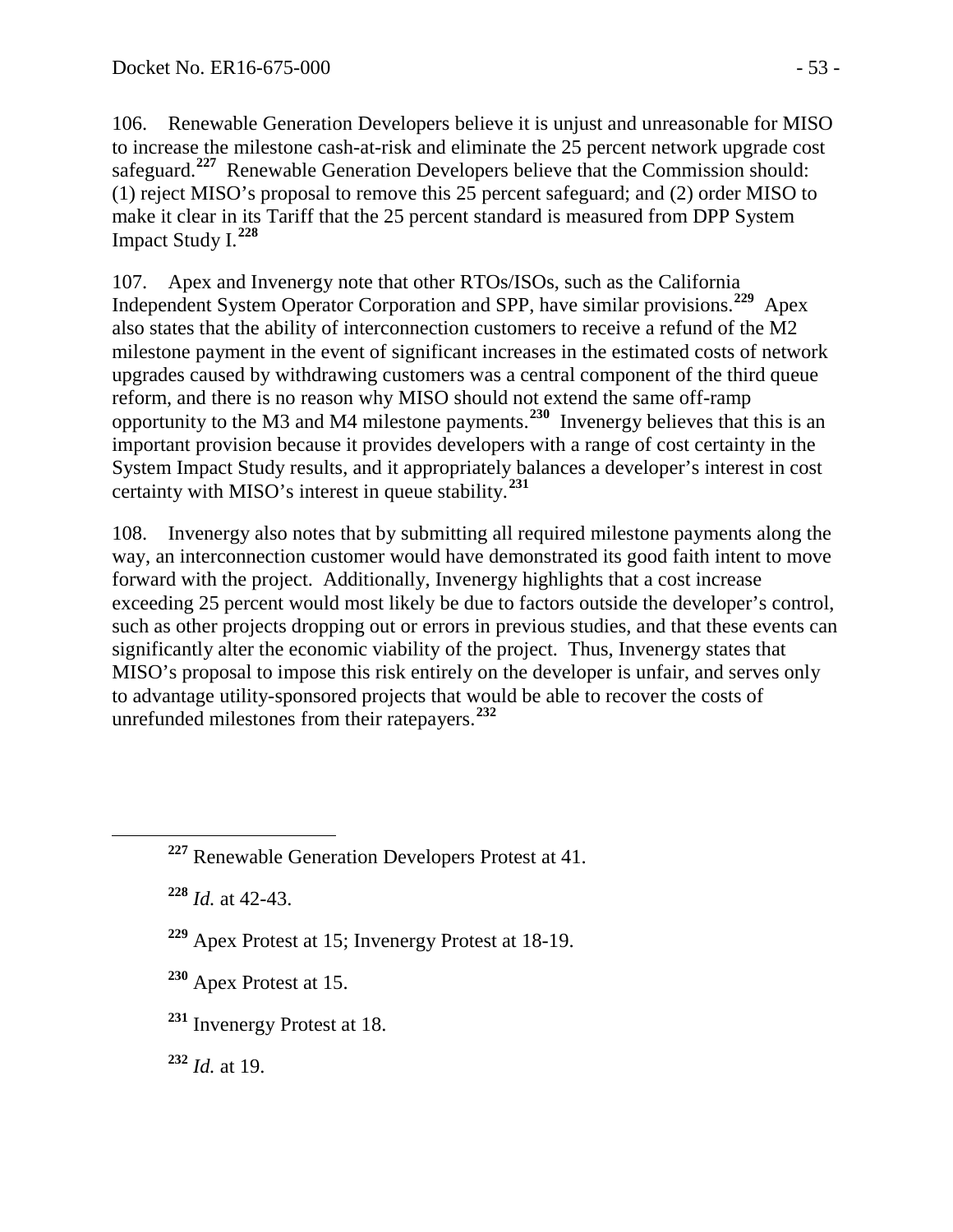#### <span id="page-53-0"></span>**c. Answers**

109. MISO's answer reiterates that with the overall reform to the GIP, the 25 percent clause is no longer necessary.**[233](#page-53-2)** Specifically, MISO states that the proposed off-ramps should take the place of this clause, and that some protestors misperceive this clause. MISO asserts that this provision does not apply to restudies when projects withdraw, but only to differences between the initial System Impact Study and the final Facilities Study. However, MISO concedes that if the Commission directs it to reinstate this provision, that the Commission should direct MISO to use a threshold method to prevent *de minimis* financial increases from triggering the provision. MISO argues that the appropriate threshold should be one million dollars or the total amount of the M2, M3, and M4 milestone payments for that project, whichever is lower.

110. In response to MISO's answer, Apex asks the Commission to direct MISO to reinstate the 25 percent clause, as it provides developers with some much-needed cost certainty.**[234](#page-53-3)** Apex states that it would support the addition of a threshold dollar amount in place of the 25 percent off-ramp, such as the \$250,000 threshold suggested by NextEra. Finally, Apex states that the justness and reasonableness of a threshold value should not be tied to overall project development costs, and as such, the Commission should reject MISO's proposal to set the threshold at one million dollars. AWEA/WOW state that removing the 25 percent clause provides a disincentive for MISO and the transmission owners to provide accurate network upgrade cost information, since the interconnection customer will have no recourse, even under the most drastic cost increases.**[235](#page-53-4)**

### <span id="page-53-1"></span>**d. Commission Determination**

111. At the outset, we note that MISO and parties disagree regarding the meaning of the existing Tariff language. MISO asserts that this provision does not apply to restudies when projects withdraw, but only to differences between the initial System Impact Study and the final Facilities Study, while Invenergy suggests that this language would apply as other projects drop out. We suggest that MISO discuss the Tariff proposals with stakeholders in more depth and, if MISO proposes further queue reforms, it should fully explain in its filing how the proposal compares to the existing Tariff language.

<span id="page-53-2"></span>**<sup>233</sup>** MISO Answer at 27.

<span id="page-53-3"></span>**<sup>234</sup>** Apex Answer to MISO's Answer at 9-10.

<span id="page-53-4"></span>**<sup>235</sup>** AWEA/WOW Answer to MISO's Answer at 7.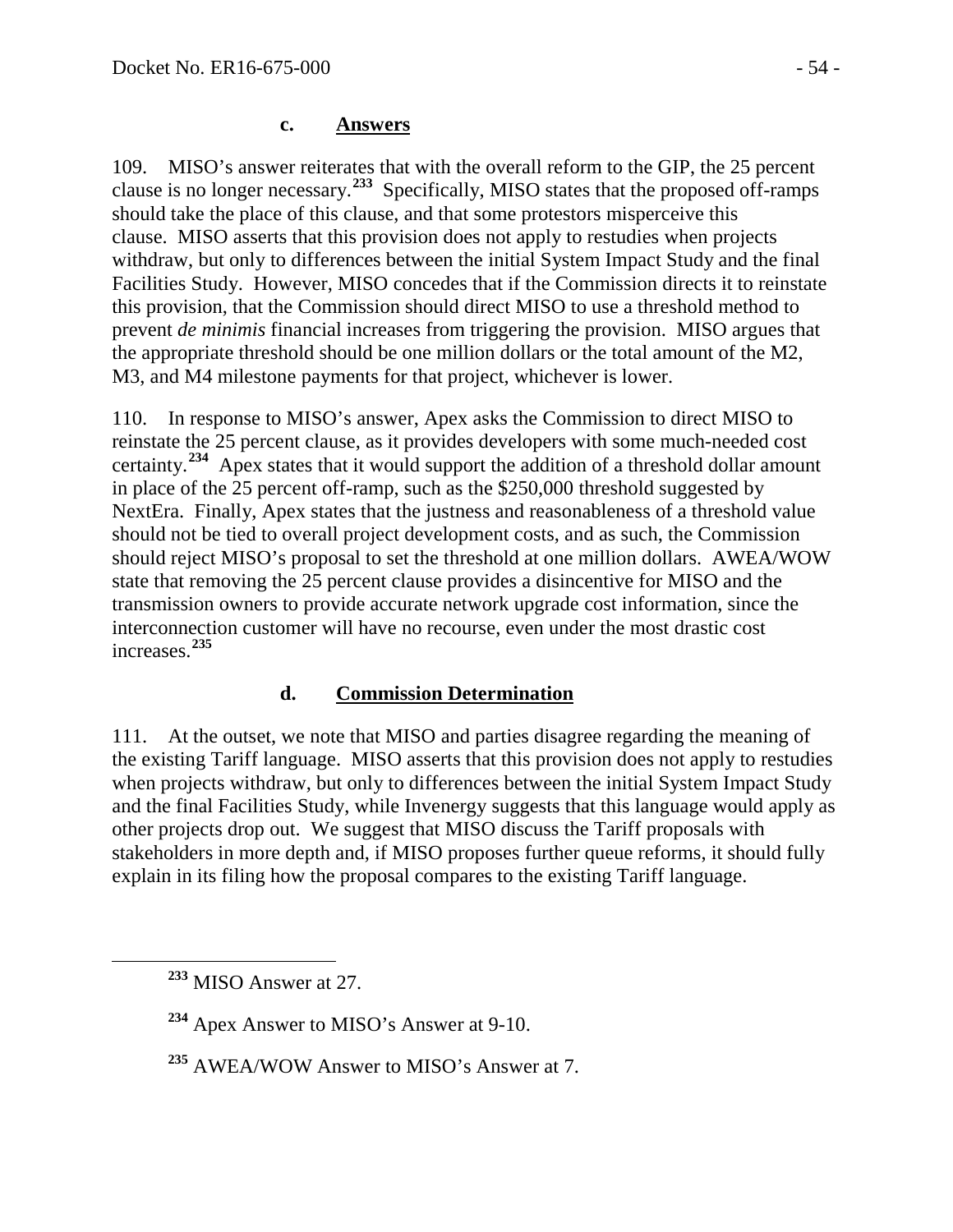112. We agree with the protesters that the 25 percent threshold provision protects interconnection customers from significant cost increases, and we find that MISO has not justified the removal of this provision. MISO states that the increased number of offramps that the customer may take as part of the new interconnection procedures should remove the need for this provision. However, MISO has not shown any evidence that this is the case, nor has MISO provided a reason for removing the only cost certainty that an interconnection customer has when entering the queue process. We suggest that MISO consider (1) keeping section 8.2 of the GIP and providing justification for any proposed *de minimis* threshold or (2) providing justification for the removal of this provision and showing the nexus between the removal of the 25 percent threshold provision and the number of off-ramp opportunities.

# **7. Provisional GIAs**

# <span id="page-54-1"></span><span id="page-54-0"></span>**a. Filing**

113. MISO proposes, as part of the new interconnection process, to allow customers that have demonstrated a high level of readiness to enter into provisional GIAs. **[236](#page-54-3)** These customers still must go through the full DPP process. MISO has made available a provisional GIA at the request of the interconnection customer at the time it submits its interconnection request, during Decision Point I, or anytime either Decision Point becomes delayed by more than 90 days.

# **b. Protest**

<span id="page-54-2"></span>114. Renewable Generation Developers request that MISO allow requests for provisional GIAs at Decision Point II.**[237](#page-54-4)** They argue that, if there is capacity on the system, ready projects should be allowed to obtain provisional GIAs later in the interconnection process than MISO has proposed. They further argue that it may take years for the information in the study process to become available, and that a provisional GIA would be a way for ready projects to obtain service more quickly than waiting through the entire interconnection process. They finally argue that there would be no risk of projects applying for provisional GIAs at this point to be speculative, and that they would be very unlikely to withdraw and affect the queue.

<span id="page-54-3"></span>**<sup>236</sup>** Filing, Transmittal Letter at 18-19.

<span id="page-54-4"></span>**<sup>237</sup>** Renewable Generation Developers Protest at 50.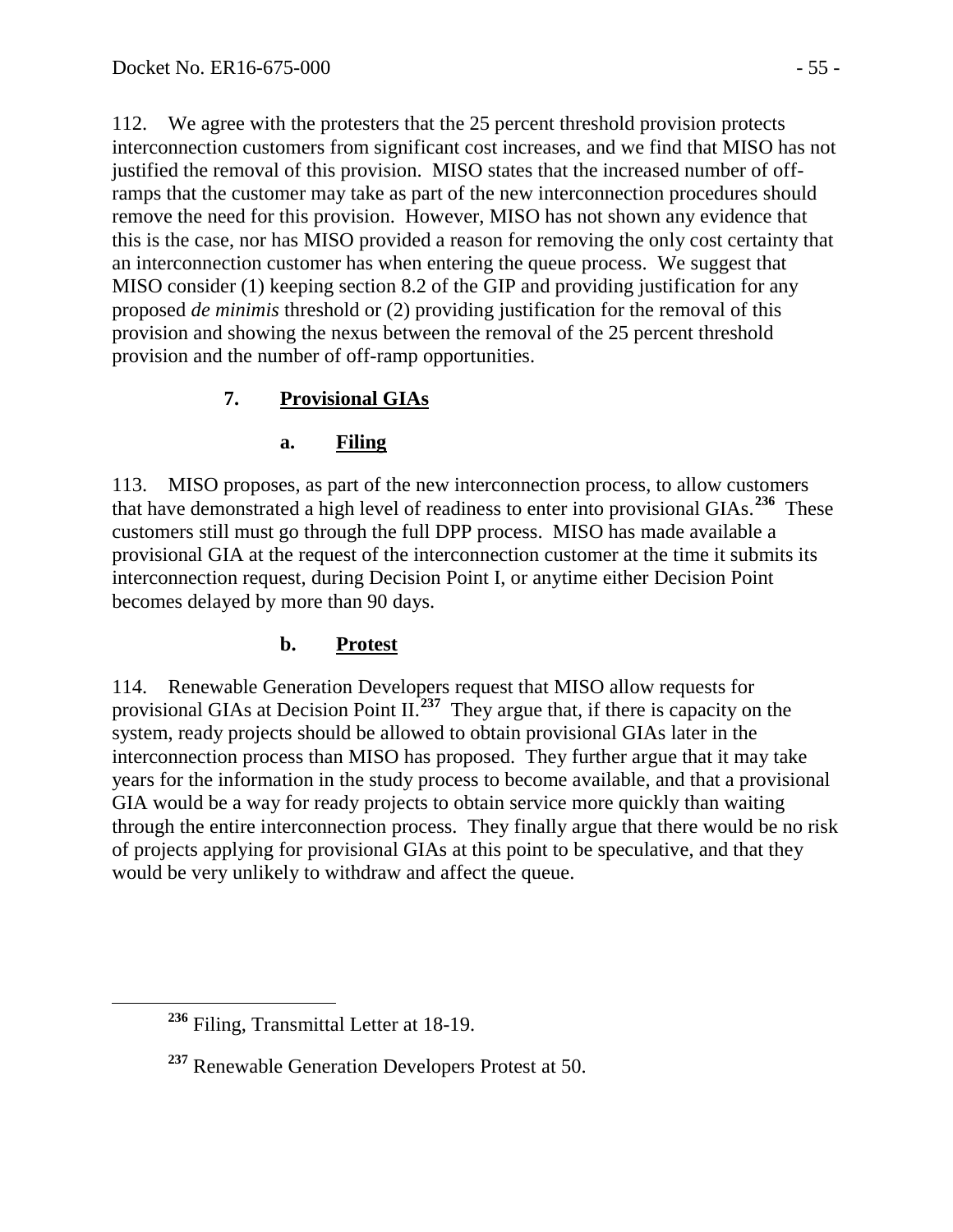115. MISO states that Renewable Generation Developers seek to expand the scope of the provisional GIA without reason and without consideration for impacts on the queue. MISO states that the final study in DPP Phase III would complete around the same time as the studies for any customer who requested a provisional GIA in Decision Point II. MISO argues that the expenditure of its resources to provide studies for provisional GIAs in this circumstance would not justify a limited time savings for the customer.**[238](#page-55-4)**

# <span id="page-55-1"></span><span id="page-55-0"></span>**d. Commission Determination**

116. Although provisional GIAs are not required under Commission policy through Order No. 2003, and MISO is not required to provide them in its interconnection process, we suggest that MISO consider keeping its proposal to allow interconnection customers that have demonstrated a high level of readiness to enter into provisional GIAs if MISO proposes further queue reforms. Provisional GIAs provide flexibility to interconnection customers by allowing the customer to request an interconnection agreement for limited operation of its generating facility prior to completion of the requisite network upgrades. This allows projects that are ready to proceed to use available transmission capacity based upon the results of available studies.<sup>[239](#page-55-5)</sup> We agree with MISO that any marginal time savings for a customer who requested a provisional GIA at Decision Point II is more than offset by the cost to MISO to process the studies for the provisional GIA.

# **8. External NRIS**

# <span id="page-55-3"></span><span id="page-55-2"></span>**a. Filing**

117. MISO currently allows Network Resource Interconnection Service (NRIS) service for either existing generators or generators with an unsuspended GIA that are sited external to MISO's footprint, or "External NRIS" service. MISO does not specifically address any issue related to External NRIS in its transmittal letter, but it does incorporate External NRIS into the proposed Tariff. Section 6.2.5 of MISO's proposed Tariff language states: "Interconnection Customer shall provide to Transmission Provider a Definitive Planning Phase entry milestone (M2) in the amount of \$5,000 per MW of new gross nameplate capacity for a new Generating Facility or increase in capacity of an existing Generating Facility. The Definitive Planning Phase entry milestone may be submitted in cash or as an irrevocable letter of credit reasonably acceptable to

<span id="page-55-5"></span><span id="page-55-4"></span>**<sup>239</sup>** *Midwest Indep. Transmission Sys. Operator, Inc.*, 131 FERC ¶ 61,285, at P 1 n.2 (2010).

**<sup>238</sup>** MISO Answer at 40.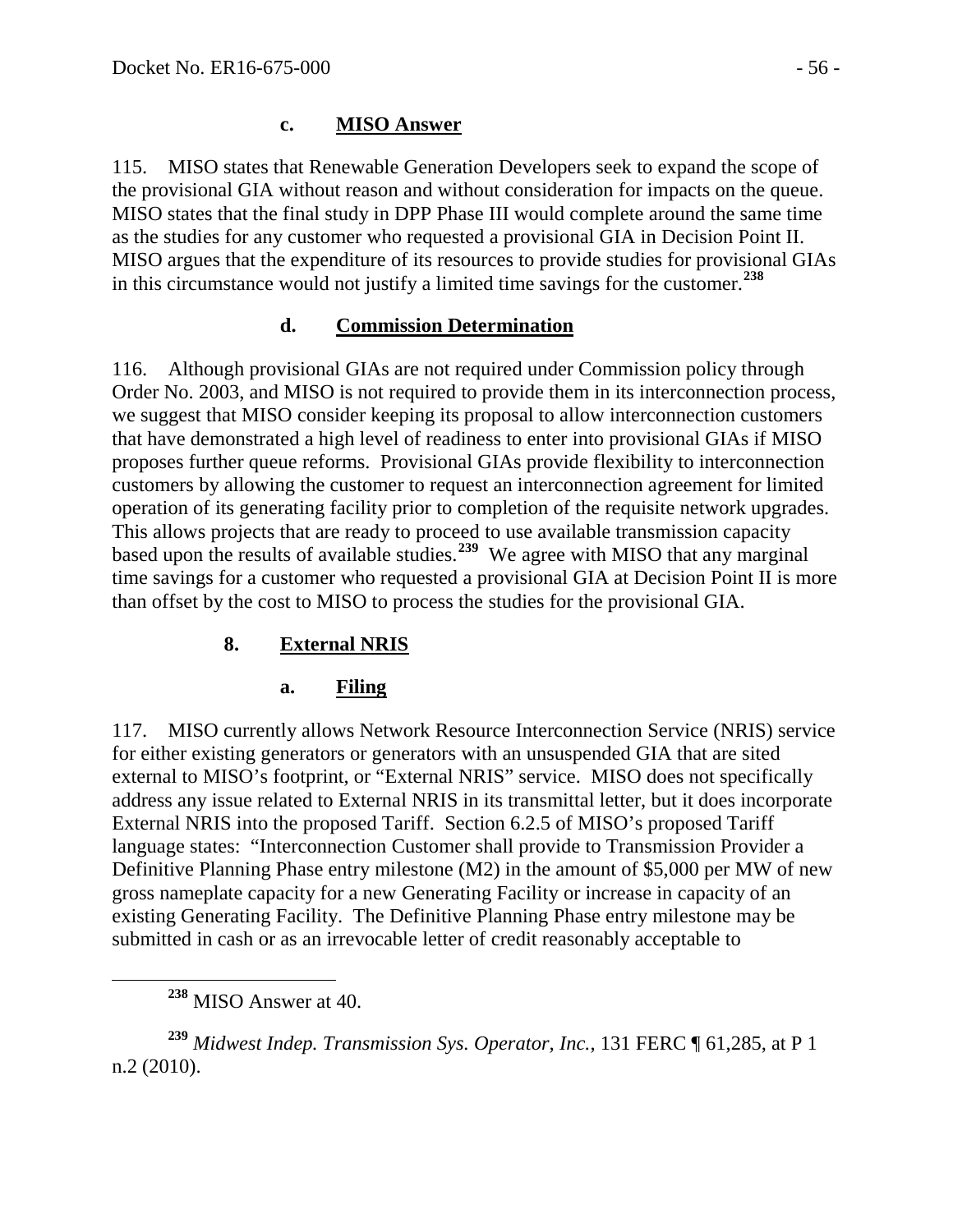Transmission Provider." Similar wording is used for the M3 and M4 milestone payment amounts. We note that it is unclear whether this Tariff language applies to existing facilities that would like to change service or interconnect.

# **b. Protests**

<span id="page-56-0"></span>118. AWEA/WOW and Renewable Generation Developers state that if the Commission approves the GIP proposal, the Commission should require MISO, in a compliance filing, to confirm that External NRIS will be subject to the full three-phase process that MISO proposes here, including the provision of M2, M3 and M4 milestone payments. Without this clarification, they argue that there can be no guarantee of a just and reasonable GIP process, as External NRIS will be given preferential treatment.**[240](#page-56-2)**

### <span id="page-56-1"></span>**c. Answers**

119. MISO states that it never discussed removing External NRIS service from the Tariff, and it is merely retaining existing Tariff language regarding External NRIS customers.**[241](#page-56-3)** MISO states that AWEA/WOW and Renewable Generation Developers seek to collaterally attack MISO's existing and already Commission-approved External NRIS language in the GIP. MISO states that the Commission should reject any protests that raise this issue as an attempt to circumvent an open complaint proceeding.**[242](#page-56-4)**

120. In their answer to MISO's answer, Renewable Generation Developers ask the Commission to direct MISO to clarify in its Tariff that External NRIS will be subject to all facets of MISO's revised GIP, including the proposed M2, M3, and M4 milestone payments.**[243](#page-56-5)**

<span id="page-56-2"></span>**<sup>240</sup>** AWEA/WOW Protest at 9-10; Renewable Generation Developers Protest at 53.

<span id="page-56-3"></span>**<sup>241</sup>** MISO Answer at 37.

<span id="page-56-4"></span>**<sup>242</sup>** *Id.* (referencing Docket No. EL15-99-000).

<span id="page-56-5"></span>**<sup>243</sup>** Renewable Generation Developers Answer to MISO's Answer at 11-12.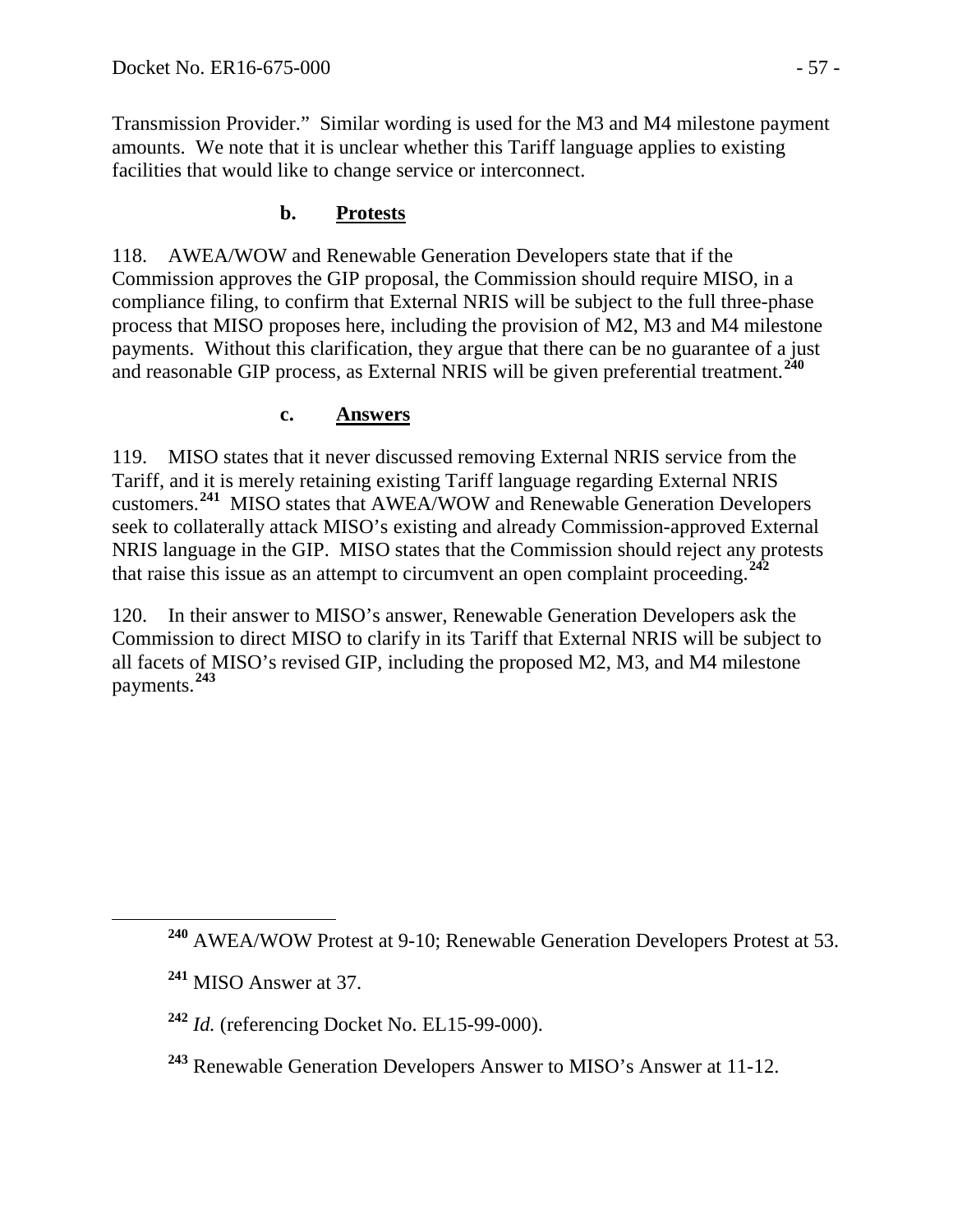## <span id="page-57-0"></span>**d. Commission Determination**

121. We note that External NRIS milestone payments are the subject of an ongoing complaint.<sup>[244](#page-57-2)</sup> As such, the question of whether milestone payments should apply to External NRIS service will be decided in that proceeding.

# <span id="page-57-1"></span>**9. Miscellaneous**

122. Some of MISO's Tariff revisions require further explanation or minor revisions, as described in the attached table. If MISO proposes further queue reforms, any future filing should explain all substantive Tariff revisions.

### The Commission orders:

(A) MISO's proposed Tariff revisions are hereby rejected without prejudice, as discussed in the body of this order.

(B) MISO's request for waiver is hereby denied, as discussed in the body of this order.

By the Commission. Commissioner Clark is not participating.

 $(S E A L)$ 

Nathaniel J. Davis, Sr., Deputy Secretary.

<span id="page-57-2"></span>**<sup>244</sup>** *See Internal MISO Generation v. Midcontinent Independent System Operator, Inc.*, 154 FERC ¶ 61,248 (2016). We also note that MISO has filed a *pro forma* service agreement for External NRIS customers, and this agreement is pending in Docket No. ER16-1120.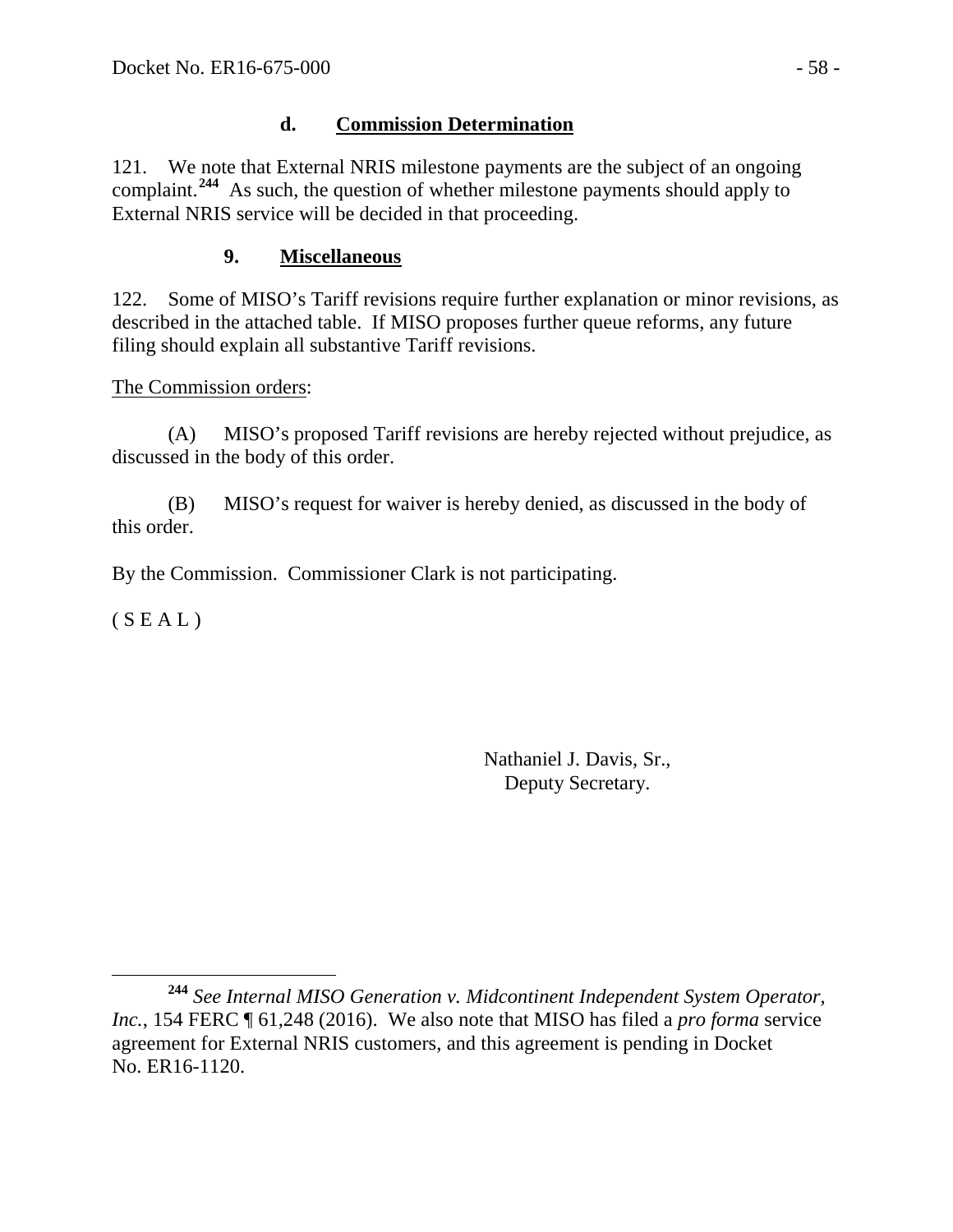| Section 3.1.1<br>"Sections 2 through 13 of the GIP apply to processing<br>This language was moved<br>an Interconnection Request pertaining to a Generating<br>from section 2.1 to section<br>"Application of<br>Facility. The GIP specifically applies when one of the<br>3.1.1; however, the internal<br>Generator<br>Interconnection<br>following is proposed by an Interconnection Customer:<br>references were not updated. |
|---------------------------------------------------------------------------------------------------------------------------------------------------------------------------------------------------------------------------------------------------------------------------------------------------------------------------------------------------------------------------------------------------------------------------------|
|                                                                                                                                                                                                                                                                                                                                                                                                                                 |
|                                                                                                                                                                                                                                                                                                                                                                                                                                 |
|                                                                                                                                                                                                                                                                                                                                                                                                                                 |
|                                                                                                                                                                                                                                                                                                                                                                                                                                 |
| Procedures"<br>(i) a new Generating Facility at a new Point of                                                                                                                                                                                                                                                                                                                                                                  |
| Interconnection that does not meet<br>MISO did not explain the                                                                                                                                                                                                                                                                                                                                                                  |
| the criteria set forth in Sections 2.1 (b) or $(c)$ ,<br>redlined changes.                                                                                                                                                                                                                                                                                                                                                      |
| (ii) additional generation at an existing Point of                                                                                                                                                                                                                                                                                                                                                                              |
| Interconnection,                                                                                                                                                                                                                                                                                                                                                                                                                |
| (iii) an increase in the capacity of an existing                                                                                                                                                                                                                                                                                                                                                                                |
| Generating Facility,                                                                                                                                                                                                                                                                                                                                                                                                            |
| (iiiiv) a substantive modification to the                                                                                                                                                                                                                                                                                                                                                                                       |
| operating characteristics on a change in fuel type,                                                                                                                                                                                                                                                                                                                                                                             |
| operating characteristics, or turbine replacement of an                                                                                                                                                                                                                                                                                                                                                                         |
| existing Generating Facility, or                                                                                                                                                                                                                                                                                                                                                                                                |
| (iv) a new Generating Facility with no increase                                                                                                                                                                                                                                                                                                                                                                                 |
| in existing capacity at the same Point of                                                                                                                                                                                                                                                                                                                                                                                       |
| Interconnection as an existing Generating Facility (Net                                                                                                                                                                                                                                                                                                                                                                         |
| Zero Interconnection Service) evaluations of the                                                                                                                                                                                                                                                                                                                                                                                |
| replacement of equipment failures at an existing                                                                                                                                                                                                                                                                                                                                                                                |
| Generating Facility that constitute a Material                                                                                                                                                                                                                                                                                                                                                                                  |
| Modification to the operating characteristics.                                                                                                                                                                                                                                                                                                                                                                                  |
| The evaluation in subpart $(iiiiv)$ will be performed                                                                                                                                                                                                                                                                                                                                                                           |
| expeditiously depending on the                                                                                                                                                                                                                                                                                                                                                                                                  |
| specific information regarding any proposed                                                                                                                                                                                                                                                                                                                                                                                     |
| Generating Facility replacement                                                                                                                                                                                                                                                                                                                                                                                                 |
| and the existence of an Emergency Condition.                                                                                                                                                                                                                                                                                                                                                                                    |
| Section 3.2<br>The term "Interconnection<br>Uses the term "Interconnection Customer Decision                                                                                                                                                                                                                                                                                                                                    |
| Points I and II"<br>"General Process<br><b>Customer Decision Points I</b>                                                                                                                                                                                                                                                                                                                                                       |
| Overview"<br>and II" is capitalized but is                                                                                                                                                                                                                                                                                                                                                                                      |
| undefined in the definition                                                                                                                                                                                                                                                                                                                                                                                                     |
| section.                                                                                                                                                                                                                                                                                                                                                                                                                        |
| Section 4.1.3 and<br>Section 4.1.3: All Interconnection Requests that have<br>This new Tariff language does                                                                                                                                                                                                                                                                                                                     |
| Section 4.1.4<br>submitted the required M2 Milestone payment prior to<br>not explain the specific event                                                                                                                                                                                                                                                                                                                         |
| Untitled<br>the effective date of the revised GIP, excluding<br>that defines "undergoing a                                                                                                                                                                                                                                                                                                                                      |
| Interconnection Requests in the February<br>System Impact Study" and the                                                                                                                                                                                                                                                                                                                                                        |
| specific event that describes<br>2016 DPP cycle or later cycle, undergoing a System                                                                                                                                                                                                                                                                                                                                             |
| Impact Study as of the effective date of the revised GIP<br>begun a System Impact                                                                                                                                                                                                                                                                                                                                               |
| shall have the following options:<br>Study."                                                                                                                                                                                                                                                                                                                                                                                    |
| 1) Be subject to Sections 7.3.2.4.1, 7.3.3, and its related                                                                                                                                                                                                                                                                                                                                                                     |
| subsections to submit the M4 Milestone Payment by                                                                                                                                                                                                                                                                                                                                                                               |
| the end of the transition period in Section 4.2 of this                                                                                                                                                                                                                                                                                                                                                                         |
| GIP to progress through Phase III of the revised                                                                                                                                                                                                                                                                                                                                                                                |
| Definitive Planning Phase process, or 2) Join the                                                                                                                                                                                                                                                                                                                                                                               |
| subsequent Definitive Planning Phase cycle by entering                                                                                                                                                                                                                                                                                                                                                                          |
| Definitive Planning Phase I pursuant to Section 7.3                                                                                                                                                                                                                                                                                                                                                                             |
| before the end of the transition period in Section 4.2 of<br>this GIP. Regardless of the option selected, the                                                                                                                                                                                                                                                                                                                   |
|                                                                                                                                                                                                                                                                                                                                                                                                                                 |
| Interconnection Customer's existing M2 Milestone<br>payment will not be required to be trued-up to match                                                                                                                                                                                                                                                                                                                        |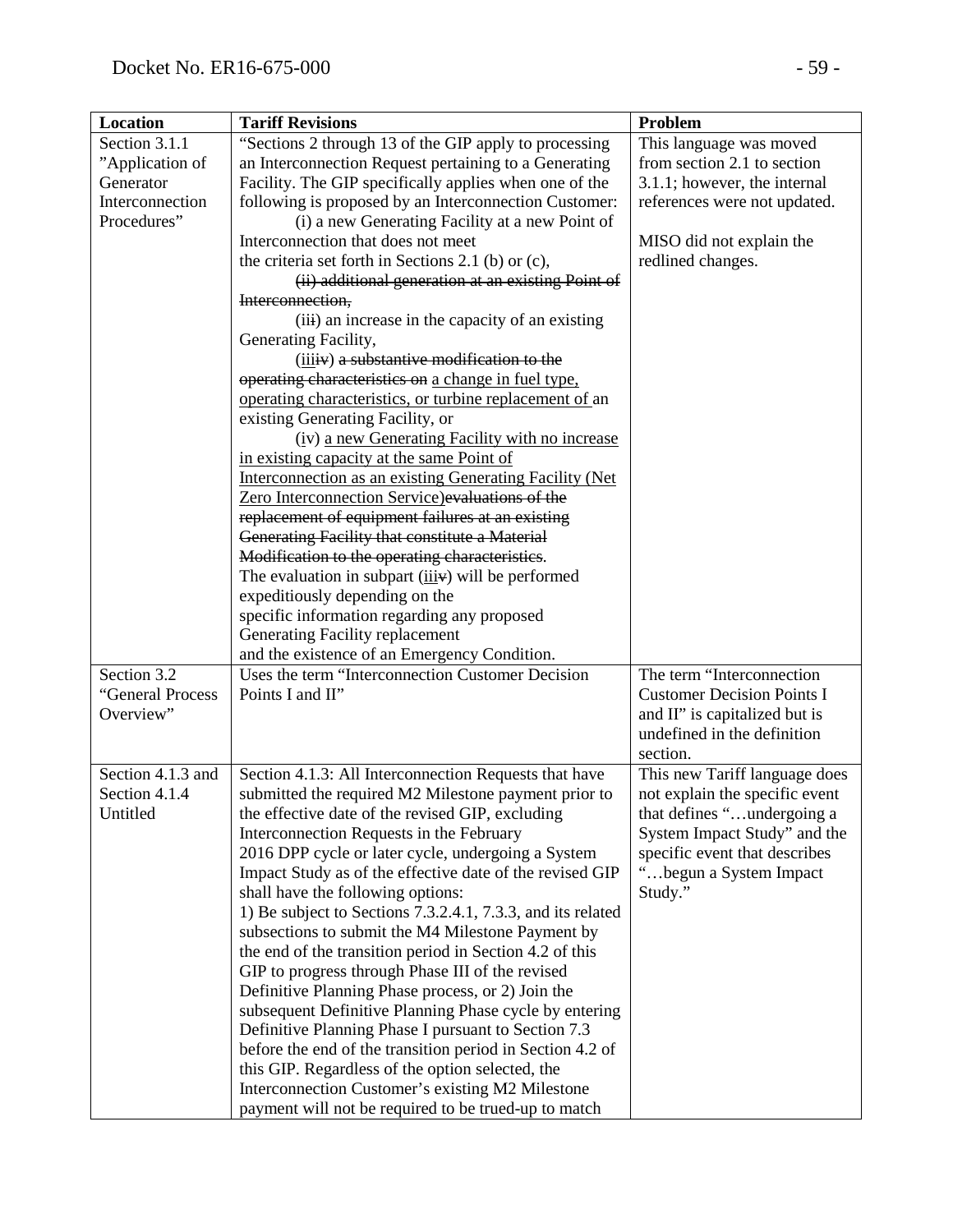|                                                                | the revised M2 Milestone payment pursuant to Section<br>6.2.5 of this GIP.                                                                                                                                                                                                                                                                                                                                                                                                                                                                                  |                                                                                                                                                                     |
|----------------------------------------------------------------|-------------------------------------------------------------------------------------------------------------------------------------------------------------------------------------------------------------------------------------------------------------------------------------------------------------------------------------------------------------------------------------------------------------------------------------------------------------------------------------------------------------------------------------------------------------|---------------------------------------------------------------------------------------------------------------------------------------------------------------------|
|                                                                | Section 4.1.4: All Interconnection Requests in the<br>Definitive Planning Phase that have not begun a<br>System Impact Study but have submitted the required<br>M2 Milestone payment prior to the effective date of the<br>revised GIP, or are in the February 2016 DPP cycle or<br>later cycles, will be required to conform to Section 7 of<br>this GIP by the end of the transition period in Section<br>4. 2 to remain in the Definitive Planning Phase,<br>otherwise the Interconnection Request will be placed in<br>the Pre Queue Feasibility Phase. |                                                                                                                                                                     |
| Section 4.2<br>"Transition<br>Period"                          | "To the extent necessary, Interconnection Customers<br>described in Sections 4.1.2, 4.1.3, and 4.1.4 shall<br>transition to the revised GIP within a reasonable period<br>of time not to exceed one-hundred eighty (180)<br>Calendar Days. An Interconnection Customer of a new<br>transmission owning member of Transmission Provider<br>shall transition to the revised GIP within a reasonable<br>period of time not to exceed ninety (90) Calendar Days<br>from the date when this GIP becomes applicable to that<br>transmission owning member."       | It is unclear why there are two<br>different transition periods and<br>why less time is provided for<br>an interconnection customer of<br>a new transmission owner. |
| Section 6.3.1<br>"Scoping<br>Meeting"                          | If there are questions or concerns about the<br>information, Transmission Owners or Interconnection<br>Customer can request that Transmission Provider<br>establish a date agreeable to Interconnection Customer<br>for the Scoping Meeting, and such date shall be no later<br>than $fifteen 15$ thirty (30) Calendar Days from receipt<br>of the valid Interconnection Request, unless otherwise<br>mutually agreed upon by Transmission Provider and<br>Interconnection Customer.                                                                        | This Tariff language was<br>moved from section 3.3.4 to<br>section 6.3.1. MISO did not<br>explain the redlined changes.                                             |
| Section 6.4<br>"Deficiencies in<br>Interconnection<br>Request" | Failure by Interconnection Customer to comply with<br>this Section  will result in rejection of the<br>Interconnection Request. the Interconnection Request<br>not being processed until such deficiency is cured. In<br>the event that the deficiency is not cured, deposits will<br>be held by Transmission Provider until such time that a<br>withdrawal notice is given per Section 3.6.                                                                                                                                                                | This Tariff language was<br>moved from section 3.3.3 to<br>section 6.4. MISO did not<br>explain the redlined changes.                                               |
| Section 6.5<br>"Website or<br><b>OASIS</b> Posting"            | Transmission Provider will maintain on its website or<br>OASIS a list of all Interconnection Requests.<br>Interconnection Study reports shall be posted to<br>the Transmission Provider's website or OASIS site<br>prior to the meeting between Interconnection Customer<br>and Transmission Provider to discuss the applicable<br>study results.                                                                                                                                                                                                           | This Tariff language was<br>moved from section 3.4 to<br>section 6.5. MISO did not<br>explain the redlined changes.                                                 |
| Section 7.9.1<br>"Additional                                   | These amounts shall be trued-up based on the amount<br>actually calculated as provided in Sections 7.3.1.4.1                                                                                                                                                                                                                                                                                                                                                                                                                                                | This new Tariff language is<br>neither reported nor explained.                                                                                                      |